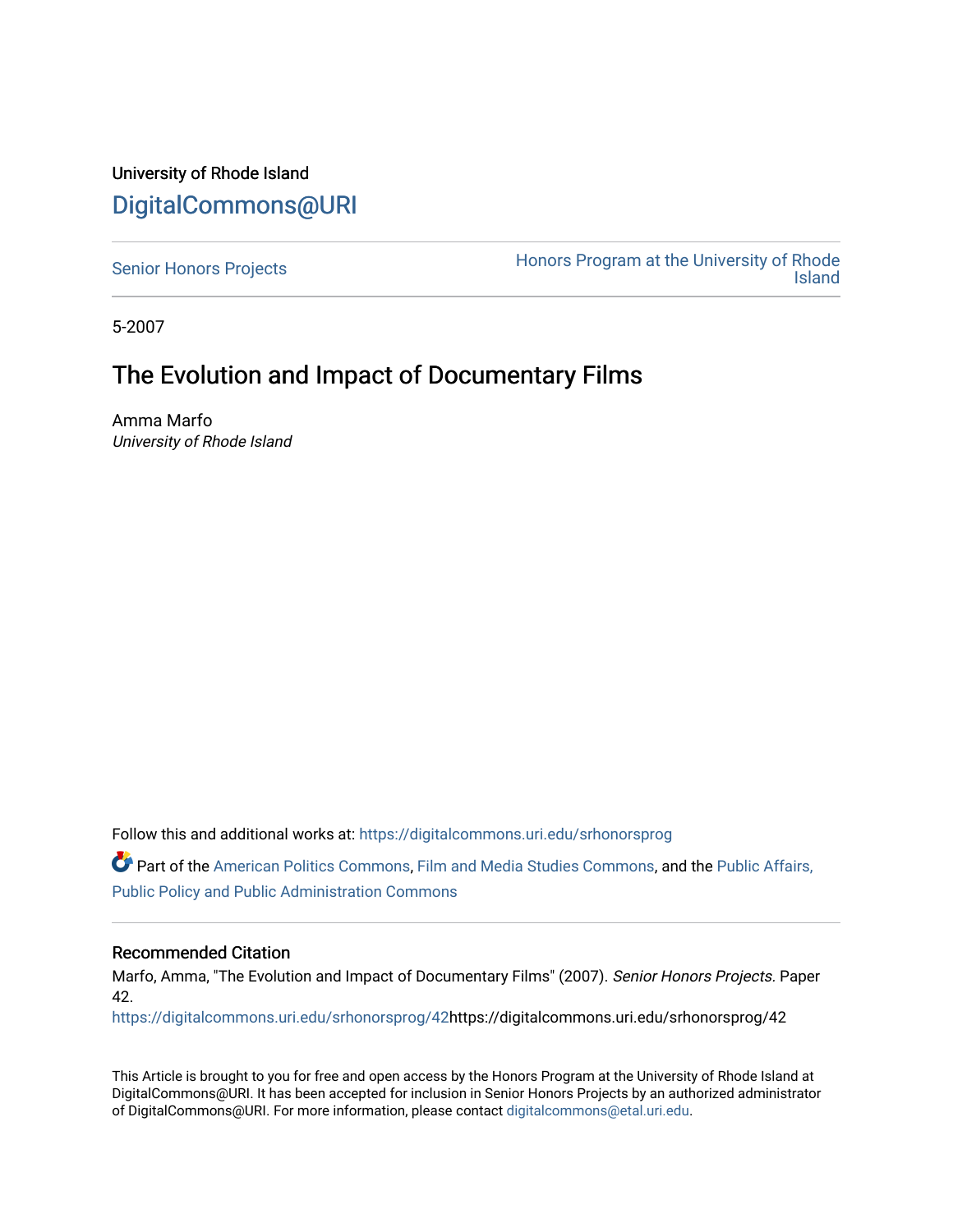On June 25, 2004, my father's excitement for the release of Fahrenheit 9/11 was so great, he went to see it by himself on opening night, while my sister and I opted out in favor of the simultaneous release of *The Notebook*. His frustration with the current presidency, and Michael Moore's promise of a more complete look at the administration, drew him in, and he sped to the theater in hopes of finding a more complete truth in Moore's work.

 Just over two years, he exhibited the same excitement for the British mockumentary *Death of a President*. While he was fully aware of the fact that it was not based on real events, he was still intrigued to see how the filmmakers simulated the act, and what sort of implications they felt such an act would have. However, due to the ban that was in place from several major movie chains, he was unable to go see it.

 In addition to making my father seem fanatical, this pair of scenarios says quite a bit about the potential impact of documentary film, and also what implications the advent of mockumentary film has had for the genre. While the consequences of thousands, even millions of people flocking to the theater in the same way that my father did can have a real effect on the world, could having people flock to a fictional film about the presidency do the same thing? It is also interesting to note that of the two films, the latter, which depicts an imagined situation, was the one that was banned for the most part in the United States, while the former, with its scathing portrayal of actual events, was permitted to be shown nationwide. As a result, it is difficult to say what sort of impact that they had, in relation to each other.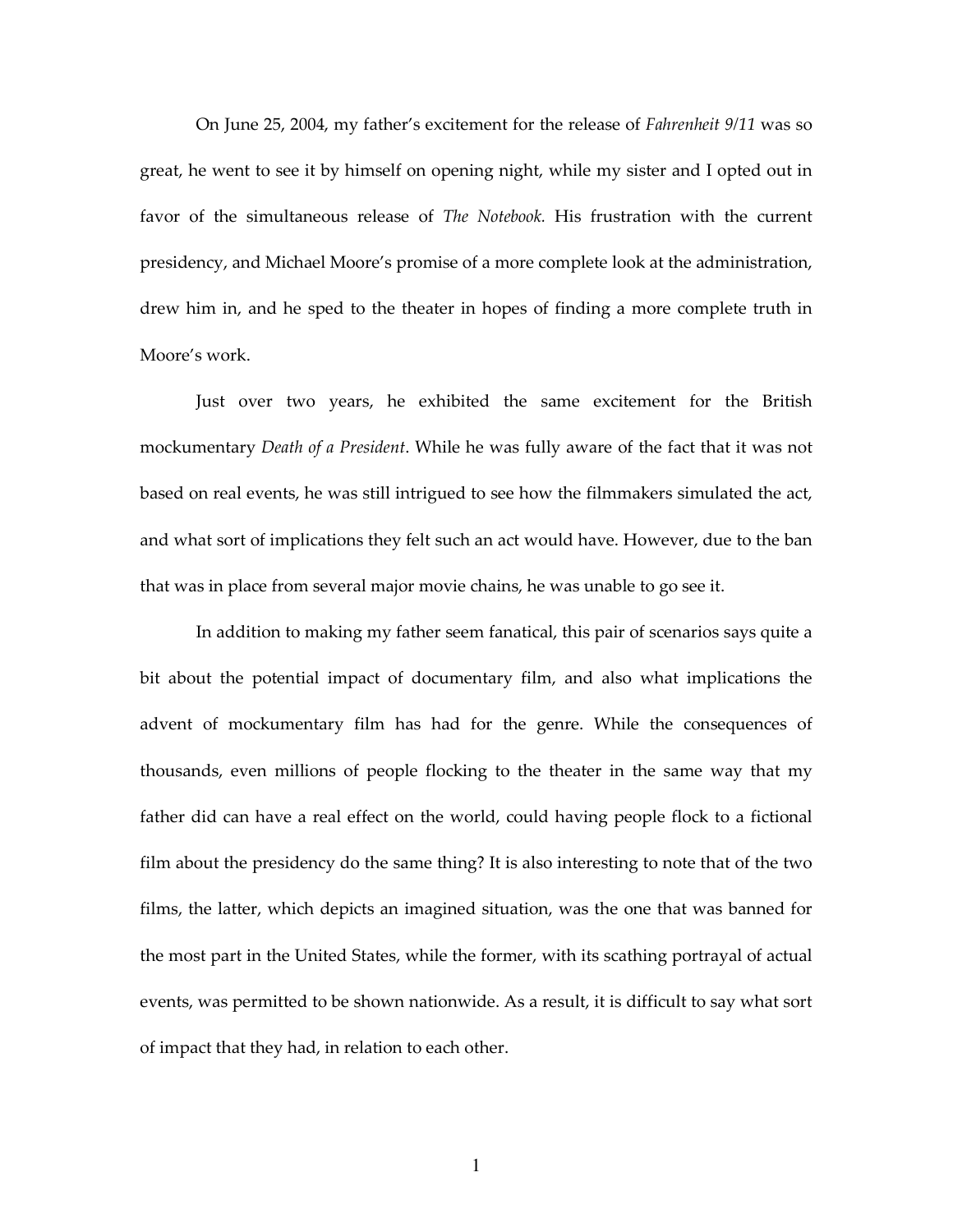However, in researching the topic, I found a model that I was comfortable using to assess the impact of historical documentaries (those made up to twenty-five years ago), current documentaries (and by "current," those made within the last twenty five years, though the focus has been more within the last ten to fifteen years), and mockumentaries (those fiction films that are framed, by virtue of how they are made, to look like documentary films). David Whiteman of the University of South Carolina developed a "coalition model" for the assessment of documentary films with regards to political impact, but I've expanded its scope to assess impact on all levels:

I argue that an adequate model (a) must conceptualize films as part of a larger process that incorporates both production and distribution; (b) must consider the full range of potential impacts on producers, participants, activist organizations, and decision makers; and (c) must consider the role of films in the efforts of social movements to create and sustain alternative spheres of public discourse.

In order to determine the full impact of these films, I will first start by discussing historical films, the techniques they set forth to establish the genre of documentary, and give two case studies of historical films that have had a significant impact on society. Next, I will move on to the bulk of my paper by discussing current documentaries, the characteristics that they have taken from historical documentaries, the techniques that they use to create an impact, and give two case studies of films that have had a significant impact . Lastly, I discuss mockumentary films, the techniques that they use to mimic documentaries, and two case studies of those films that have had an impact, despite their fictional nature.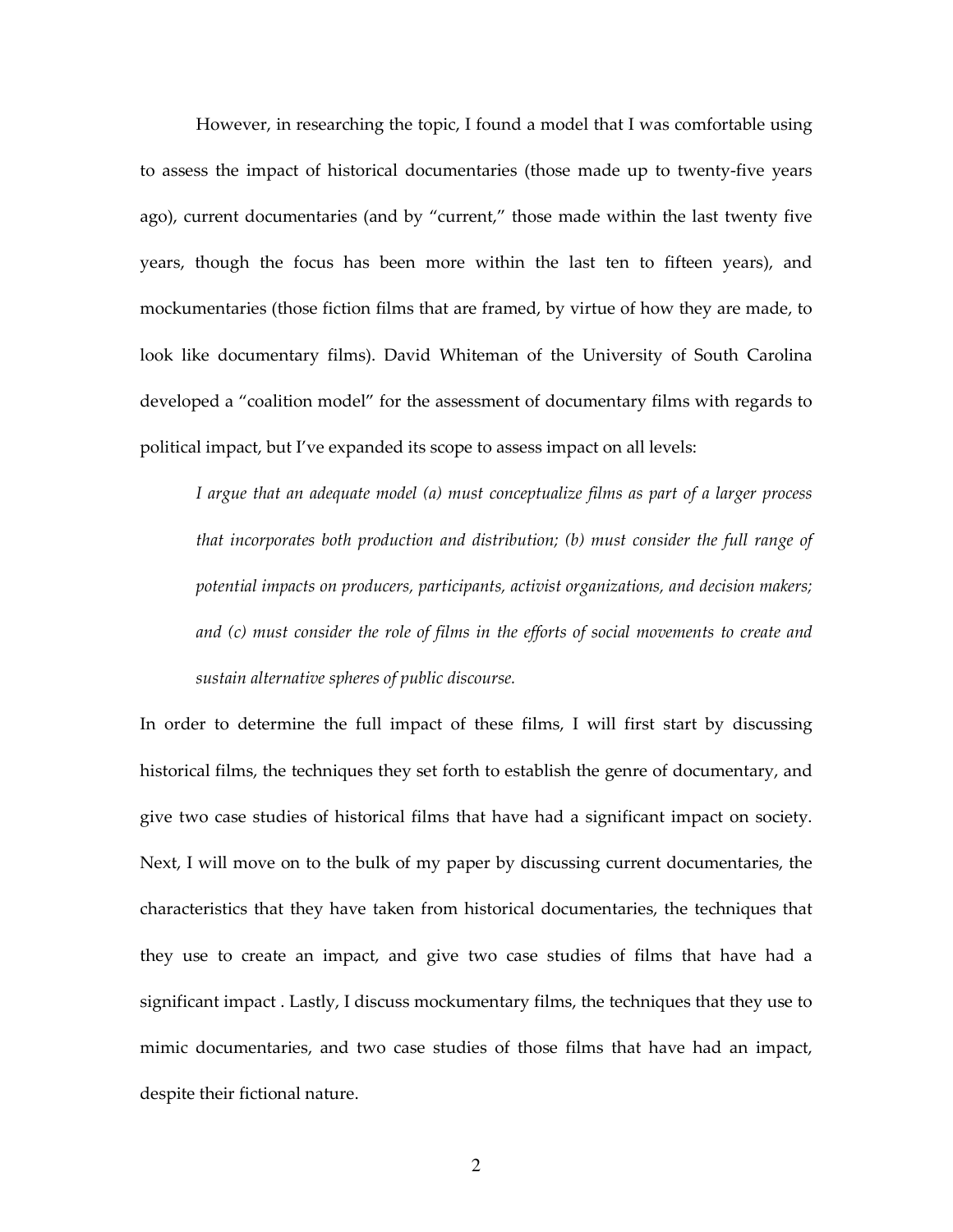#### HISTORICAL DOCUMENTARIES

 All movements have a formative point, and the impact of documentary films started as soon as the first films were being made. They revolutionized an industry in a formative stage, and many of them did more than any filmmakers today ever could. They created not just films, but filming techniques and technological advances that made a major impact in their own right.

# Types of Documentaries

 For all practical purposes, the entire film industry began with nonfiction films. Even before the landmark 1902 film A Trip to the Moon, the Lumiere brothers of Lyon, France, revolutionized photography and film with their short movies between 1895 and 1900. Their films fall under what I would like to characterize as **foundational films**, which set the standard for what the genre would become. Their vignettes, which ranged in topic from a train arriving at a station, to workers leaving a factory, to a baby's first steps, featured no actors. Some of the techniques that Auguste and Louis set forth were of great use to Russian filmmaker Dziga Vertov, who in 1929 made the revolutionary film Man with the Movie Camera, about life in Russia. While the Lumiere films were generally less than a minute long, Vertov's film took more time to establish a storyline through montage techniques. It was also careful to point out that the film was a representation of reality, rather than actual reality. By showing the actual editing process of the film, with editors cutting film and splicing it together, the viewer is made to understand that Vertov's perspective is just that.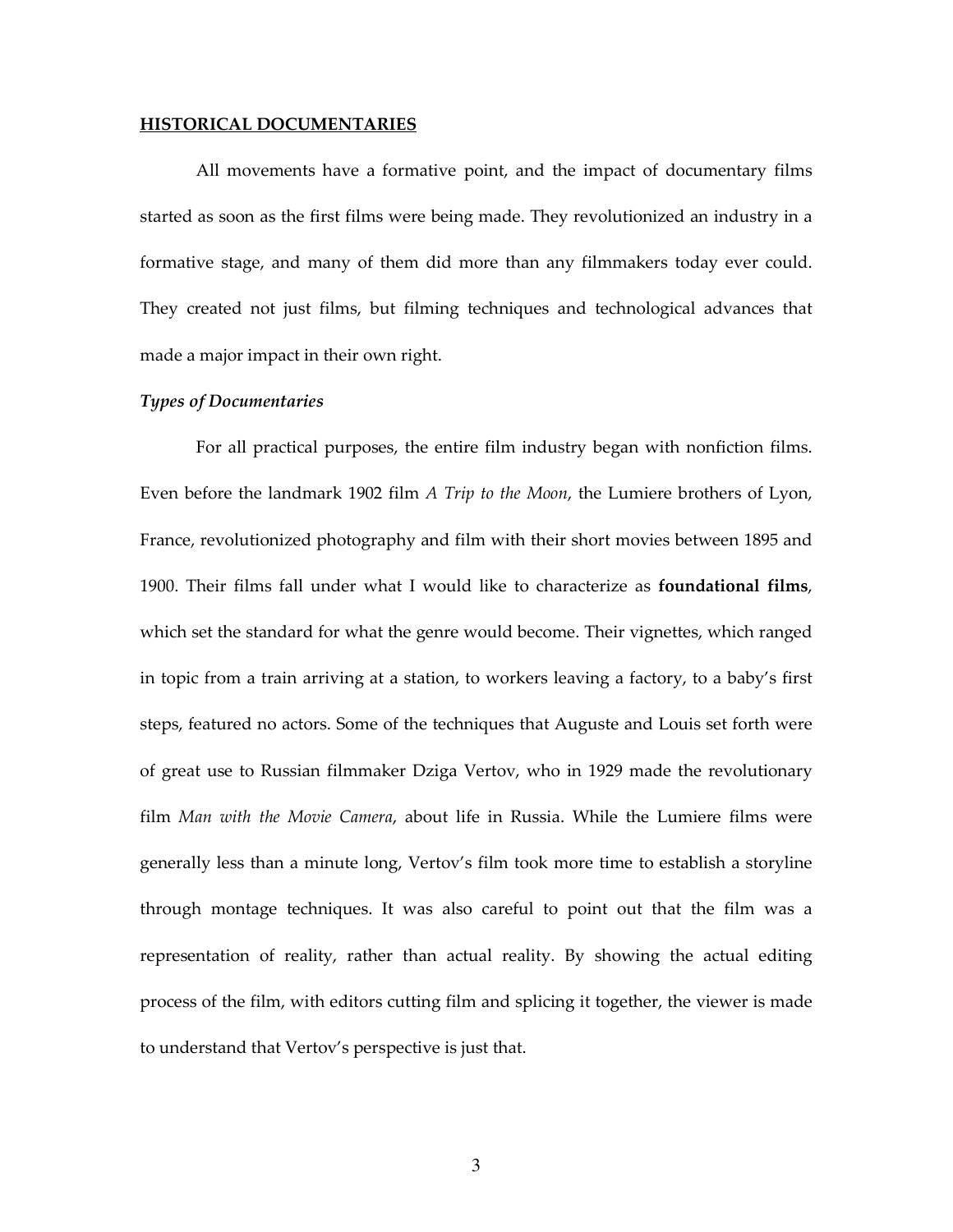Vertov's foundational film also led into the advent of propagandistic films; in addition to portraying life in Russia, it also showed Vertov's support for the 1917 Russian Revolution. Another film that showed support for a controversial form of government is 1935's Triumph of the Will, filmed by Leni Riefenstahl about the rallies associated with the rise of the Third Reich. Riefenstahl denies that these films were intended to be propaganda, insisting that because there were no titles, no commentary was being made on what was filmed. But as I will investigate later, there are many reasons why these films can still be considered propagandistic.

 A third type of historical documentary is the travelogue. Pioneered by explorerturned-filmmaker Robert Flaherty, it defines the sort of documentary films that are designed to take us to another place, with the goal of teaching the audience about another culture that he would not otherwise be able to visit, given that travel was fairly rare, except for the very wealthy, in the 1920s. With films such as Man of Aran, Moana, and Nanook of the North, Flaherty defined this part of the genre with his stories of natives and the practices that they engage in, educating the viewer in the process.

 All of these types of films, regardless of subject matter, use the same sorts of strategies to engage the viewer, and these strategies became the foundation of how the genre would be defined from then on.

## Techniques to Elicit Impact

#### Use of Real People

 A documentary, by nature of what it is, chronicles the lives of real people, and does not feature actors in the roles (unless, of course, the documentary is about an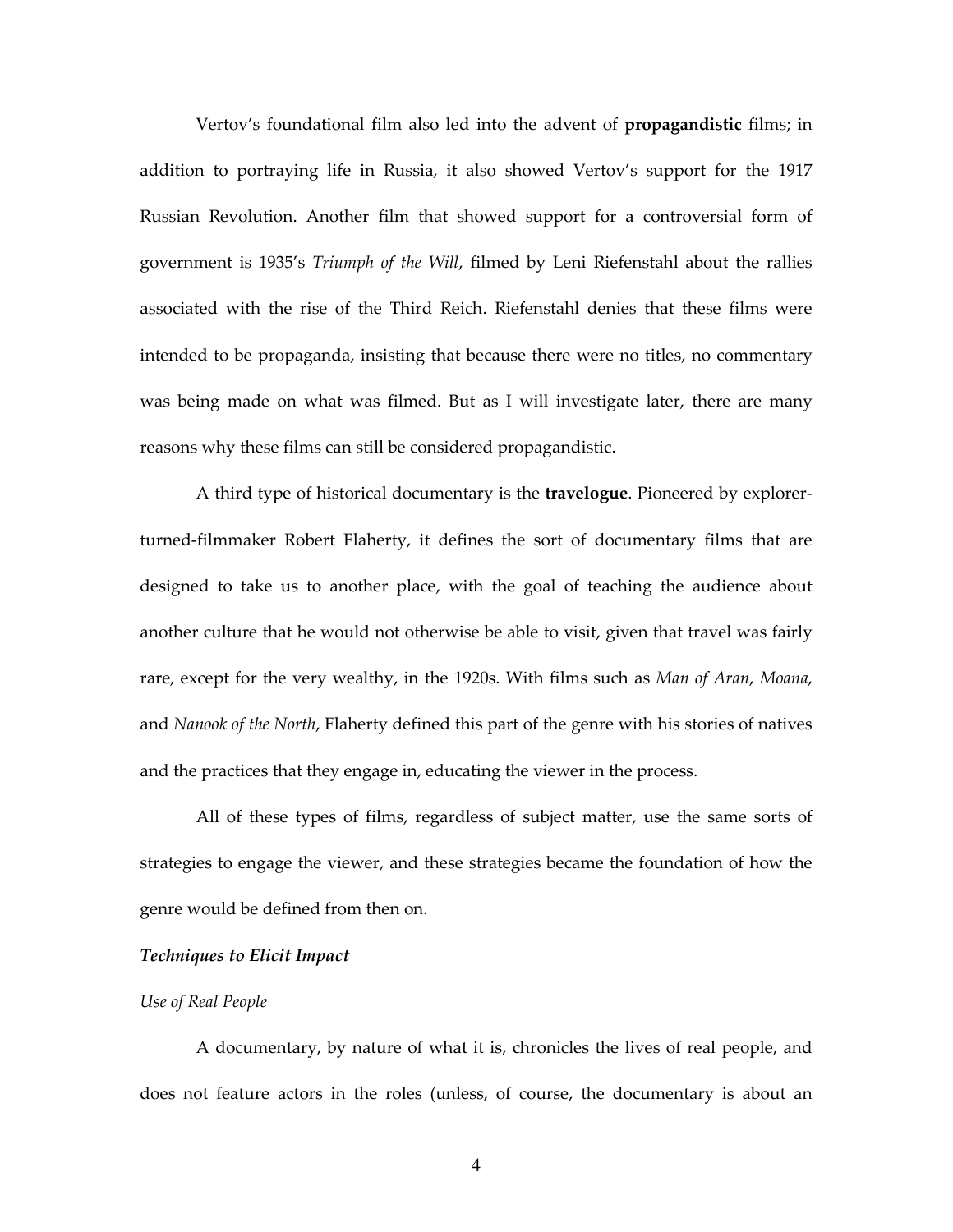actor!). The members of the Nazi party featured in *Triumph of the Will* are just that, and not actors hired to behave as such. However, Flaherty raised a great deal of controversy in this area, particularly with Nanook of the North, because "his most serious manipulation of the subject was to pay both his technical assistants and his performers" ("Nanook of the North," 1996). Additionally, he went a step further than this, and established actual characters:

It is now believed that the role of "Nanook" was played by Allakariallak, an Inuk from Inoucdjouac who starved to death two years after the film was released. His wife Nyla was played by Alice Nuvalinga, their son Allegoo by Philipoosie, and the white trader, who is only glimpsed in the castor oil scene, was Bob Stewart, who operated the Revillon Freres trading post at Port Harrison. (Grace, 1996)

Despite this case of concealed identities, the film is still considered a documentary for the other techniques that were used to make it.

## Titles to Establish the Setting

 An early title on Riefenstahl's Triumph of the Will denotes that the film was "commissioned by order of the Führer" (Liebman, 2002). This titlecard is indicative of the viewpoint that the film will take from there on. And while *Triumph* has no further title cards, the setting and circumstances are established in that opening card.

 Similarly, Nanook of the North's explanation of how Flaherty came to filmmaking, and how he came to find the Inuit civilization that he filmed so intimately over the course of several months, it clearly indicates the sort of stance that the film will take on its subject. Flaherty frames his subject Nanook in a way that invites reverence and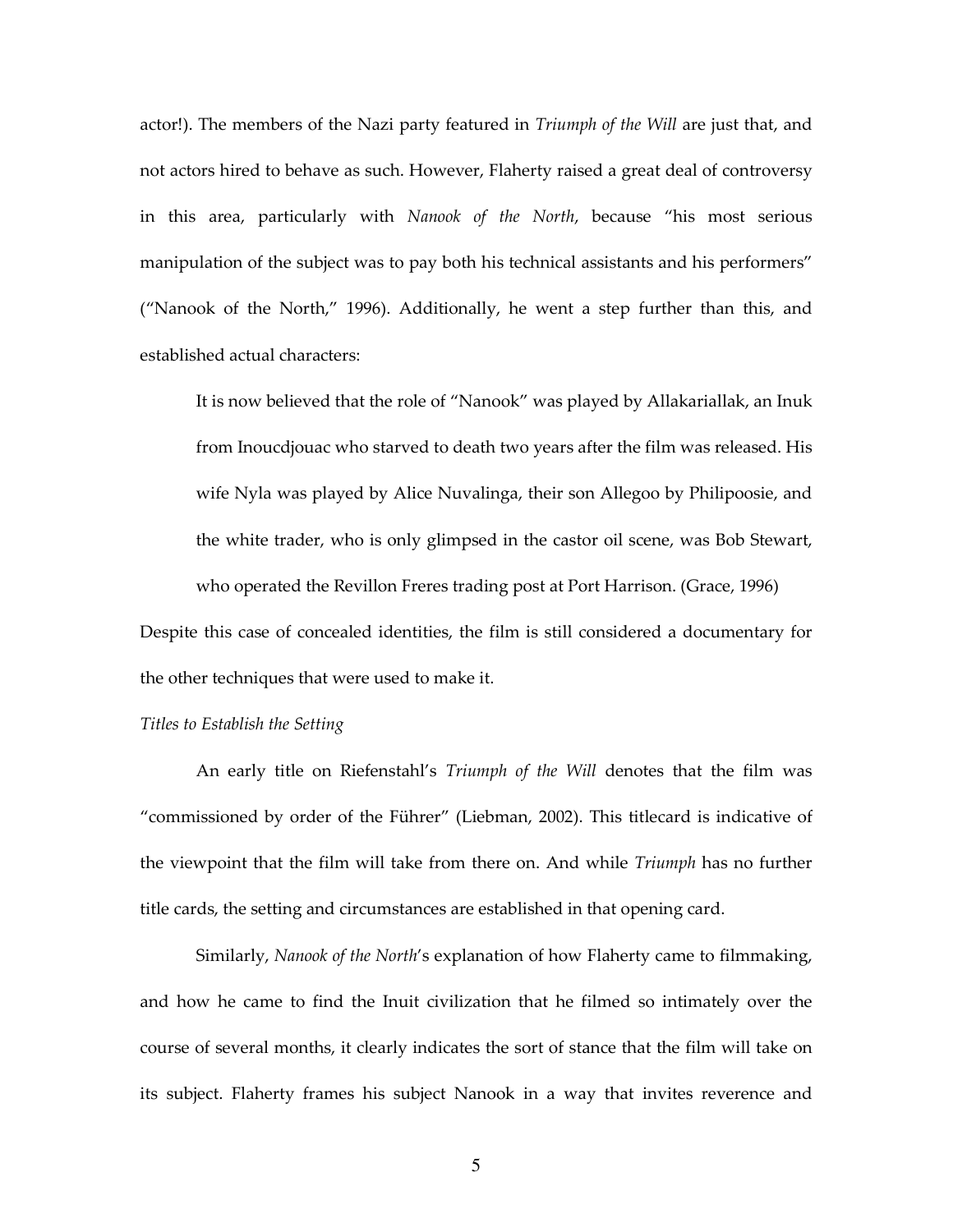adulation over his heroics and bravery. And though Riefenstahl had previously denied framing her subjects in any particular way, she at one time "freely admitted that she consciously sought to go beyond a mere documentary record to […] solidify the image of a man still somewhat vague in the average German's mental universe, an image that would successfully ingratiate him in their hearts" (Liebman, 2002). One major aspect of that ingratiation was the title cards that establish the purpose of the film.

# Establishment of Stories

 In order to draw the viewer into a film, there must be a story for them to follow. In 45 seconds, the Lumiere brothers had a very narrow window of time to do this, but films following their initial efforts had more time to expand upon their story. By focusing on a few main characters, the audience has the opportunity to follow the action with people they feel they "know." Even with Riefenstahl, she pointed out key figures for the audience to follow through the process of the rallies. And as we already know, Flaherty employed this principle in Nanook of the North, as well as with the Samoan Moana, as he went through his coming of age in the 1926 film of the same name. What results from this principle is a personal and emotional connection to the characters, ensuring a lasting memory (and in turn impact) on the viewer of the film.

 At this point, I would like to discuss two movies of the historical variety that had significant impact, even at a time when film viewership wasn't touted as it is now. What resulted from these films was not just a better understanding of the cultures that they portrayed, but a foundation for documentary films that came afterward.

#### CASE STUDY #1: Triumph of the Will (1935)

6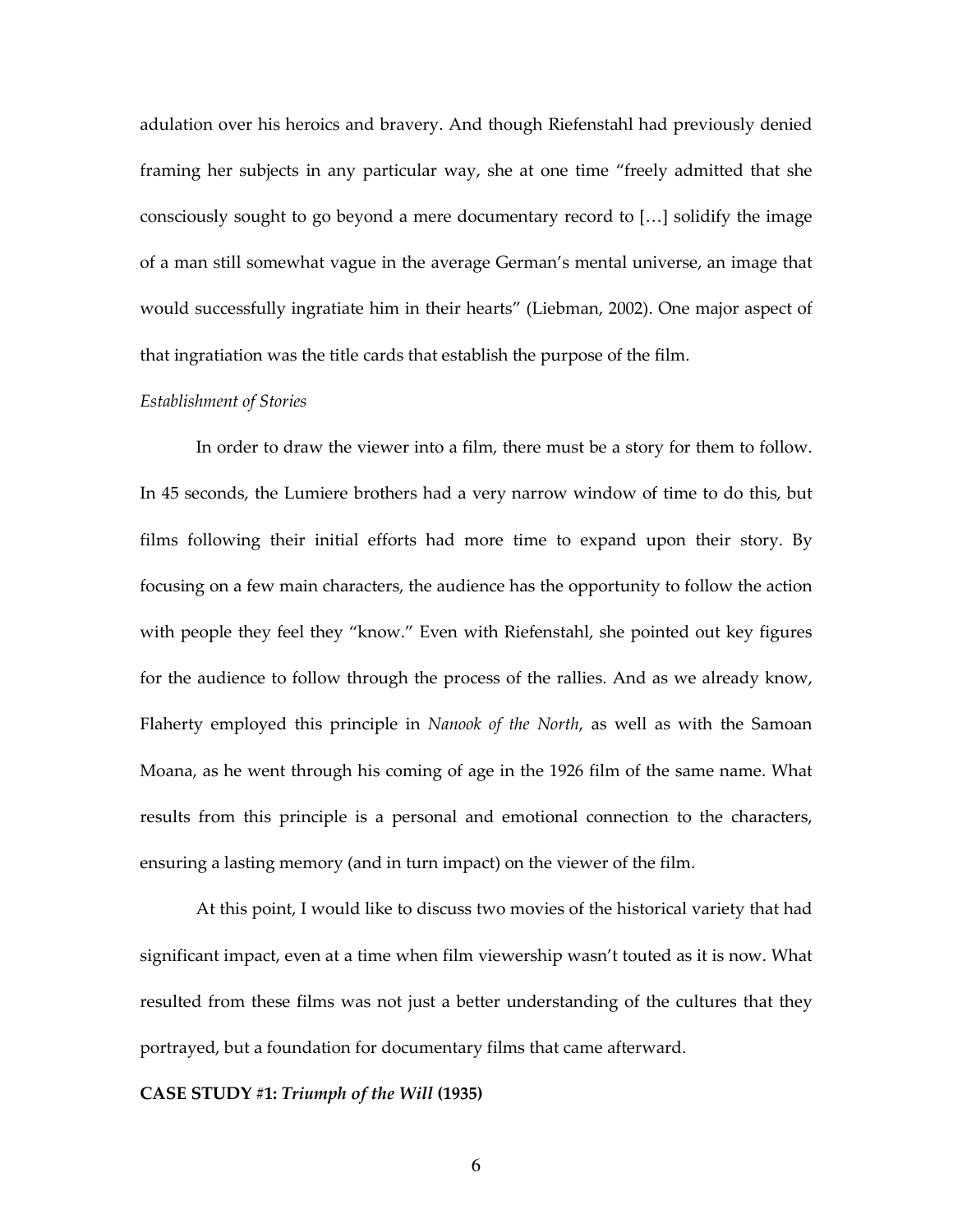This 1935 film is a classic example of film as propaganda, and shows just how much one perspective can change the face of a political movement. Vertov noted, in discussing truth in film, that "the movie camera was invented in order to penetrate deeper into the visible world, to explore and record visual phenomena, so that we do not forget what happens and what the future must take into account" (Rabinowitz, 1993).

 And indeed, Riefenstahl's document of the 1934 Nazi Party rally at Nuremberg did serve all of these purposes- it penetrated deeper into the visual world through its soaring camera angles, catching formations of thousands of Nazi soldiers. And of course, the movement that followed the release of this film will forever be remembered, if for no reason other than to prevent the events from happening into the future.

### Triumph of the Will and Whitehouse's Model

 In assessing Riefenstahl's film in terms of impact, each of the criteria can be fulfilled. First, the production process speaks to the selective accessibility of the Nazi party. As Cineaste (2002) points out, "that she had Hitler's complete confidence and backing helped quite a lot". Stuart Liebman goes on to explain just how close the filmmaker got to the party:

She was permitted to insert her sixteen cameramen, most notably the crackerjack SeppAlgier, sixteen assistant operators, and sixteen newsreel cameramen, not to mention twenty-two chauffered limousines and support staff, into the space of the events in ways that had rarely, if ever, been tried before. Unprecedentely mobile and seemingly ubiquitous, her cameras were allowed to perch behind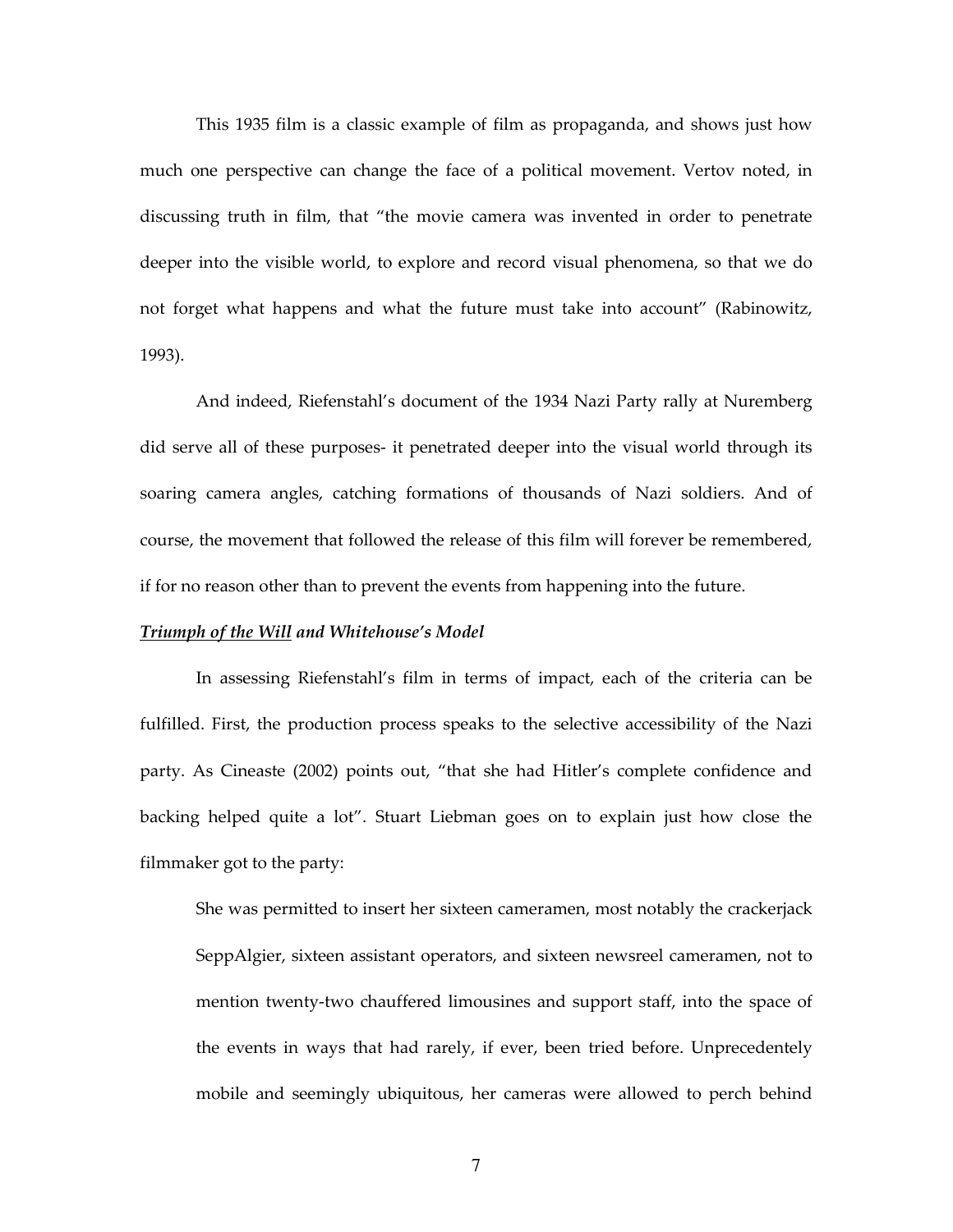Hitler's car as he rode in his Mercedes past the large crowds of ecstatic devotees lining the streets of the old city, creating a minitravelogue from Hitler's point of view for those unable to attend. (Liebman, 2002)

It is important to note, however, that the formations that Riefenstahl captured "had been orchestrated in advance by Hitler's artistic confidante Albert Speer and his staff long before she [Riefenstahl] arrived on the scene" (Liebman, 2002). So in that regard, the reality that she had been capturing was in fact an orchestrated view of the party.

 Orchestrated or not, this view of the Nazi party did a great deal for the career of Leni Riefenstahl, as well as for the participants of the film. While the success of the Nazi party as a result of this film is well documented, Riefenstahl's career is not. In 2002, she reappeared in the public eye, at nearly one hundred years old, to commemorate the release of her newest film. Indeed, she was prolific right up until her death a year after that, not just as a filmmaker, but also as a still photographer, actress, and memoirist. And to her death, she was never implicated as a part of the Nazi party, by virtue of the fact that the Allied commission ruled that "no political activity that supported the regime warrants punishment." She had claimed that she never knew anything about the extent of the crimes that the Third Reich was responsible for, and to this day, has only been classified as a Nazi fellow traveler.

 And of course, this film did arouse and maintain an alternate discourse regarding the state of government in Germany. At a critical point following the death of Hindenburg, the Germans needed someone to step up and lead the nation. Triumph introduced many Germans to someone who could potentially fill that void, and people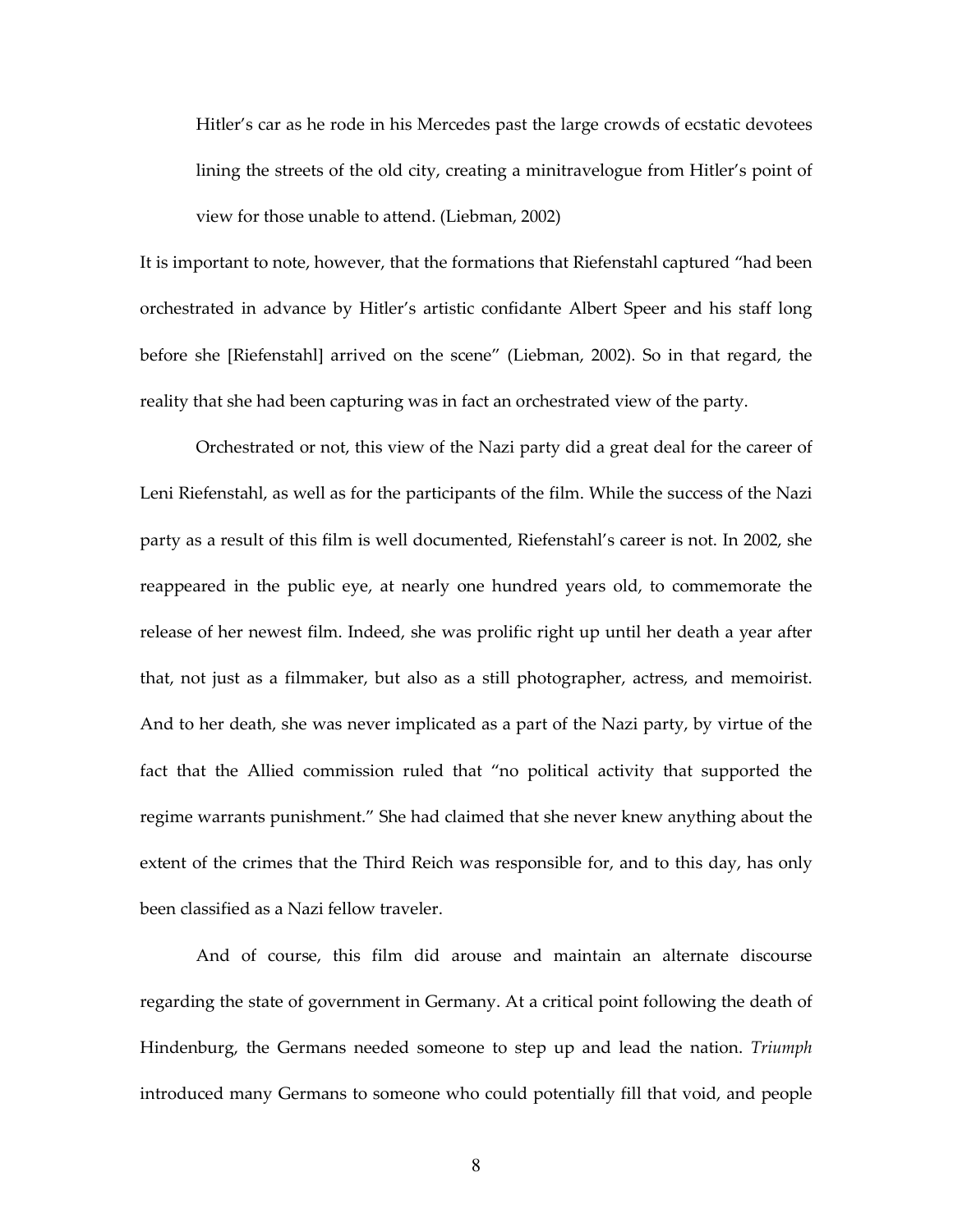latched on to this image. Through strategies such as cutting down long speeches to important soundbytes, showing devotees with a level of fervor that resembled Beatlemania, or even filming staged ceremonies during the rally not only reassured those who were already faithful to the party, but succeeded in swaying those who had not yet made a decision. What resulted was the support of close to an entire nation, and consequently, the beginning of a revolution.

## Triumph of the Will and Techniques of Impact

#### Use of Real People

As I alluded to earlier, the people in the film, despite being orchestrated or choreographed, were real people. This characterization applies to both the soldiers and Third Reich officials, and the onlookers who marveled in adulation; in both cases, these people were not paid to appear in the film, nor were they coached on how to behave beyond their placement in the scene. This lack of coaching is one of the fundamental aspects of a documentary, in the sense that the reality comes from the fact that no characters are created. Arguably, the only character that exists in the film is Hitler himself, who was shot to look taller and more powerful than his stature would otherwise imply. And yet, for all the camera tricks that were employed to make him look imposing, Hitler still played himself in the movie. Those who were swayed from a position of indifference to one supporting Hitler realized later that his portrayal in the movie was correct.

## Titles to Establish Setting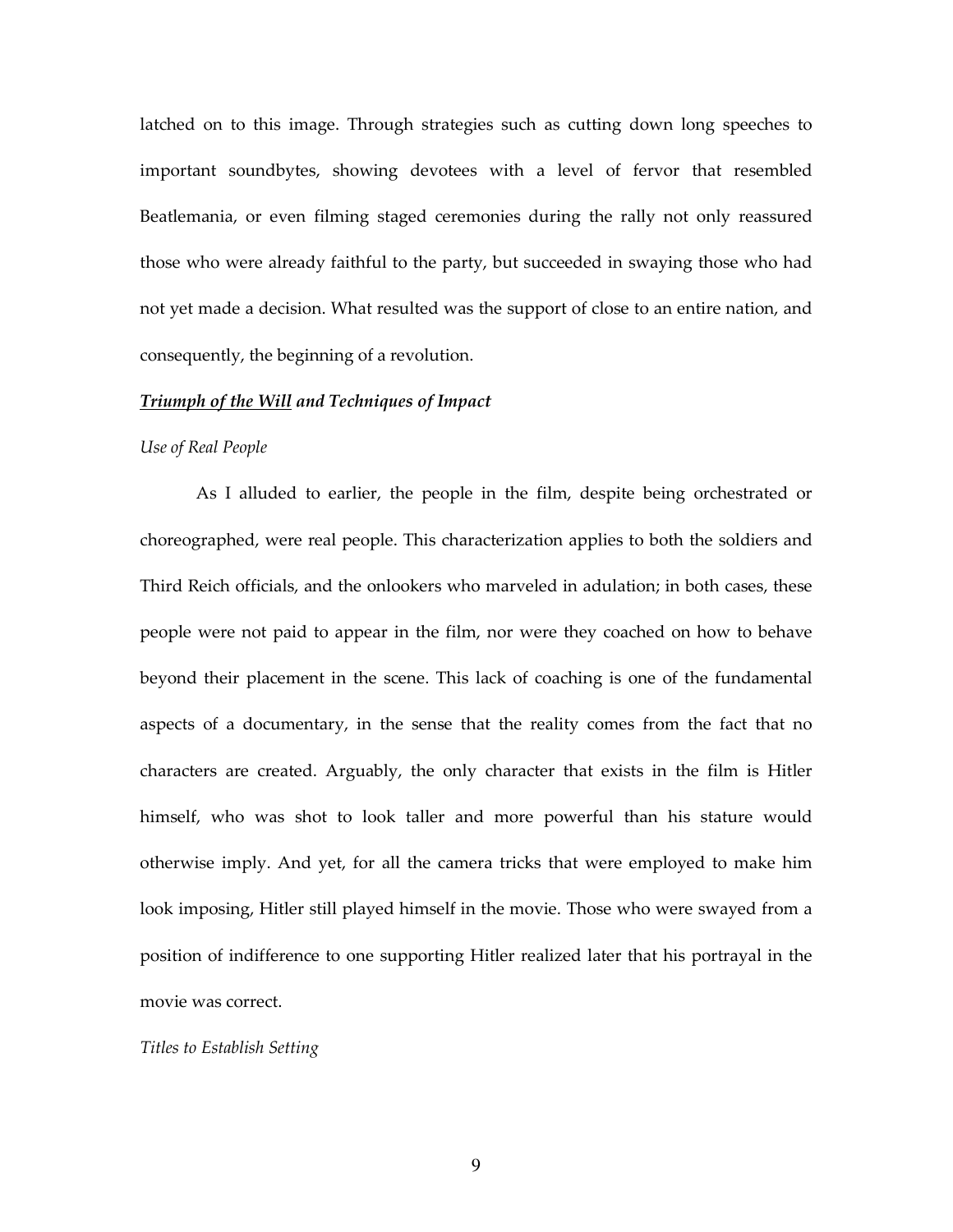Titles only appear one time in Riefenstahl's film- to discuss the motivation for the making of the film, as well as the aforementioned assertion that the film was commanded by the Führer. In using these titles only one time, Riefenstahl hopes to mediate the claim that her film is propagandistic, insisting that without titles, she cannot comment on what's going on on the screen. However, Liebman (2002) says that this view on the lack of titles "betrays her calculatedly false modesty. It naively understates the power of her visual strategies to control the audiences gaze and thereby to endorse and—perhaps even more important—to impart a positive emotional tone in the Nazified masses and leaders she portrayed so vividly." So while there are limited titles in this film, the ones that do exist serve their purpose of guiding the public opinion of viewers, both German and non-German.

# Establishment of Stories

While there is no traditional narrative in *Triumph of the Will*, in the same way that one can be ascertained in Man with the Movie Camera or any of Flaherty's films, a narrative is still established in the labels that show us where each seen is taking place. Those labels, along with the introduction of key figures in the Reich (not just Hitler, but Josef Goebbels, Otto Dietrich, Heinrich Himmler and others), helps us to follow the action, as well as to develop support and gain an understanding for the cause of the Nazi party. Particularly for those who had not decided where they stood in terms of Hitler's policies or opinions, the development of the story is helpful in that it aided them in finding a connection with the party that led to so many loyal supporters. The film I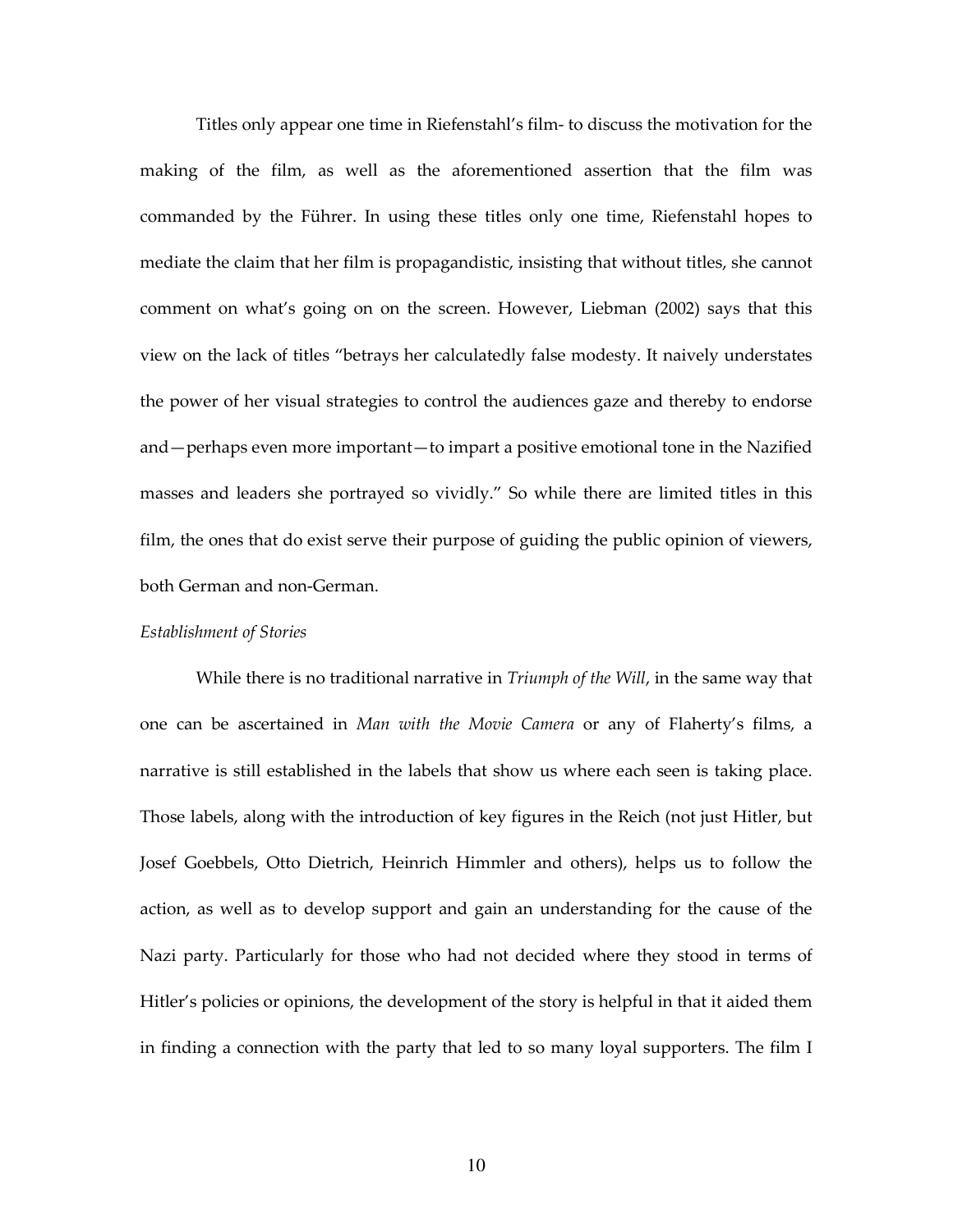would like to discuss next, as I mentioned earlier, has more of a story to connect the viewer.

#### CASE STUDY #2: Nanook of the North

Robert Flaherty, for all the controversy that his films created upon and soon after their release, was named "The Father of Documentary Film" for his work on this film. The result of a second attempt at an exploration to the Hudson Bay in Canada, Flaherty created a story about an Inuit named Nanook and his family. It was made under extreme circumstances, with film being developed in the tundra, but resulted in one of the most technically innovative films of its time. The Museum of Modern Art underscores this characterization of the film by saying that it "blended realistic, stark, and beautifully composed images with a loose story line and a strong central character." They also go on to discuss the more controversial aspects of his filmmaking, acknowledging that "with its fictionalization of real-life events, and with Flaherty's romanticization of his subject, the film continues to raise issues about the objectivity of the documentary genre" ("Robert Flaherty, Nanook of the North," 2007). And indeed, Flaherty's landmark film will be remembered for those two contrasting principles.

# Nanook of the North and Whitehouse's Model

 This film, according to Whitehouse's model, had a great deal of impact in terms of the first criteria. In terms of production, the process was marked by a great deal of hardship. Flaherty himself (2002) detailed the circumstances of filmmaking and film development that make the release of the film all the more impressive: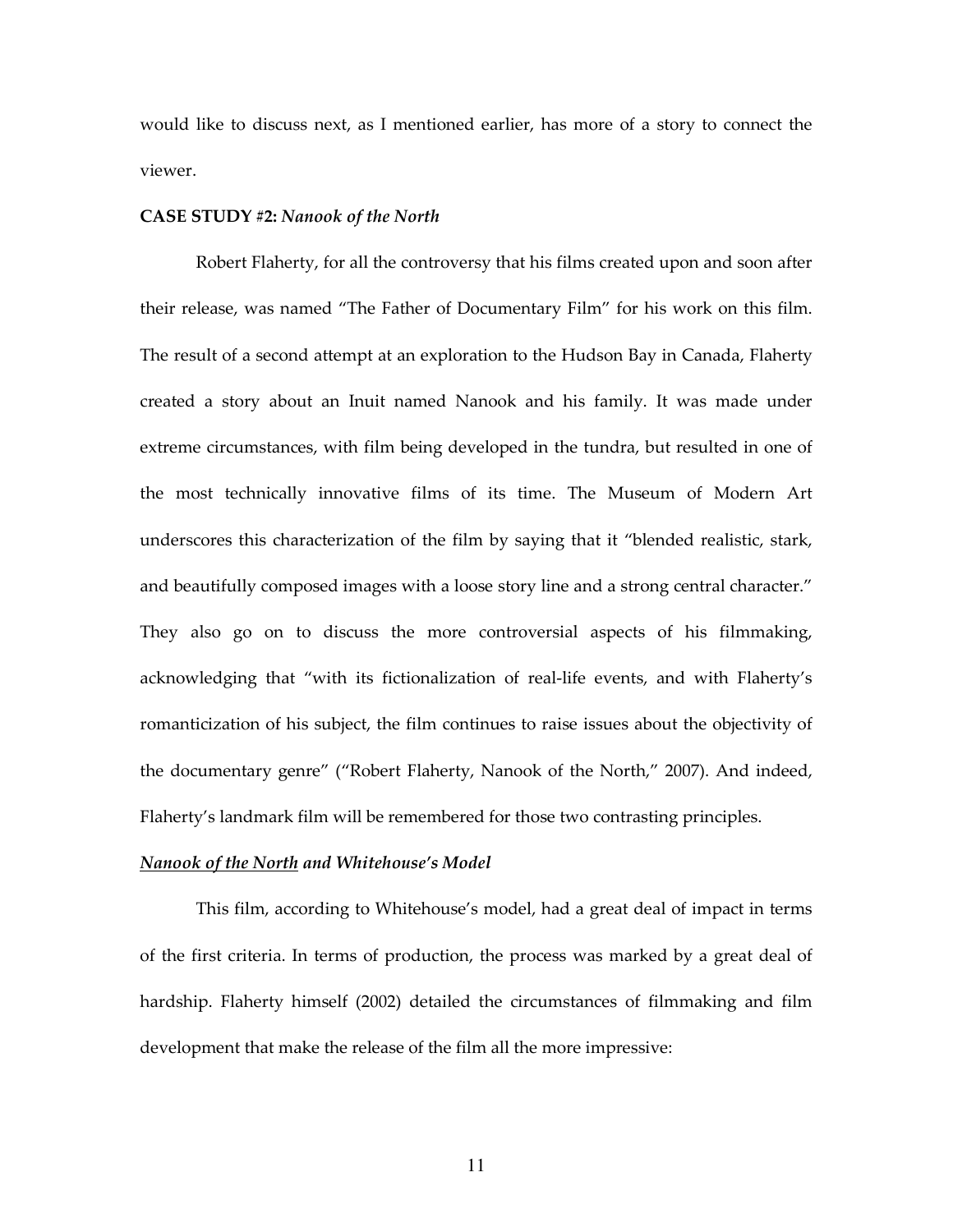The resources of the Revillon Freres fur trade post at Cape Dufferin were at my disposal. One of the two living quarters which comprised the post was mine as living quarters and film laboratory combined. My equipment included 75,000 feet of film, a Haulberg electric light plant and projector and two Akeley cameras and a printing machine so that I could make prints of film as it was exposed and project the pictures to the screen so that thereby the Eskimo would be able to see it and understand wherever mistakes were made.

Additionally, One World magazine (1996) details how "Flaherty's blue-green sensitive Orthochromatic stock helped him to render the rugged geography of the sub-arctic in painterly tones […] shot after shot reasserts the harshness of an environment where nothing grows." Using deep focus to make the landscape seem extremely vast and barren, it contributes to the testament that Flaherty is trying to make to Nanook and the Inuit population.

The marketing of the film was done with help from his wife and biographer, Frances Hubbard Flaherty. The film was distributed using a "Campaign Book for Exhibitors," giving them information about how to "pander to the lowest common denominator in public taste," thus expanding upon the potential audience for the film. What resulted was an extremely commercially successful movie, that also expanded its popularity to "songs, German ice cream bars, and books such as Nanook of the North (1925), by British geographer Julian W. Bilby, who used stills from Flaherty's film to illustrate his tale" (Grace, 1996). Particularly in comparison to his later films, Nanook had the greatest impact on the film community, as well as its viewers overall.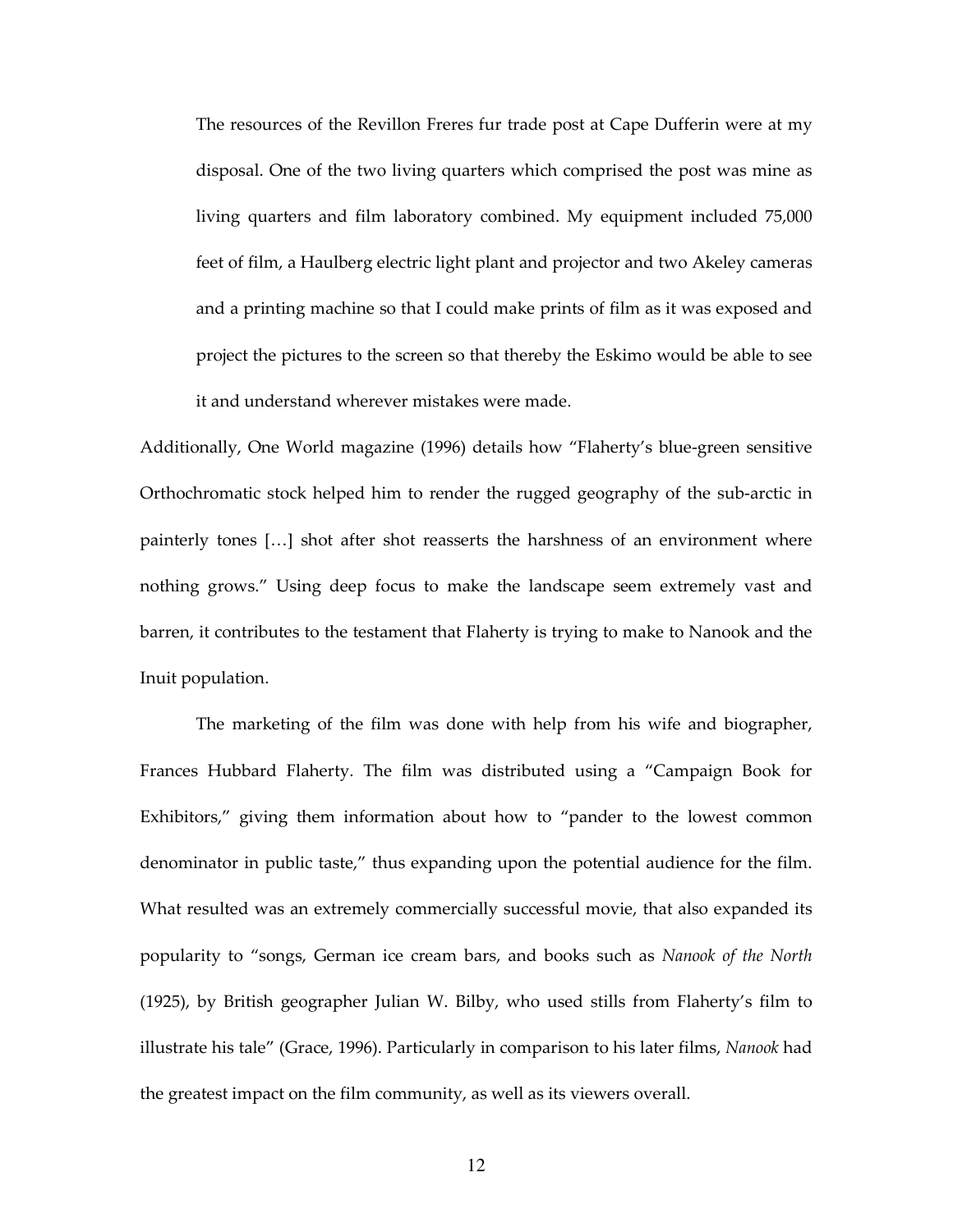The impact that this film had on its participants is not nearly as great as it could have been, given that Flaherty closely guarded his subjects very carefully. It is likely because he erased parts of their identities in favor of creating relatable characters that he tried to keep them from being overly publicized. However, he did try to further the success of the film after the death of Allakariallak, the Eskimo who played Nanook, attempting to garner sympathy by telling many of his death, but not of the circumstances (he starved to death while hunting for deer). As a result, the actual plight of the Eskimos was somewhat overlooked in the making and distribution of the film. Another aspect of his creation of an identity include the fact that Flaherty "hired 'Nanook', 'Nyla', and their 'family' and set out creating the clothing and other props consistent with his vision[…]" (Grace, 1996).

 It is here where Flaherty has made his greatest impact. In manipulating the story that he wanted to tell, changing customs in order to make sure that his vision of the story is told, he skates the same line between fiction and documentary that Michael Moore is frequently criticized for today (this fact will be discussed shortly). Nanook started the discourse to determine if it was okay that this film didn't follow the previously accepted conventions regarding documentation of real life. To have a determinate viewpoint is fine; One World magazine (1996) argues that "some of his bias, his admiration for Nanook and his ilk, is clear from the opening" with techniques such as referring to Nanook as the Chief, or with tight closeups that are exclusive to his character. However, when the truthfulness of the portrayal is in question, that is another issue. Ultimately, as "Father of the Documentary," Flaherty is allowed to set the tone for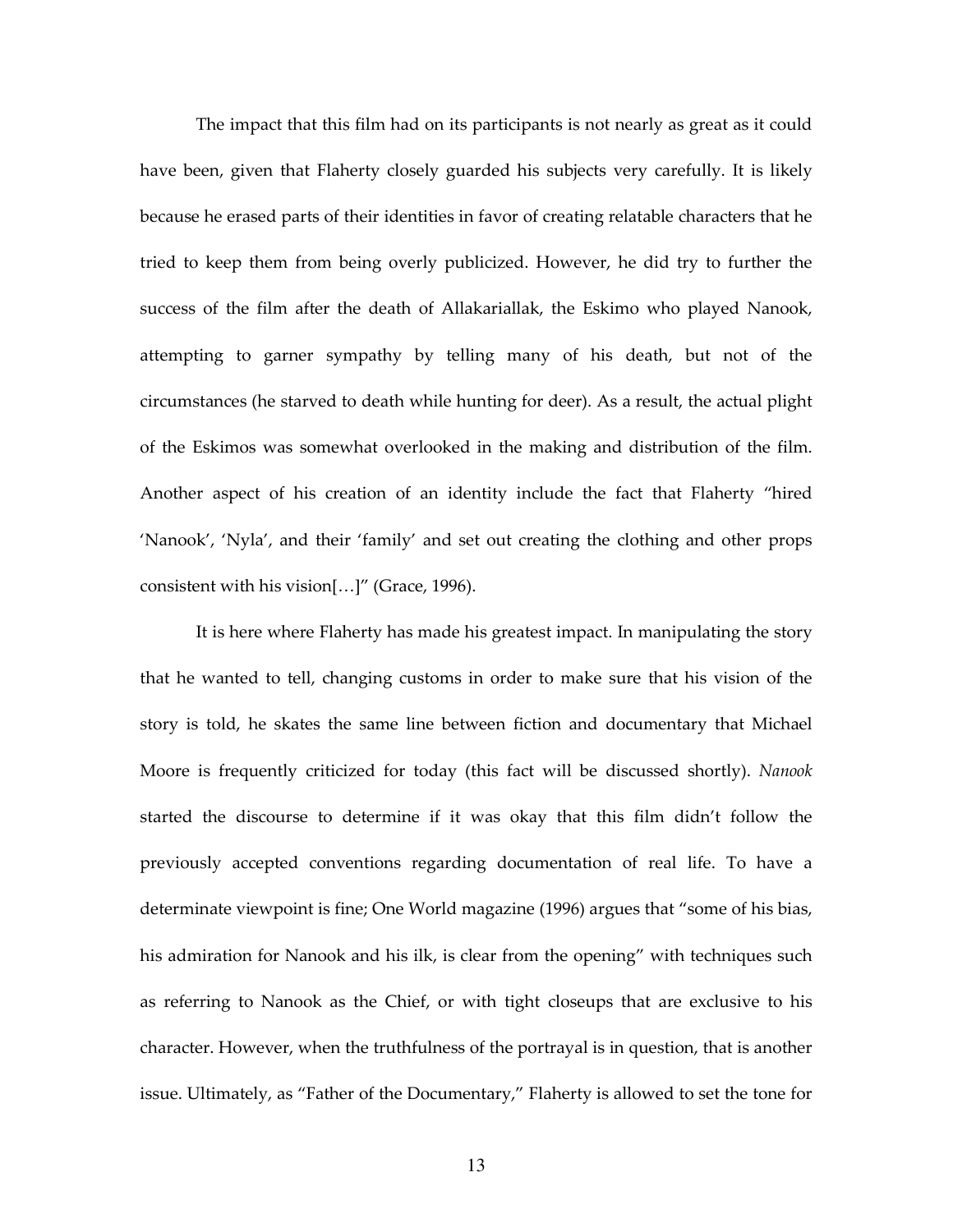how films are made after him. And indeed, his future films, such as Man of Aran and Moana, continued to omit issues regarding the natives in favor of supporting his "vision" (Gray, 1950).

#### Nanook of the North and Techniques of Impact

# Use of Real People

 As I have mentioned previously, Flaherty's use of real people has been long disputed, given that he gave the subjects of his films new identities, removing crucial parts of their culture (including bearskin clothing and having them favor spears, instead of guns [Grace, 1996]) to support the vision that he had of his film. And I must confess, it is disconcerting to note that "Flaherty does not seem to have been bothered by these 'nonessentials' or even to have realized the extent of his eliminations" (Grace, 1996). However, I feel that he can still be considered to be using real people, in that they are parts of that culture and not actors with no experience in the culture. It is a thin line that Flaherty walks on in asking real people to act in his film, but ultimately set the pace for using actors as a part of documentary filmmaking, a practice that is still popular to this day (Germain, 2007).

### Titles to Establish the Setting

 Flaherty makes frequent use of titles in comparison to Riefenstahl's nearly titlefree film, not just to ascertain the settings or in what stage they are of their journey, but also to continually establish Nanook as the hero of the story. First, it helps to ensure that the audience doesn't get lost in the endless tundra, unable to follow the story set forth by Flaherty's images. It also further expands upon the customs that are being shown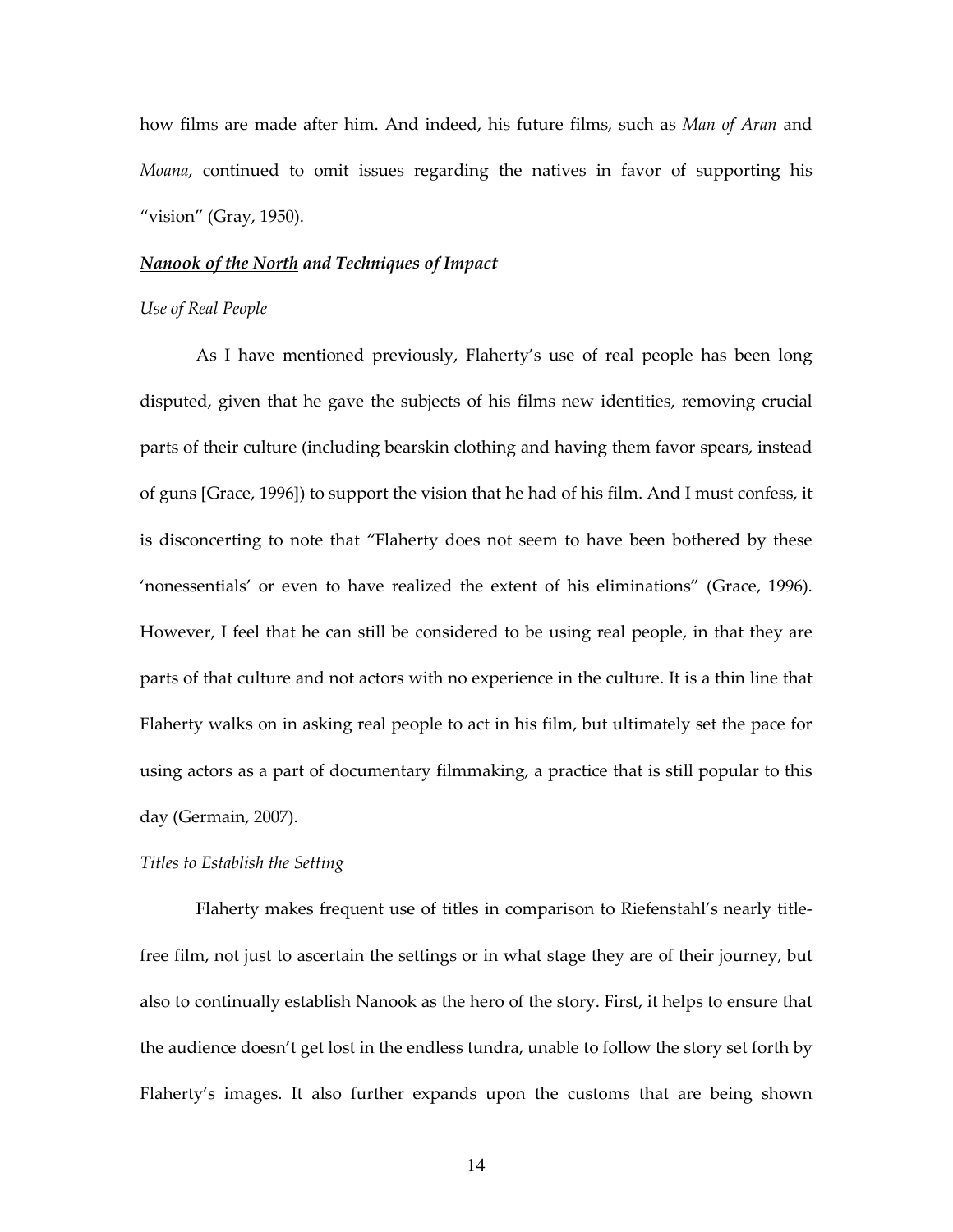onscreen. As a travelogue, there is an understood obligation that the audience will learn from the film; the titles explaining the action ensure that this can happen.

Second, this establishment through titles allows Nanook to stand out as a shining example of an Inuit to viewers unfamiliar with the culture. Title cards that read things such as "Chief of the 'Itivimuits', and as a great hunter famous through all Ungava-Nanook the Bear," and as a "fearless, loveable, happy-go-lucky Eskimo," Flaherty is trying to mold our view of his protagonist as just that- the strongest, happiest, and most fearless of the Eskimos. To mourn his death two years later adds to this 'illusion,' implying that a great tragedy must have occurred to take down this pillar of the Inuit society. And the combination of images and titles contribute to this representation.

## Establishment of Stories

 Flaherty clearly understood that in order for a viewer to follow a story, certain conventions must be followed. As I will discuss later on, using aspects of our society that are familiar to the viewer makes the film easier for the viewer to comprehend, and also make an impact on him. It is likely for this reason that the filmmakers went to the trouble of creating a family structure for the story to follow. As we follow the family, we become comfortable with their story, and thus it is more probable that an impact will be made from an emotional standpoint. Vignettes depicting such "everyday" activities as a seal hunt, a walrus hunt, and the building of an igloo hearken back to the short tales of the Lumiere brothers, and give the audience a glimpse into the lives of these Inuits who we follow on screen and grow to appreciate.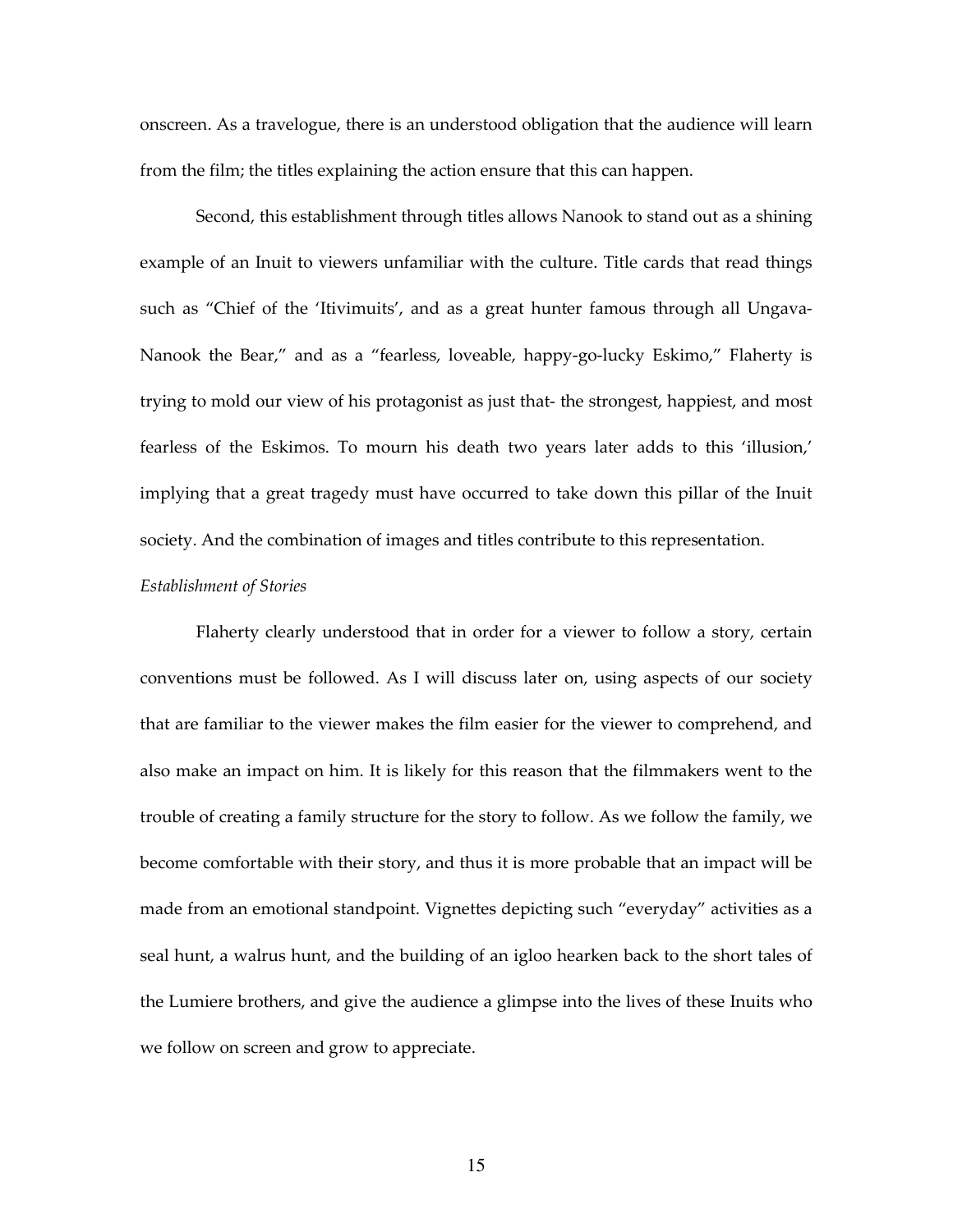Flaherty, in his creation of Nanook of the North, hit upon a few traits that are more characteristic of current documentaries. Here, I will explain more about those documentaries, and what these historic films did in helping them make a connection with viewers.

## CURRENT DOCUMENTARIES

 After many years of being sentenced to classrooms and art houses, John Corner reported in 1986 that "the dominant model at the time, true of both anthologies and conference, was of the contribution on documentary as something distinctly peripheral" (Corner, 2000). Just over twenty years later, that is hardly the case. Documentary film has gone from being a marginal genre to taking center stage, garnering larger distribution and achieving critical acclaim.

# Types of Documentaries

 After examining close to forty films in preparation for this project, I have selfidentified several categories that these films fall into. These three divisions can help to predict what sort of impact these films will have, and also who they will have the opportunity to impact.

#### Political Documentaries

 Quite possibly the most easily recognized, political documentaries choose to chronicle the true phenomena surrounding political issues. These issues can range from elections (for films such as Unprecedented or Street Fight, the 2005 film about the 2002 mayoral campaign in Newark, New Jersey), past presidencies (Why We Fight, the expose about the military-industrial complex that is framed by Eisenhower's presidency, or The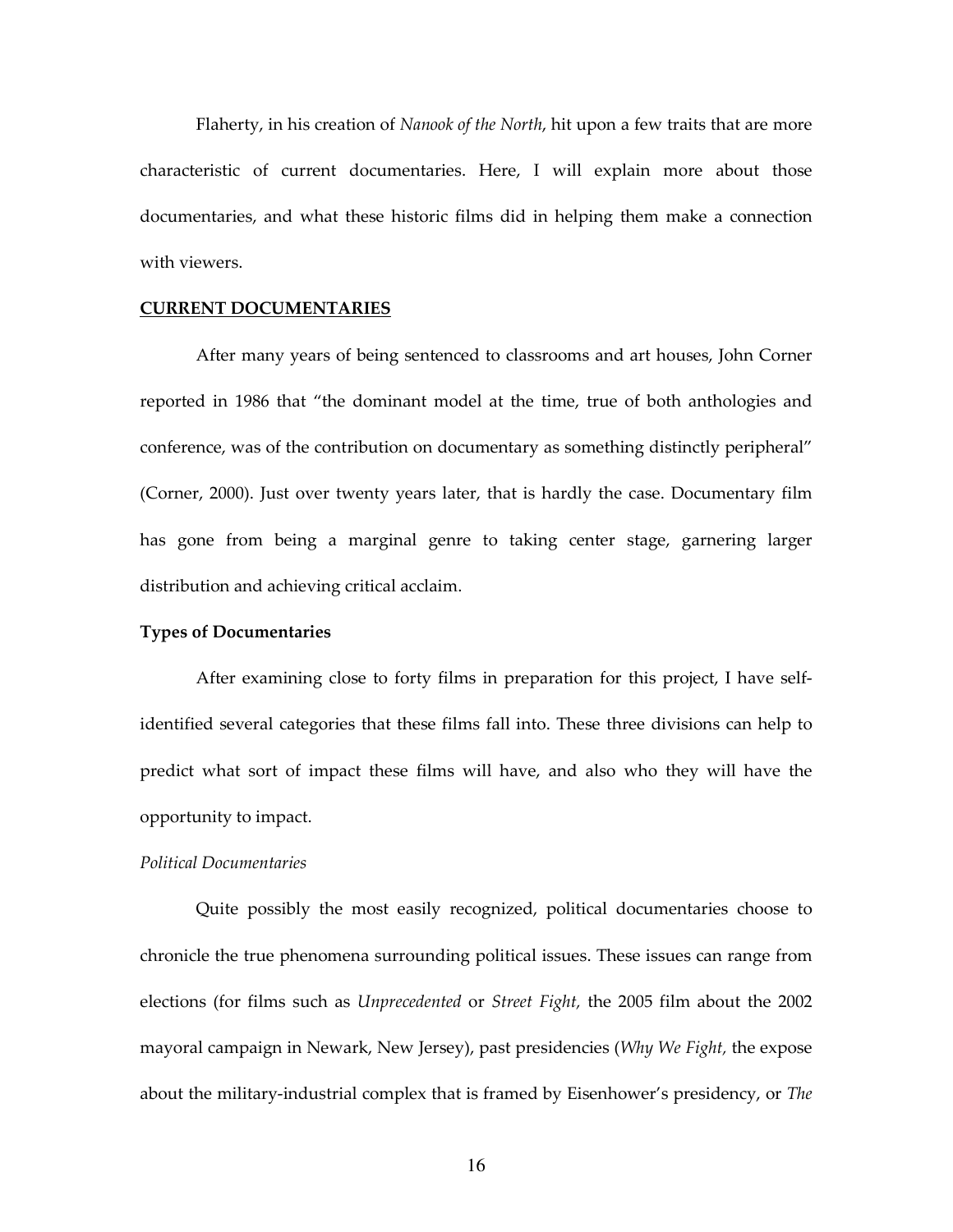Fog of War, Robert McNamara's lesson book based on the Kennedy and Johnson administrations), or even current presidents (the ever-present Fahrenheit 9/11). Due to the inevitable slant that these films inevitably have, these films are the most likely to be accused of being propagandistic. Like Riefenstahl's Triumph of the Will, they paint a specific and somewhat manipulated picture of the issues at hand, especially at a time when so much political unrest is occurring; thus the term "docu-ganda" was coined. But is it appropriate? I believe that it is. Part of having an impact, be it through film or otherwise, is being able to move people to do something. This would cover Whitehouse's second and third criteria: inciting alternative discourse through their effect on all involved in the picture. Greenwald in particular is a master at this, involving activist groups such as Moveon.org and The Center for American Progress in the making of these films. The goal of that measure is to have them talk to their members nationwide about this film that they were a part of, and to have them spread the message that they preach to as many people as possible ("How to Make a Guerilla Documentary", 2004). The increasing popularity of these films, particularly when they surround political issues, dictates that "viewers should practice critical thinking." Peter Lehman of the Center for Film and Media Research at Arizona State University warns that "the danger of the advocacy documentary is that things might be being kept from you" ("In docuganda films, balance is not the objective", 2006) Similar to the social change documentaries, which I will discuss momentarily, it's up to the viewer to be empowered to go out and further investigate information regarding these films, to get the full story if it is not explained to them.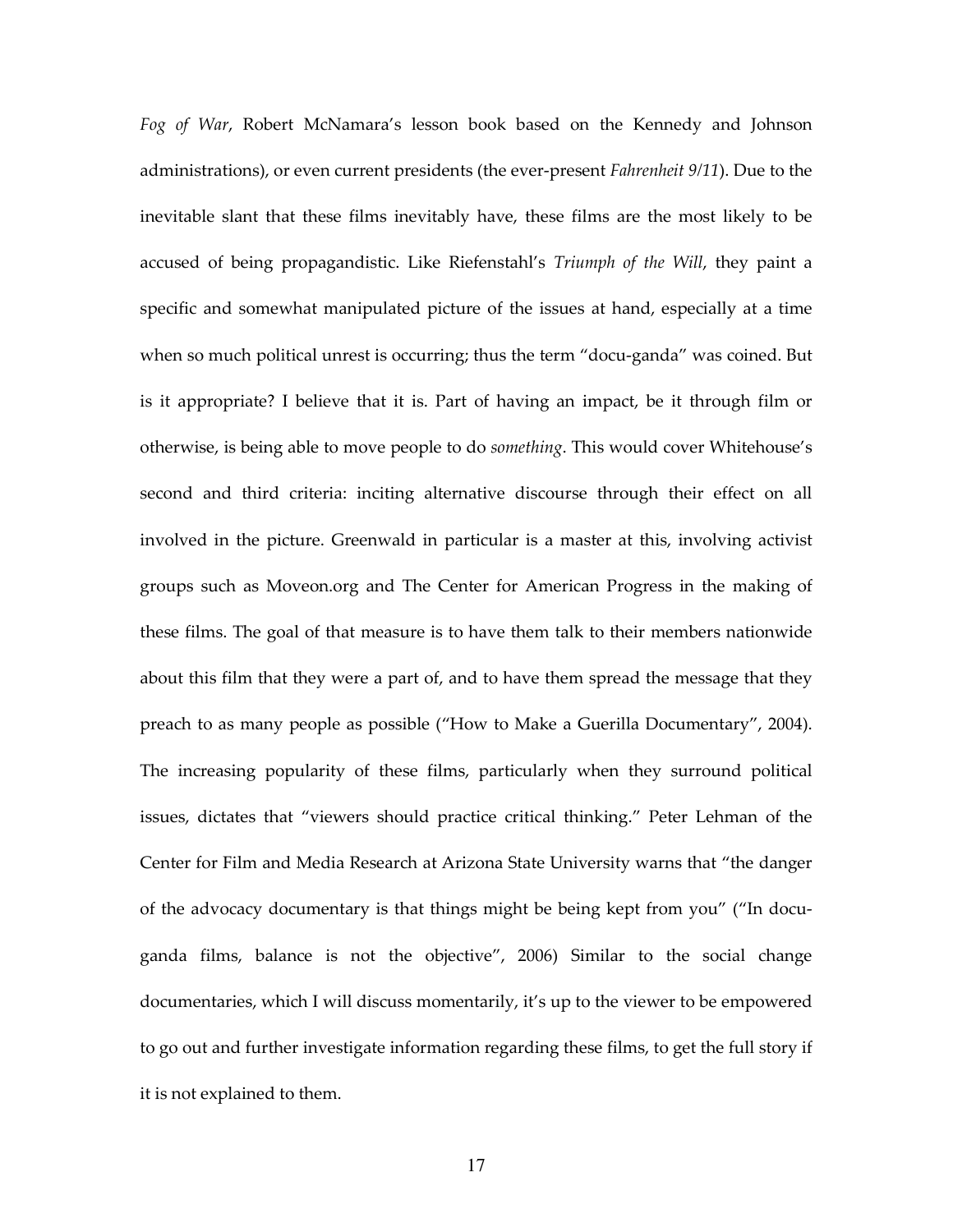### Human Interest Documentaries

 On the opposite end of the spectrum are human interest documentaries. Taking the place of travelogues such as Nanook of the North, these films are generally less political, choosing instead to highlight an aspect of society that we wouldn't see otherwise. While some of them do lean toward the travelogue format (most notably, the recent success March of the Penguins), more often they highlight subcultures that can come to popularity as a result of their exposure on film. For example, 2005's Murderball led to greater exposure for paraplegic and quadriplegic athletes. Similarly, Born into Brothels, when it won the Academy Award, brought to light issues about the poverty in India and the efforts that were being taken to get those children into better schools. In both cases, they fulfilled criteria C of Whitehouse's model, sparking discussion and alternative discourse on a topic that otherwise would have probably stayed within a small group of people, already aware of the situations here. And in the case of *March of* the Penguins, it has sparked a nationwide interest in these small birds, Hollywood included. With films such as  $H$ appy Feet, the upcoming Surf's Up, and the parody mockumentary *Farce of the Penguins* being released, it is clear that this small French documentary, by being released in the United States, made a big difference to our society. In a way, those penguins were participants affected by the release of the films, thus also fulfilling criterion  $B \mathcal{Q}$ .

### Social Change Documentaries

 Sometimes a hybrid between the previous aforementioned types of films, the social change documentary has probably been the most prolific of the three types, telling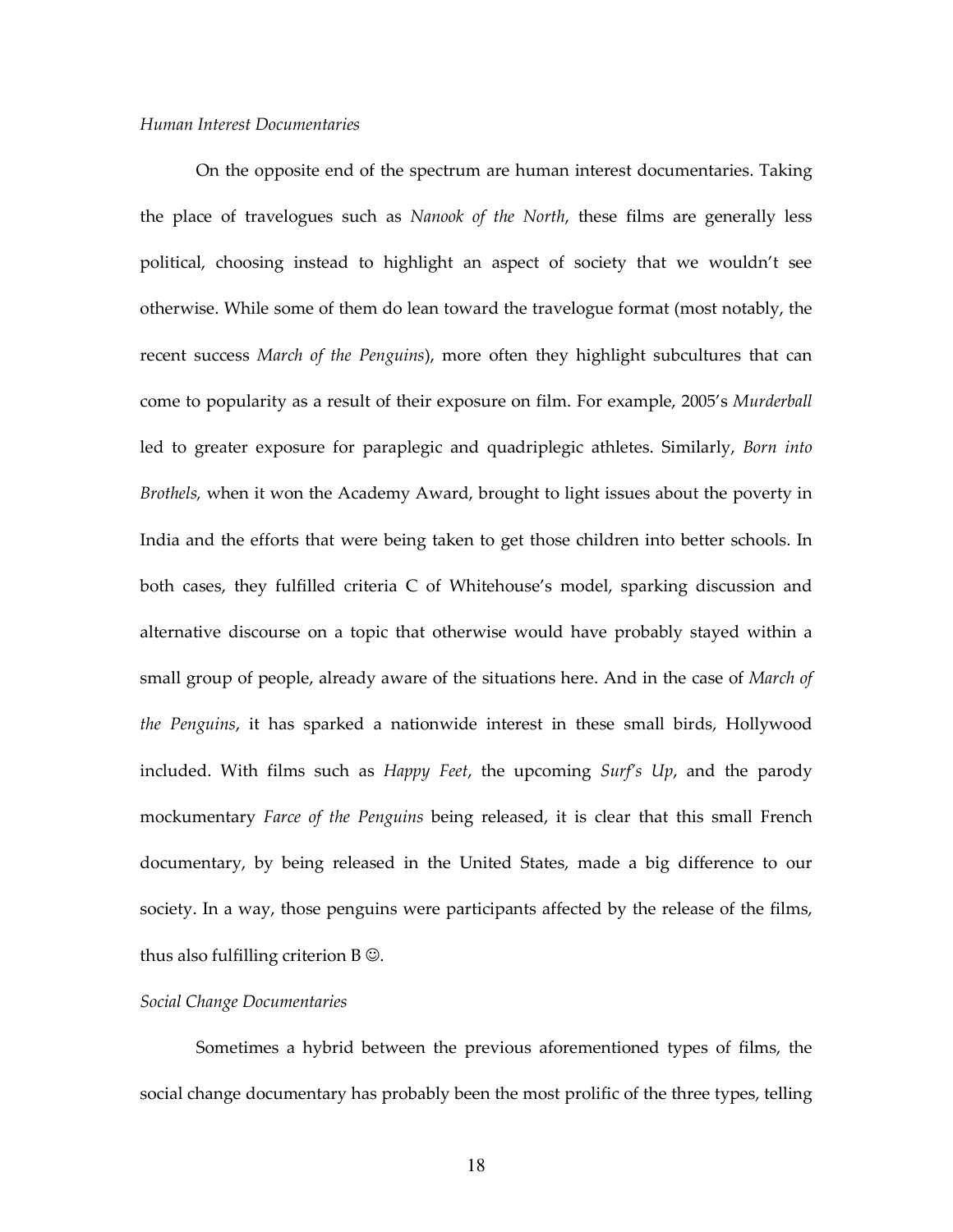stories in hopes of changing minds and opinions regarding the issues that they detail. These films can detail anything from the Christian right (the inflammatory Jesus Camp), to the environment (the Academy Award-winning An Inconvenient Truth, which will be discussed more fully a bit later), to Big Business (Enron: The Smartest Guys in the Room). This latter subject is frequently explored by filmmakers, and is resulting in several changes for industries that have been victims of their scrutinizing eyes.

Here, we can explore the question that has been broached since my work on this paper began: can a documentary have impact if it is not seen widely? Here, the answer is a yes. I say that because the changes that have resulted from these films are affecting more people than just the viewers of these films. Like the sweeping changes of the prison systems that ensued following the release of films like Attica and Titicut Follies, these films are precipitating changes all over the country. One of the most famous examples of this is the removal of the Super Size options (and subsequent addition of healthier options) from McDonald's, following the criticism that Morgan Spurlock gave in his film Super Size Me. And while McDonald's has emphatically denied any connection between the menu change and the film, the wide distribution of the film is attributed to the aggressiveness with which McDonald's has attempted to change the image presented in Spurlock's work. Another example of this pertains to Wal-Mart. The retail conglomerate, like McDonald's, has declined to confirm any connections between the film and the company, though they do admit to having logged the "numerous inaccuracies" in the film. They have, however, made their employees available for a documentary that is designed to highlight the *merits* of the organization, Why Wal-Mart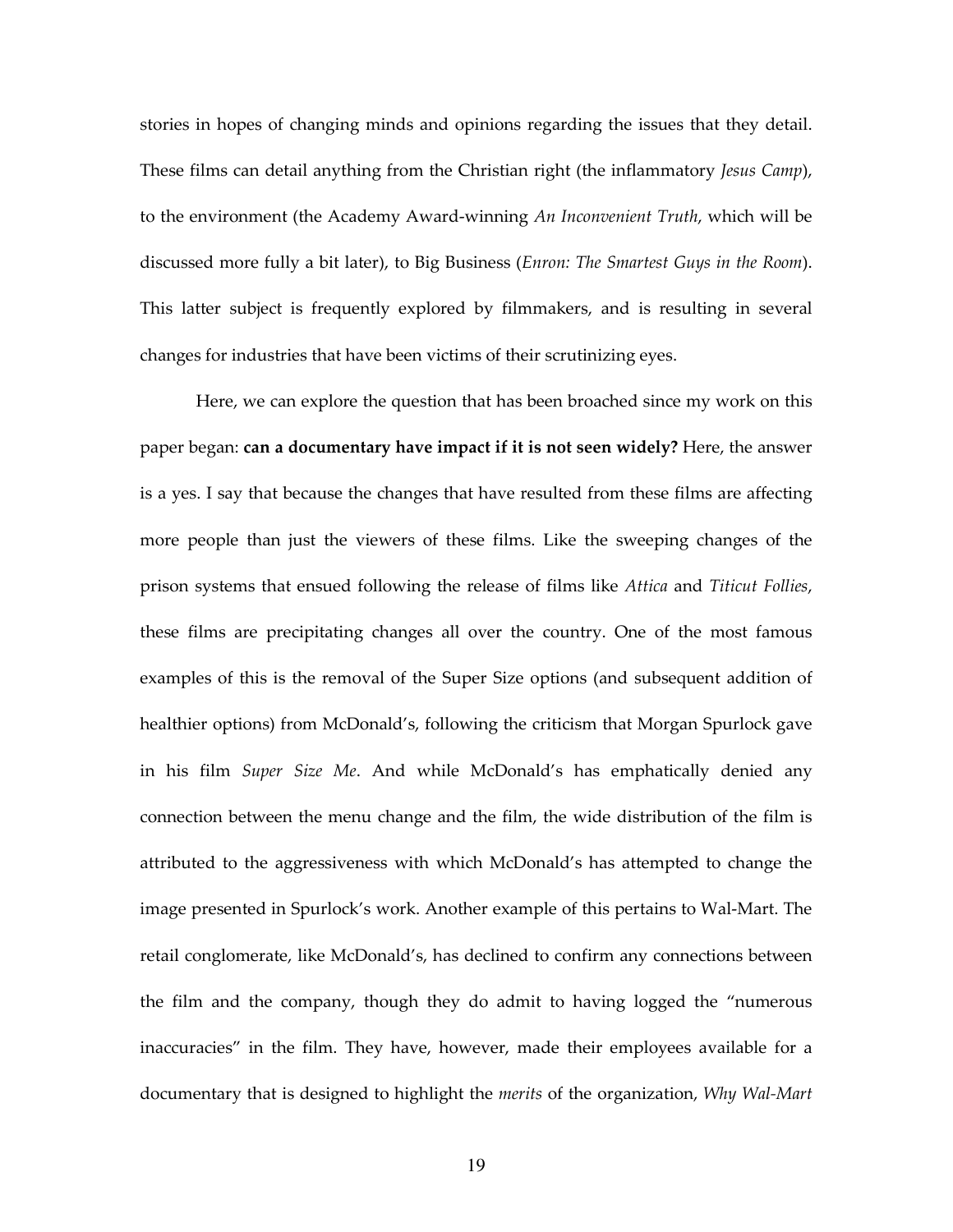Works: And Why That Drives Some People C-R-A-Z-Y (Adelman, 2006). As you can imagine, this falls under criteria B, putting into consideration the full range of potential impact on the subjects of these films. And they also tend to create alternative discourse, as the small groups of people who believe in these causes show these films to their friends. These groups grow bigger and bigger as more people watch the films. "These are not Hollywood-style films, so the fact that people are responding to them, that says a lot" ("Documentary Films Rattle Business World", 2006). But a major criticism of these movies is whether they fit the definition of a true documentary.

#### Auteurs or Propagandists? Michael Moore and Robert Greenwald

### Michael Moore

David T. Hardy, Arizona lawyer and ardent critic of documentary auteur Michael Moore, has argued that many films such as Moore's 2002 Bowling for Columbine, do not fit the understood definition of documentary film. And indeed, the Princeton WordNet definition of the term specifies "a film or TV program presenting the facts about a person or an event". More specifically, they should be conceived with the goal of "emphasizing or expressing things as perceived without distortion of personal feelings, insertion of fictional matter, or interpretation" (WordNet, 2007).

 Hardy's argument against Moore takes great pains to reveal the lengths that the filmmakers and his editors went to in order to deceive the public, examining the dissection of speeches made by the film's ostensible "villain," Charlton Heston. As a lawyer, Hardy researches more fully the claims made by Moore's movie, and then shows how Moore distorted his sources to fit his agenda. Despite this misrepresentation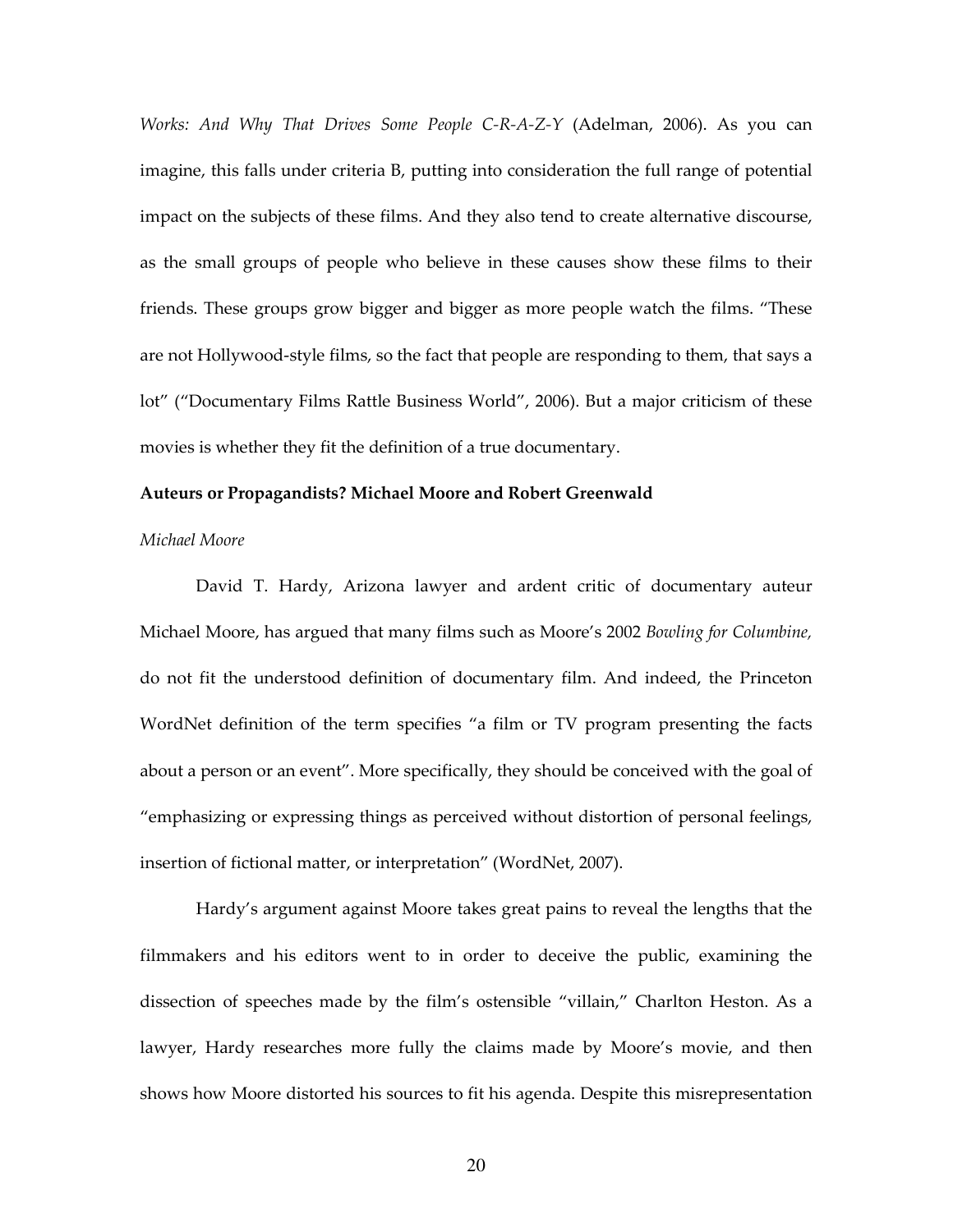of facts, the Academy of Motion Picture Arts and Sciences awarded Moore an Oscar for the film. Given that the Academy gives awards to documentaries under the supposition that "the distinction between dramatic and documentary film lies in the fact that while dramatic film is fictional, documentary film deals with real, factual situations and circumstances"(AMPAS, 2007), this seems an odd choice in a field that also included Prisoner of Paradise and Spellbound.

 But be they real or fictional, or some unidentifiable hybrid between the two, Moore's films are garnering interest across the country and overseas. Ever since he burst onto the scene with his controversial techniques in 1989, with his GM-blasting exposé Roger and Me, he has been extremely vocal in his disapproval of America's stance on gun control, elections, employment, and, soon, health care. And in each of those films, he has been criticized for distorting facts and badgering subjects, with the end objective of supporting his beliefs. He has steadily gained exposure, which reached a fever pitch in 2005 with his film *Fahrenheit 9/11*. We will discuss the exact impact of this film later on. For the time being, I would like to concentrate on hallmarks of his particular brand of documentary, dubbed by the Christian Science Monitor as the "new, one-point-of-view documentary" (Wood, 2006).

 A trademark of Michael Moore's films is the intensely personal stance that they take. From the beginning, he has told stories that have some relevance to him, even beginning Roger and Me with stories of his childhood playing in the shadow of the GM plant, which would eventually be closed, through home movies and pictures. His hometown of Flint, Michigan was the setting of the film, and would continue to be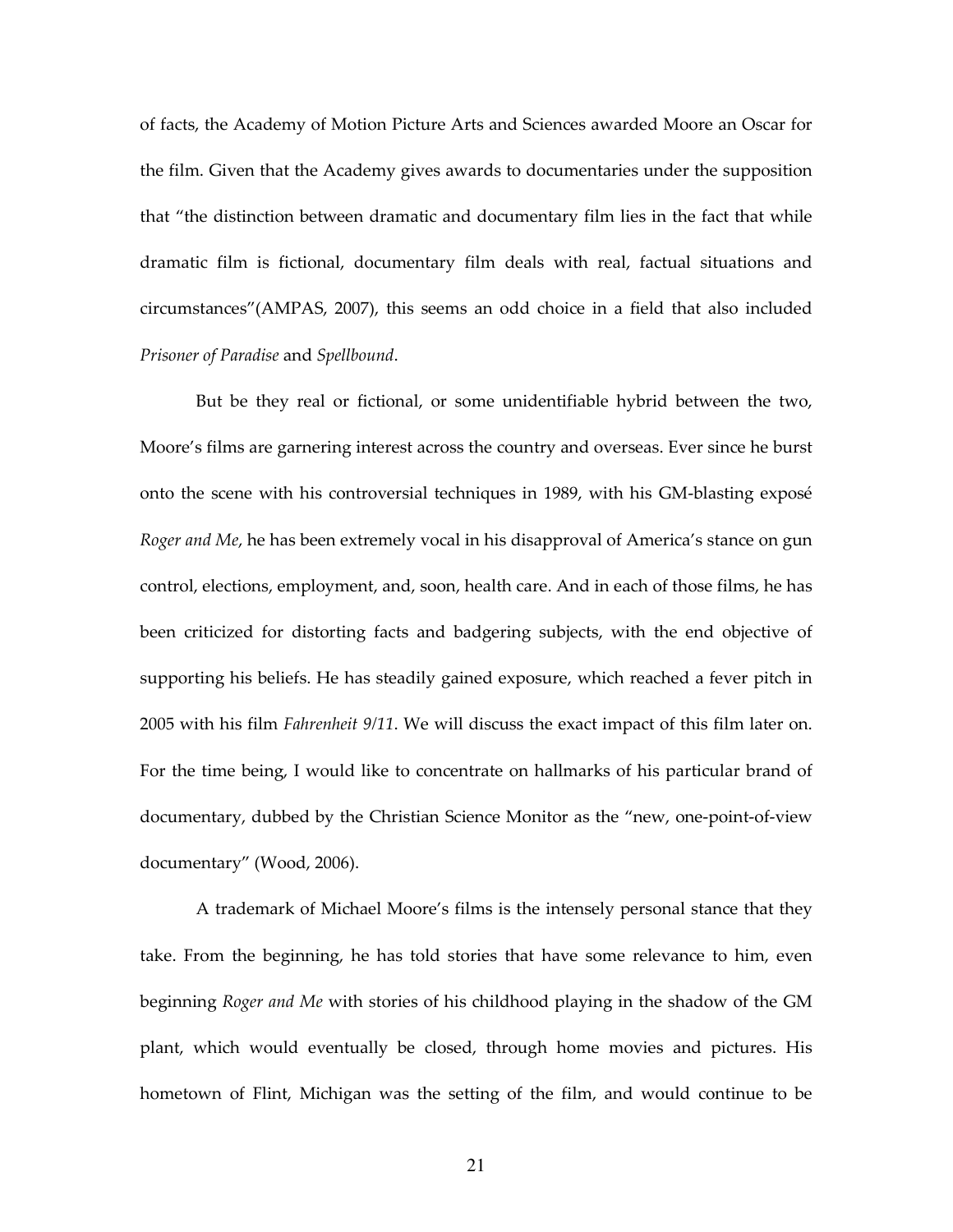featured prominently in each subsequent work. To make it even more personal, he is a character in these films, embarking on a journey to solve a mystery or find a corporate representative. Morgan Spurlock took a similar stance when he set out to expose the danger of McDonald's food in his 2003 exposé Super Size Me. It is a controversial technique, however, and "media observers generally welcome the new diversity of viewpoint, even as they urge viewers to beware" (Wood, 2006).

 But Moore takes it further than Spurlock, in that he follows his subjects mercilessly, harassing them with questions and resulting in his removal from premises and events countless times. This interrogational style has drawn fire from several participants, in that they sometimes feel pressured to give answers, or else risk looking noncompliant (a significant threat as Moore's popularity began to rise). This latter option is the one that former Miss Michigan Kaye Rafko runs into in Roger and Me. She is cornered immediately following a parade in Flint, "when she says on camera, when asked how it feels to drive through Flint when so many workers have been fired from the auto plant-'I feel like a big supporter…'. What is all too obviously (and incongruously) on her mind is the upcoming beauty contest: 'Pray for my victory in Atlantic City in two weeks'" (Orvell, 1994). It is that sort of badgering technique, to those who are clearly not prepared to answer, that has earned him the reputation he has.

 As I mentioned earlier, Moore is also known for distorting facts to attain his desired viewpoint in films, even going so far as to take clips from separate speeches, intersperse them with stills to prevent viewers from noticing differences in clothing and setting, and editing them together in order to create incendiary statements from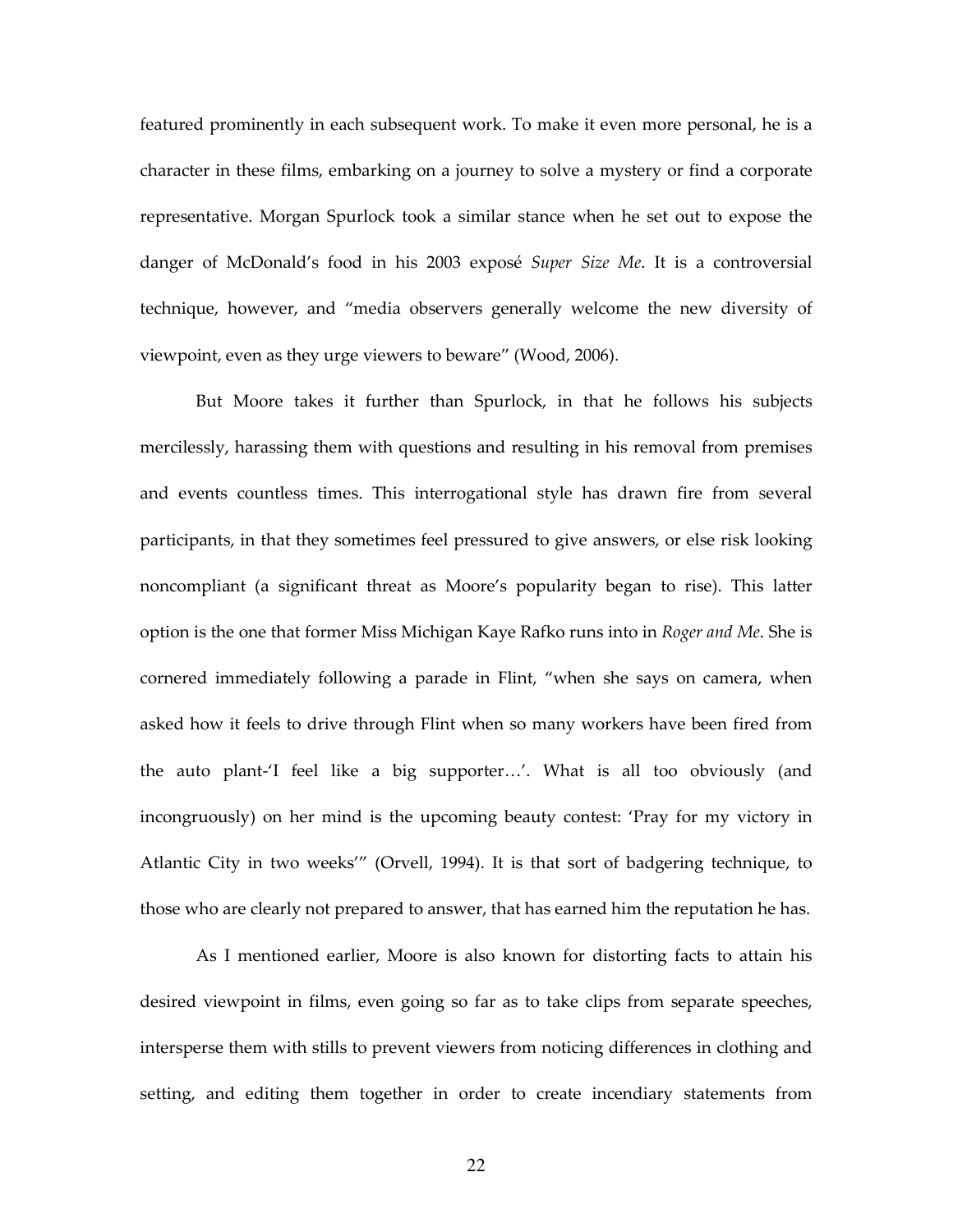extremely public figures. Another instance of this sort of editorial splicing occurred in the film, as he shows an article that is supposed to prove that Charlton Heston planned to come to Flint 48 hours after a shooting. The article is strategically highlighted or obscured in such a way to make it seem that Heston was planning to come to Michigan, but would ignore the Kayla Rolland shooting. In actuality, the quote in question was from President Clinton, discussing how he hoped that the shooting would help tighten gun control (Hardy, 2002). Again, this level of editorializing has come under fire with every passing film that he makes.

 But despite all of the controversy that surrounds this filmmaker, his films do have an impact. Referring back to Whitehouse's model, Moore's films apply to all three criteria. As I will allude to in more detailed discussion of Fahrenheit 9/11, distribution and production play a major role in determining impact of his work. His filmmaking budgets are small, generally used to obtain footage from film libraries, and do not include payment of any people who appear in the films (Epstein, 2005). Though, as Thomas Hardy determined, much of the budget likely goes into editing this acquired footage. These shoestring budgets do not hinder the reception of the films by authorities on the media- twice, Moore has won awards for his work, including the prestigious Palme d'Or, at the Cannes Film festival. Films that win this award are highly coveted by studios, who clamor to be able to distribute such important works. And as one can imagine, the distribution of a film (which directly corresponds to how many people can go see it in theaters) is essential to its ability to make an impact.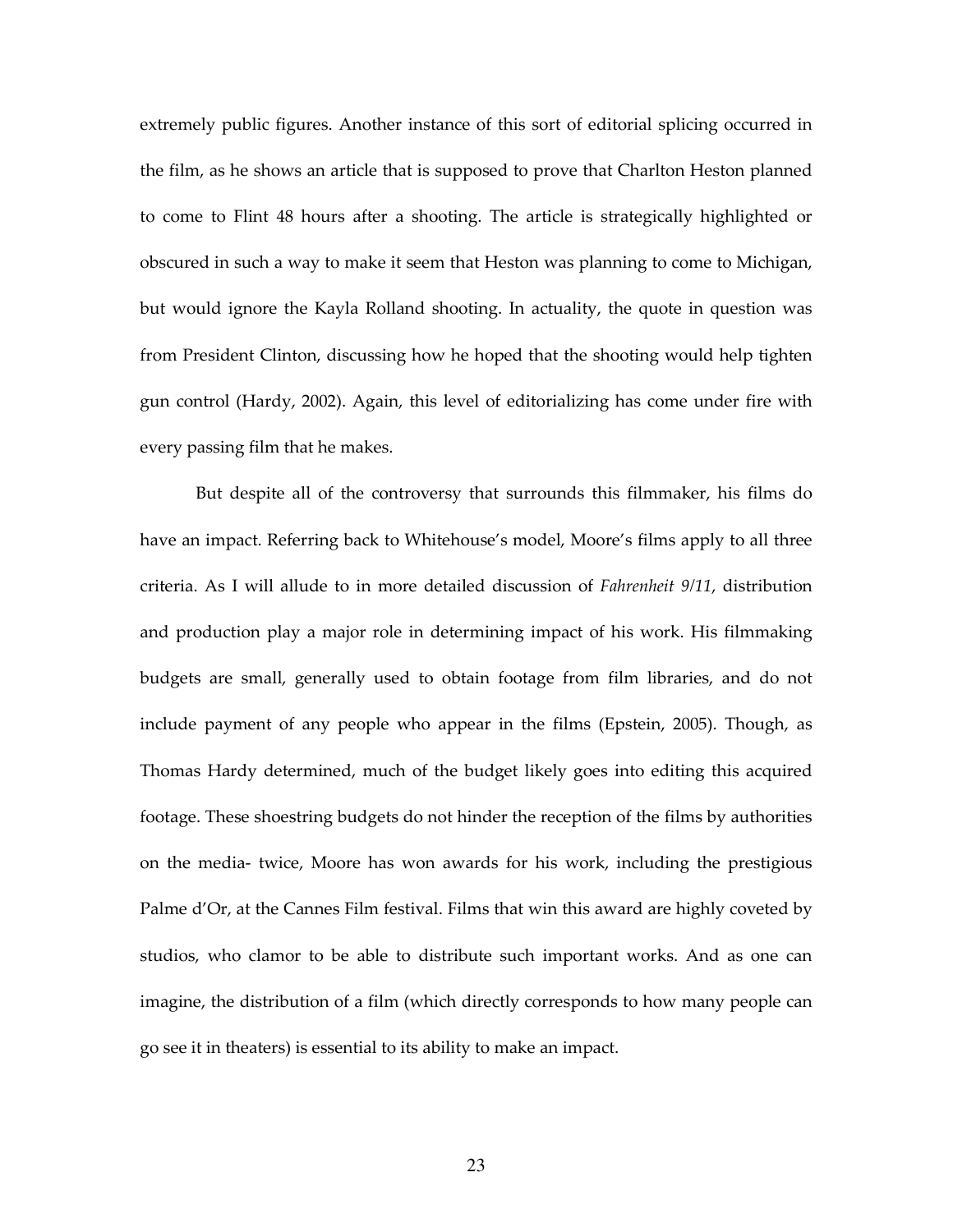This impact also extends to the people involved, including producers, participants, activist organizations, and decision makers. Generally, in the case of Moore films, this comes in the form of participants. Only one person has successfully sued Moore over his portrayal in any of his films, and that was Larry Stecco, a former friend of the filmmaker. According to the Internet Movie Database, he "successfully argued that his portrayal in the movie was not an accurate reflection of his character ("False light invasion of privacy" is the legal term) and won. Stecco was interviewed attending a society fundraising ball and was made out to be a high-society rich pig who partied while people where starving outside. He was actually a lawyer who worked pro-bono for the poorer residents of Flint." However, other '"cast members" of Moore's movies have attempted to sue, thus garnering media coverage and in turn interest in the films. Among these people are James Nichols, the brother of Terry Nichols (who sued over his portrayal in Bowling for Columbine), and Sgt. Peter Damon, a double-amputee from Iraq who sued over the use of an interview he did, making him wrongly appear as though he was anti-war ("Iraq War Vet Sues Michael Moore, NBC", 2006). For Nichols, Damon, and others who have sued Moore, these documentaries have been life-changing events, altering their view in the eyes of viewers, as well as their families and friends.

And as far as social movements, Moore has attempted valiantly to spark widespread social change with his work, particularly with *Fahrenheit 9/11*, but thus far has failed to create a significant alternative form of public discourse. Though, it can be argued, he has done that with his filmmaking technique, and not the content of these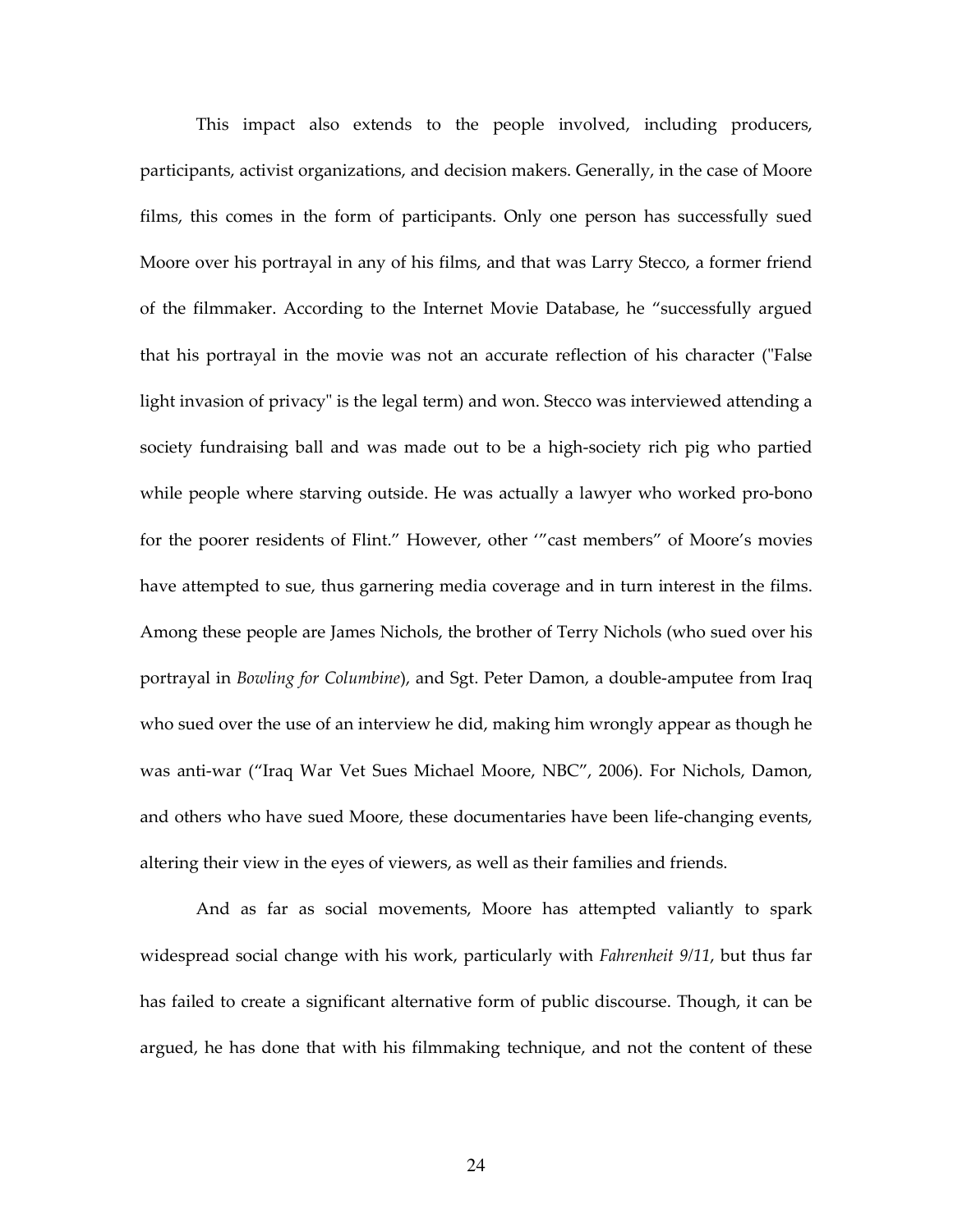films. Another filmmaker has taken on a similarly opinionated stance, creating different forms of controversy with his own unique style of documentary filmmaking.

# Robert Greenwald

 58-year old Robert Greenwald, like Moore, also likes to make personal documentaries. But his films, which include Wal-Mart: The High Cost of Low Price and Iraq for Sale: The War Profiteers are made with what Robert S. Boynton of the New York Times calls "a 'guerilla' method of documentary filmmaking, creating timely political films on short schedules and small budgets and then promoting and selling them on DVD through partnerships with grass-roots political organizations […]" ("How To Make a Guerilla Documentary", 2004). His reasoning behind this? "I like going to the movies. I like having popcorn. But if your goal is to create social change, it's not even a question that this is the way to go" ("Five Questions for Robert Greenwald, 2005). While Michael Moore was waging war with Disney and Miramax to get Fahrenheit 9/11 distributed nationwide, Greenwald was "forgoing theatrical release and instead screening the film at house parties and community centers." The strategy is legitimate, but brings up a point about these kinds of films: nonpartisan viewership. Matt Felling of the Center for Media and Public Affairs rightfully points out that one feature of such films is "that they are preaching to the choir. You're not going to have a fellow with an NRA bumper sticker walking into Bowling for Columbine" ("In docu-ganda films, balance is not the objective", 2006). But Greenwald responds with a legitimate counterargument:

If it's on at your church, or your neighbor invites you out for a drink and shows the DVD, or if it's at your student union hall or your bowling alley, it's an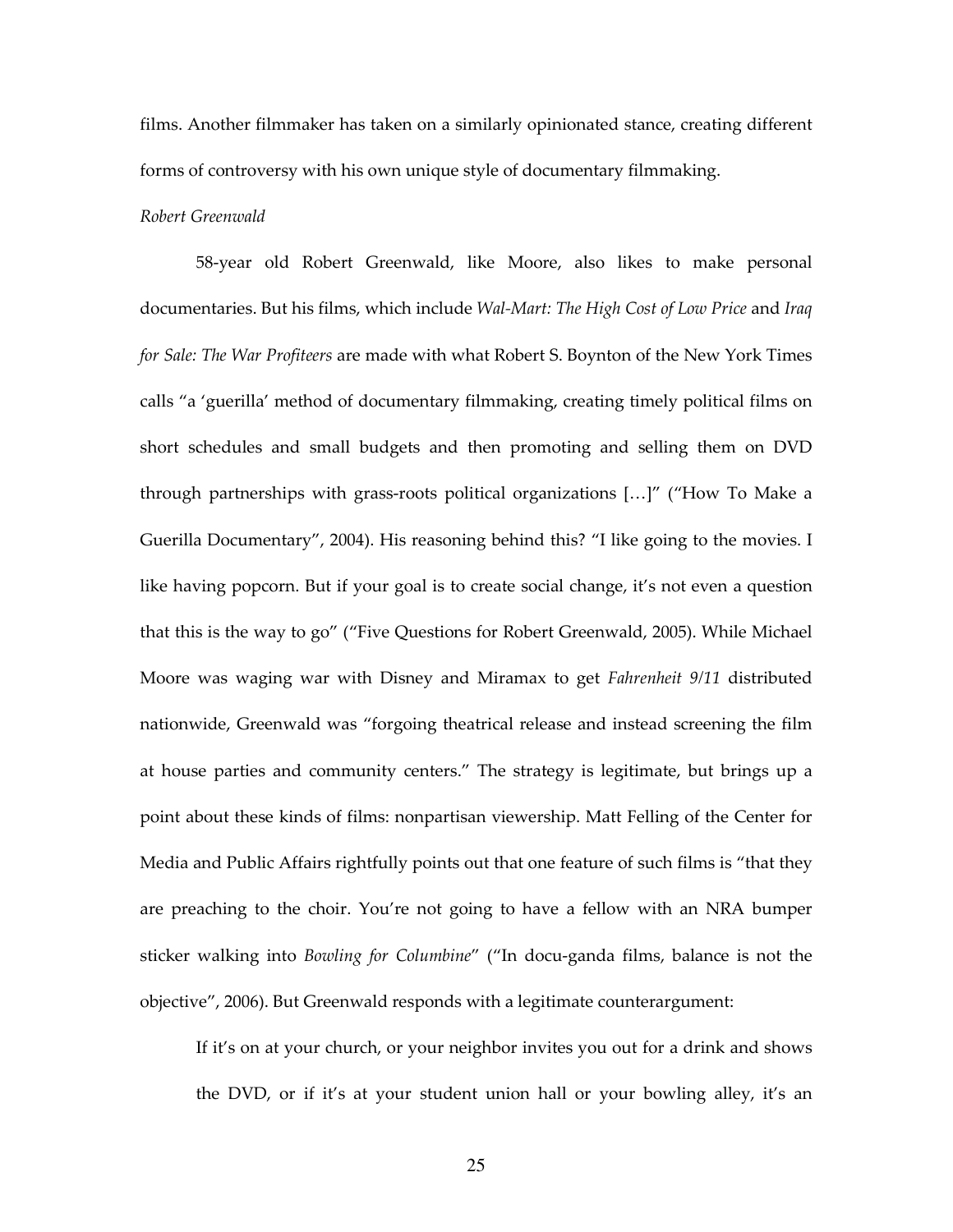entirely different thing. Everyone has a friend who disagrees with them politically, everyone has relatives they fight with all the time, people they argue with at work...these are the kinds of people we are reaching with this campaign ("Five Questions for Robert Greenwald", 2005)

A trademark way that he reaches people is by using their own words to tell a story. Unlike Michael Moore, who takes center stage in all of his films, Greenwald uses mainly footage from speeches or television to prove his points. In the case of Outfoxed!: Rupert Murdoch's War on Journalism, he says that he "wanted to use Fox's own words and images to show exactly what they do" ("How to Make a Guerilla Documentary", 2004). He used a similar technique in Wal-Mart: The High Cost of Low Price, framing the film around a speech given at an annual meeting by CEO H. Lee Scott. By using their own words, organically and without controversial editing techniques that have gotten his contemporary Michael Moore in trouble, he shows the flaws of the systems that he chooses to chronicle, without editorializing in such a polemic way.

 By Whitehouse's standards, Greenwald's films have a significant level of impact, by all three criteria he defined. The unique process of making Outfoxed! shows how allowing outside groups to assist in the making of a film can contribute to its viewing nationwide. He first set twelve DVD players to record Fox News 24/7 for six months. Once he started reviewing the footage, he realized that the punditry and news reports started to fall into predictable categories. From here, he enlisted the help of volunteers from MoveOn.org (a political group devoted to unseating George W. Bush) to find examples in the predefined categories, record those reports and log them for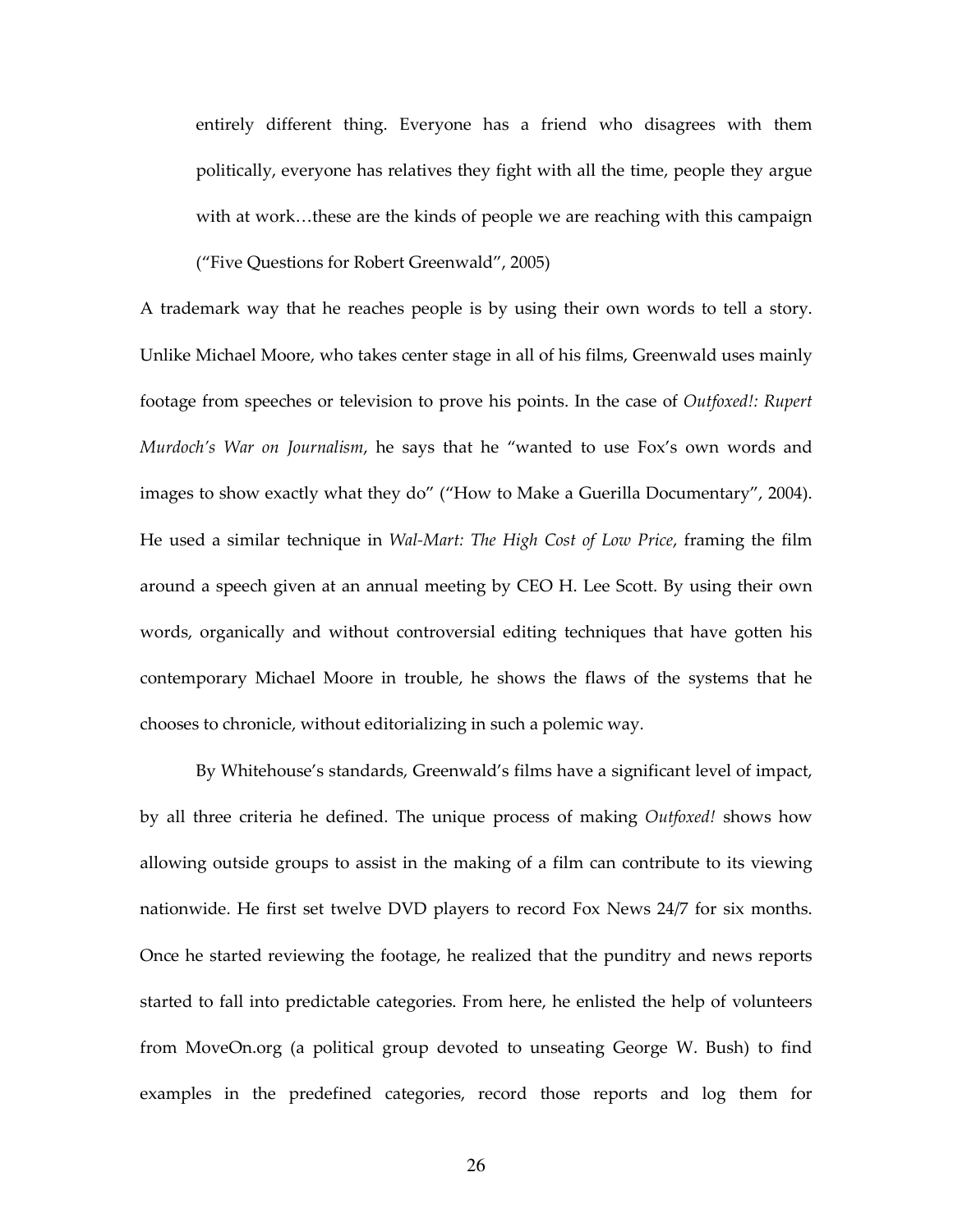Greenwald's review. With more volunteers and editors working for severely reduced pay, he finished the film by July. Greenwald's ultimate distribution strategy is what he calls an "upper-lower" distribution model; the "upper" part involves inviting the entirety of the House of Representatives and the Senate, while the "lower" part involves MoveOn inviting 2.2 million members to hold "house parties" to screen the film (Boynton, 2004). In this way, a grassroots following is created, accomplishing the third of Whitehouse's criteria. As a result of Wal-Mart: The High Cost of Low Price, several groups sprung up supporting the cause of the film, including 'Wake Up Wal-Mart,' 'Good Jobs First,' and 'Wal-Mart Watch'.

 In terms of Greenwald's impact on producers, participants, activist organizations, and decision makers, he cites examples of this in his films. For example, the supplementary end of Unprecendented: The 2000 Presidential Election, he discusses how the Help America Vote Act of 2002 was created to simplify the voting process, but he also discusses the flaws in the system, thus giving both sides of the issue and its implications on the viewers of the film. By the same token, the end of Wal-Mart: The High Cost of Low Price, there are several tales of activist groups that shut down Wal-Marts in their own towns. These activist organizations have gained steam, as a result of the empowerment offered in the messages of these films.

At the end of the day, it appears as though not all are willing to discount these intensely personal documentaries as propaganda or even fiction films. The PBS Media Literacy Program defines "documentary" film as a film that "refers to film or video that explores a subject in a way the public expects to be factual and accurate. Documentaries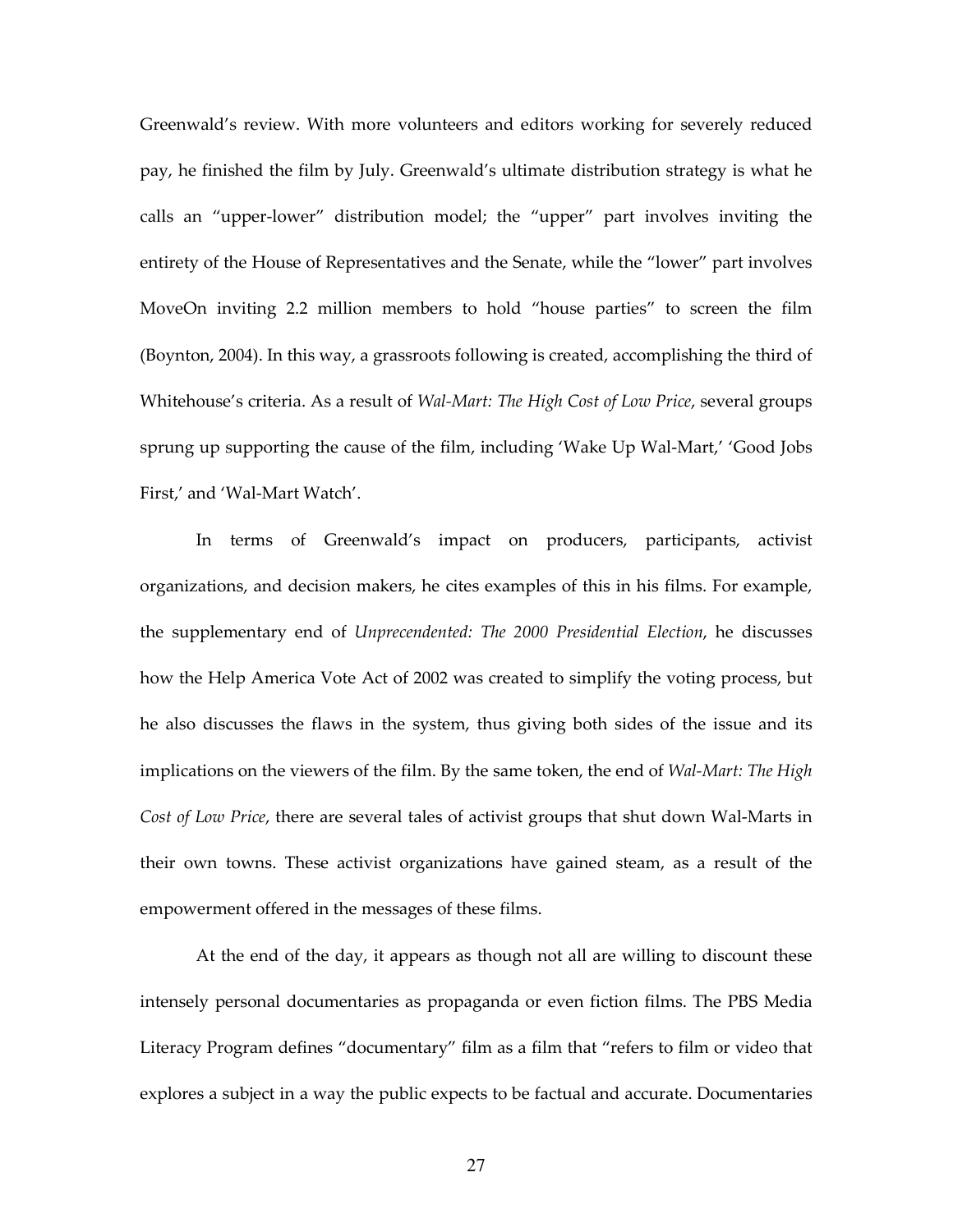may be balanced by including various viewpoints, or they may be subjective, offering the viewpoint and impressions of one producer" (PBS Media Literacy Program, 2007). And indeed, people are responding to all of these types of documentaries. Why are people responding? There are several techniques that these filmmakers use to gain the approval and altruism of the viewers that watch these films; these techniques work together to gain the hearts and minds of society.

### Techniques to Make an Impact

#### Emotional Appeal

The opening of An Inconvenient Truth shows the first photo of Earth from space, recalling the memories that many viewers have from when those pictures were first shown on television and in the newspapers. Emotional appeal is one strategy that these filmmakers use to garner the support of viewers. By appealing to their emotions, their hope is that the stirring in audience hearts will contribute to eventual action on their parts. Later on in the film, images of Hurricane Katrina are attributed to the effects of global warming. Such an emotional tragedy no doubt plays a major role in a viewer's decision to support alternative fuels and other ways to combat the effects of global warming.

 Another example of emotional appeal in these films appears in Fahrenheit 9/11, in which they show the emotional reactions in Littleton, Colorado following the tragic Columbine shootings. Again, the viewers have emotional reactions because they remember their panic and sadness when the event occurred. Perhaps in later years, the impact that these films have will be different, but at present, these images remain etched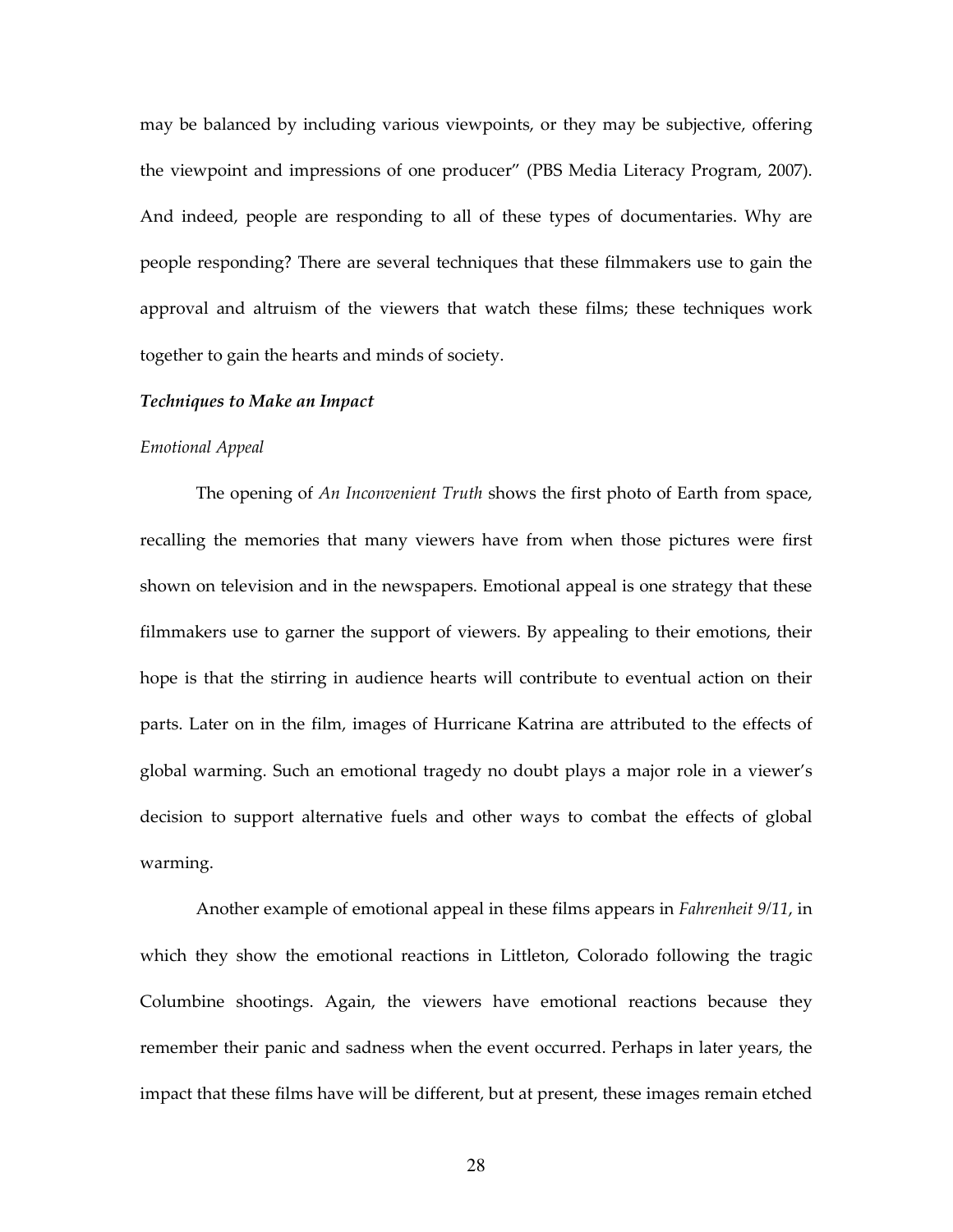in audience minds. And these memories, and how they affect them, play a crucial role in allowing them to go along with the message of the film, in turn proving that the film has made an impact.

#### Empowerment

The reason that Wal-Mart was the subject of Greenwald's Wal-Mart: The High Cost of Low Price is because it was "the largest corporation in the world, and they have a huge impact" ("Five Questions for Robert Greenwald", 2005). Thus, Greenwald ends his film with a section showing activist groups that have gathered together to stop the openings of Wal-Marts in their town. For people watching the film, this inspires them to work on their own activist campaigns, making a difference in their own communities. This is the sort of empowerment that leads to significant impact in the real world; not just on the part of corporations, but more for audiences of regular people.

 Greenwald ends Unprecedented in a similar fashion. After spending ninety minutes touting the imperfections of the Florida voting system, and how many votes were not counted, he likely didn't want to appear as though he was discouraging people from voting. For this reason, a supplementary section was added, showing how the Help America Vote Act was passed in 2002, and ending with narrator Danny Glover saying, "I encourage you to exercise your right to vote." This way, he can chronicle the details of the flawed election without discouraging the viewer from working toward improving society, in the same way that members of MoveOn.org and the Center for American Progress have. These people, having just been shown that they can make a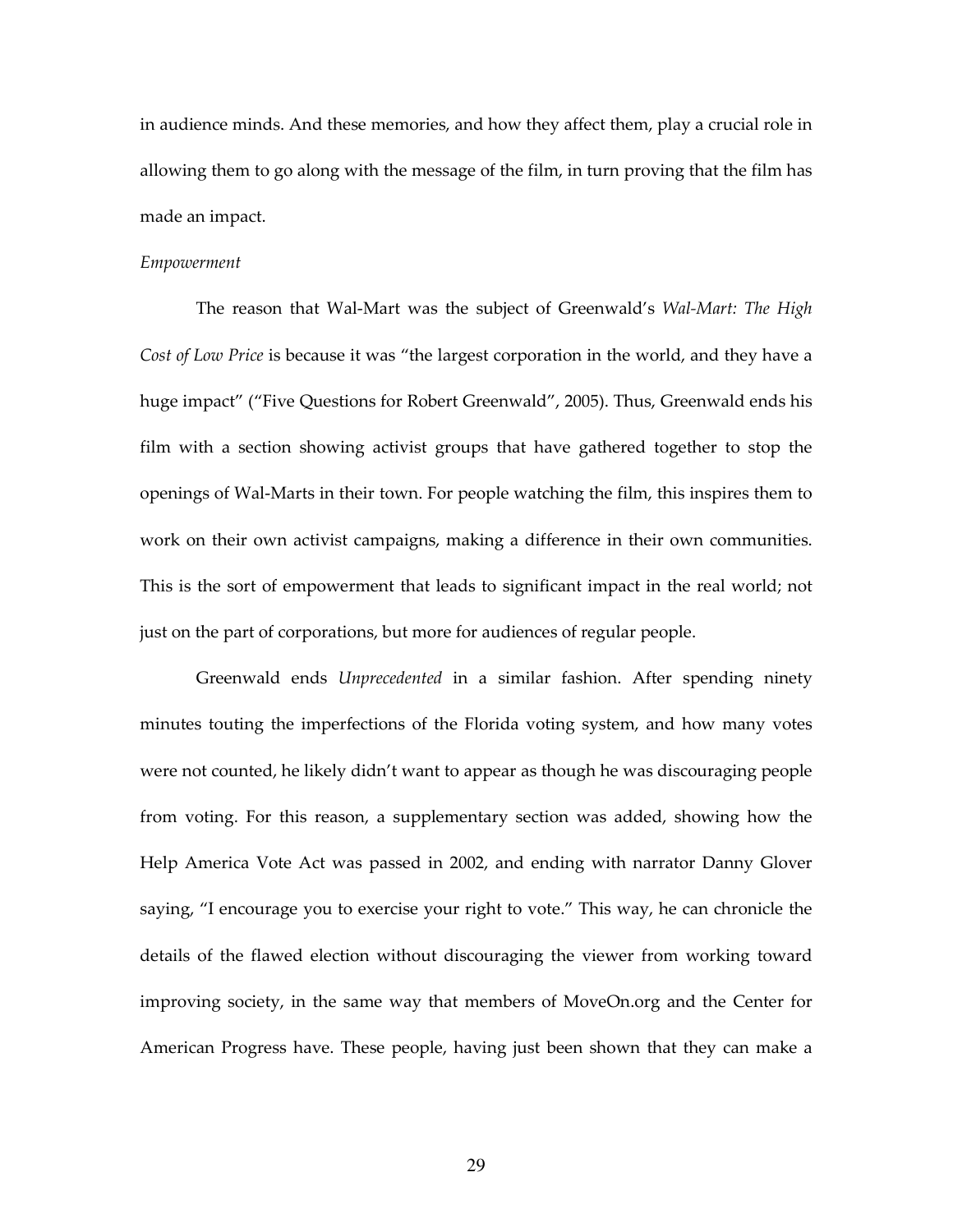difference, use the knowledge that they gather from these movies to make an impact on society.

### Exclusivity

 In The Fog of War: Eleven Lessons from the Life of Robert S. McNamara, some of the most telling footage is actually not footage at all- it is still photographs of McNamara, talking about the war, over exclusive audio of conferences that the former Secretary of State had with President Johnson about the war, and the inability to win. The film has heavy use of montage, to complement McNamara's lessons about his tenure in the White House, but this particular scene is important because the phone calls are previously unshared, or exclusive. Particularly because of the controversy and mystery that surrounds McNamara and his policies during his time in office, this exclusivity makes the viewer feel special that this privileged information is being shared with them.

A similar case is shown in Enron: The Smartest Guys in the Room. The filmmakers do their best to show the downfall of the company in an unbiased manner, framing the film around the CSPAN coverage of Jeffrey Skilling's grand jury testimony. But the most telling information in the film is less public. With viewers fully aware that so many documents belonging to Enron had been otherwise destroyed, any exclusive information that can be shown in the film, such as training videos and recorded phone calls, is seen as extremely rare and novel, resulting in a feeling of trust between the filmmaker and the audience. Thus, we as viewers are made believers by the fact that secret information has been shared with us. And that belief leads us to the sort of behavior that can create an impact.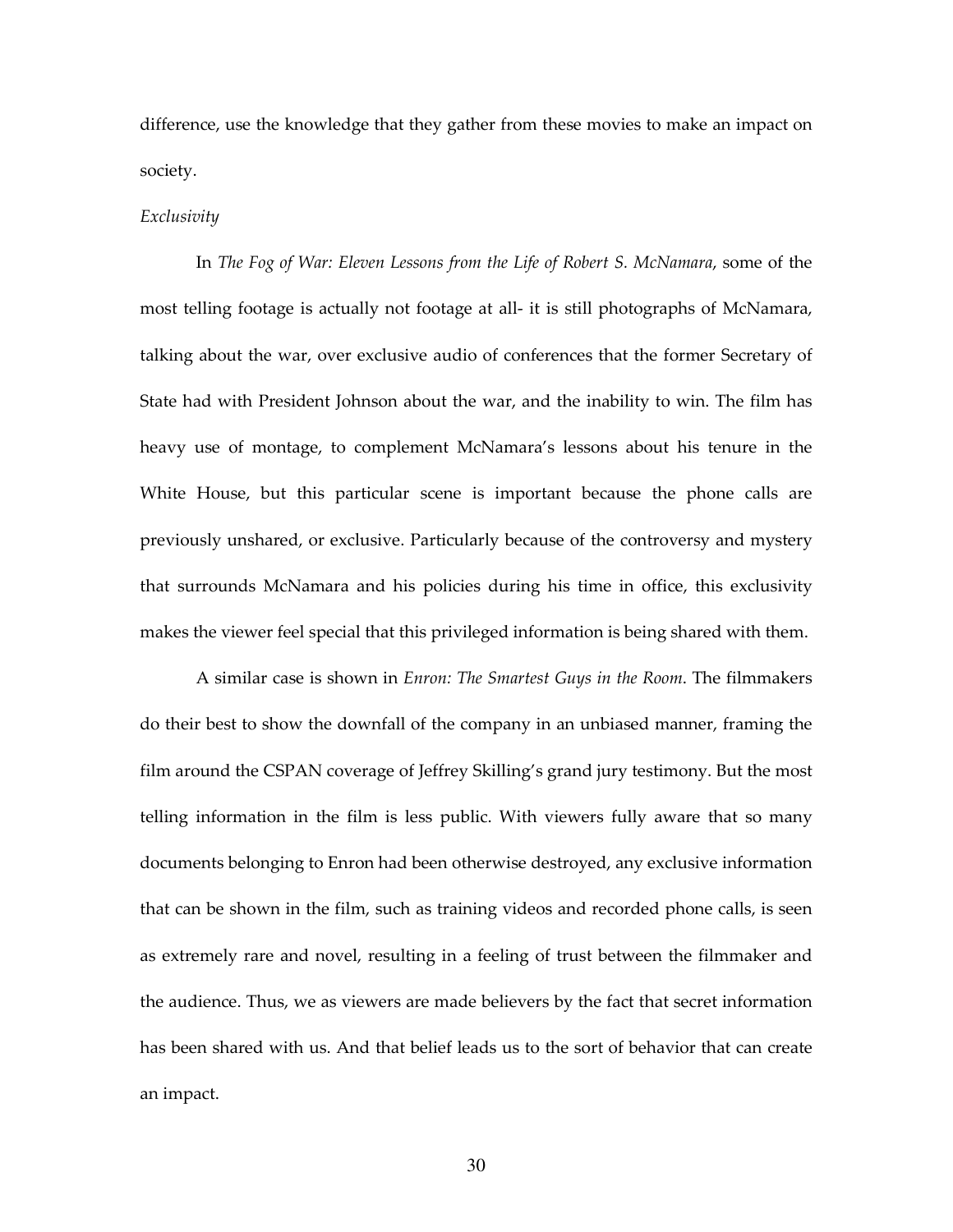In both of these cases, the impact is somewhat difficult to see. For The Fog of War, the understanding of his lessons may not have any bearing on the present. But it has an impact on how he gets viewed by the public. And after so many years of being criticized by skeptics, The Fog of War was created in hopes of impacting that image, reshaping it. For Enron, this is also a factor. Although the company is no longer in existence, and Kenneth Lay is no longer around to stand trial for his trespasses, the image of the company lives on. And The Smartest Guys in the Room aims to clarify that view, ensure that opinions of the company are based on more information than the media has given previously. Exclusive information serves that purpose, allowing views and society to be changed.

## Familiarity

 While exclusivity can do wonders in making an impact on audiences, familiarity can do the same thing. As an example, I use *Outfoxed!*. Fox News works as a subject for a film because society is familiar with it. Its bias is well known, and its pundits are highly recognizable. Thus, Greenwald saw the opportunity to make an impact by covering a topic that people would recognize. Similarly, Morgan Spurlock chose to talk about McDonald's not because they were the only food chain that was having such issues, but because it was the most recognizable. When viewers see these iconic images, they are drawn to them, because they lend themselves to a level of comfort. Consequently, when they find out that these companies aren't consistent with their public images (i.e. Fox News isn't actually "fair and balanced"), it shakes up their perception of the world, and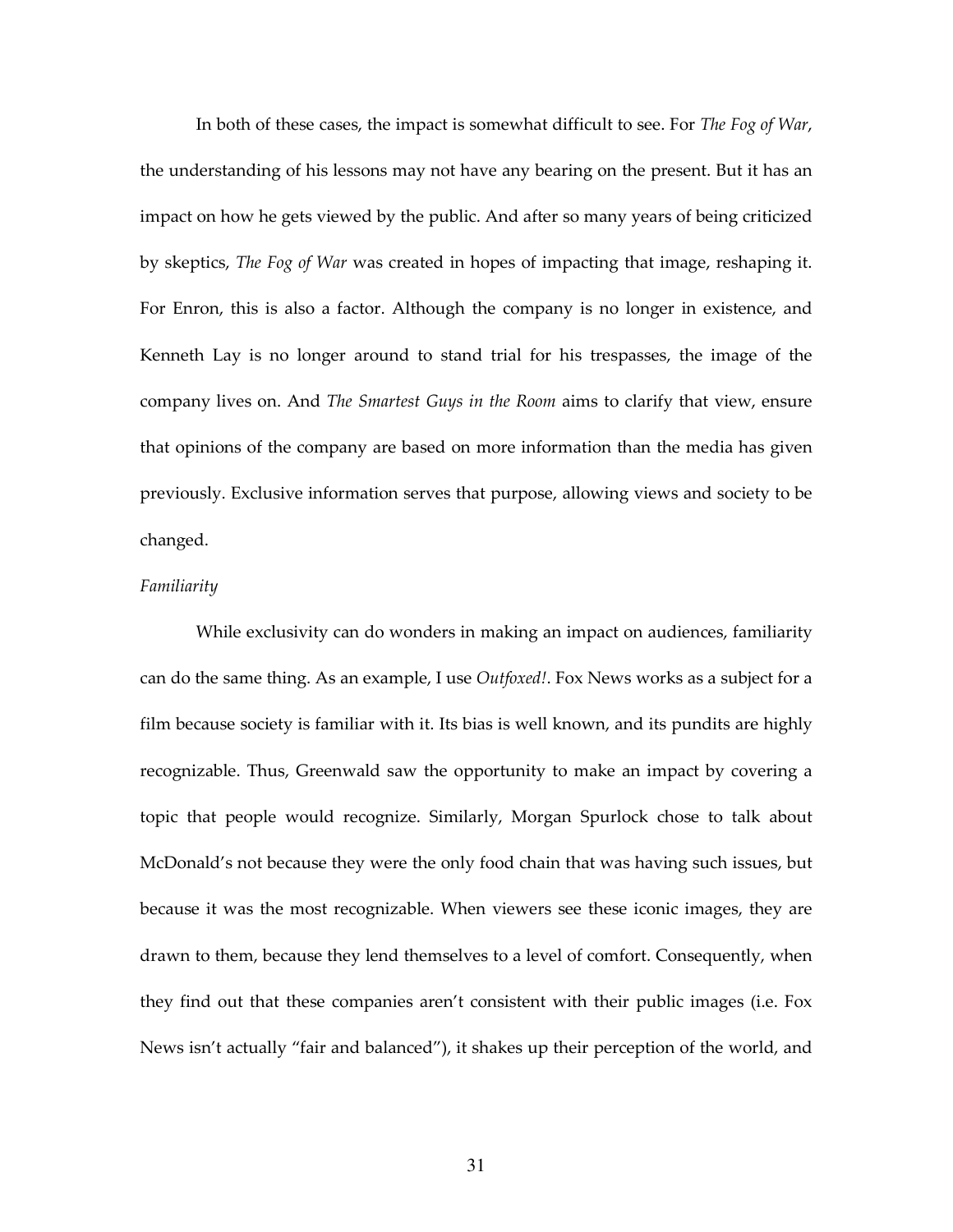really makes them think about what they've seen, and how they'll act the next time they come in contact with these images.

Jesus Camp is another excellent example of this. We all know people who are very in tune with their religion, who put God above all other. Viewers can watch this film because they know someone just like the characters in the film. Once their eyes are opened to the intricacies of the lifestyle shown in the film, it can change their perceptions. And that change in perception undoubtedly constitutes impact. But the familiarity that viewers have with the types of people in *Jesus Camp* is not the biggest factor that makes an impact.

Fear

In one of the climactic scenes of *Jesus Camp*, the children at the camp are told by camp director Becky Fischer to break ceramic mugs that are set on a table with hammers. The mugs, Fischer says, represent the government, and their desire to repress aspects of religion in daily life. The kids are then encouraged to smash the mugs, thus "breaking the power of the enemy over the government." The fervor and anger with which these kids demolish the cups, all in the name of God, is unnerving. And it is that discomfort that stays with audiences after they leave the theater or turn off the TV. Fear is something that, though uncomfortable, is indelible in terms of film. What results from that is a desire to do something; it moves people to change or to stand up and act.

Bowling for Columbine encapsulates this culture of fear in an excellent montage, in which it showed the culture of fear that is perpetuated by the media and the government, according to Michael Moore. It shows that fear is a device used not just in

32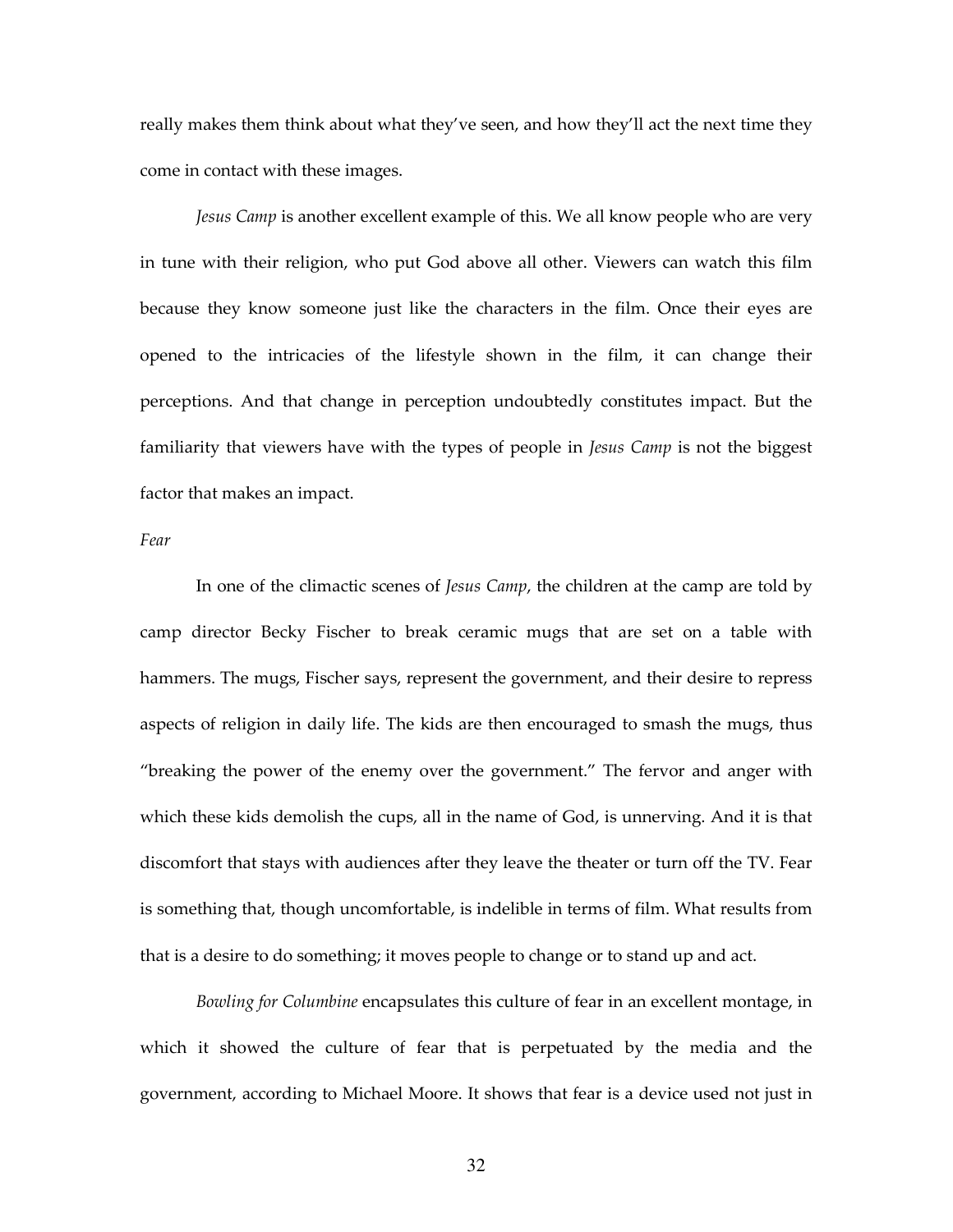film, but in the media overall, to call people to action. And indeed, the film did raise awareness about gun safety issues across the country. By making people afraid that such gun tragedies could happen to them, they will be compelled to take action to make sure that they do not. Fear may have been the most commonly used strategy in the films that I watched, and appears to have more impact than any of the other strategies I found.

 At this point, I would like to present two films in particular, which may have had more impact on society in the past few years than any others I've watched: *Fahrenheit*  $9/11$  (Michael Moore, 2005), and An Inconvenient Truth (Davis Guggenheim, 2006).

#### CASE STUDY #1: Fahrenheit 9/11

As the highest grossing documentary film of all time, it is obvious that this film got noticed following its Palme d'Or at the Cannes Film Festival. Departing from the traditional format of Moore's (in which he seeks out a target, such as Charlton Heston or GM's Roger Smith), he instead chooses to let his footage speak for itself for the lion's share of the movie. It opens by chronicling the events leading up to September 11, 2001, including the whirlwind of the 2000 election, and the 42% of the time of his presidency, leading up to that date, that President Bush allegedly spent on vacation. Leading up to the opening credits, Moore discusses Bush's whereabouts, again playing up his level of affluence and further alienating him from the constituency. And when the credits finally do roll to open the film, notable government officials are shown getting ready for broadcast- being "miked up," getting makeup and hair touch ups, things of that nature.

 In fact, this is the point that Moore is trying to make. The Bush administration, in his eyes, is a performance and one that we have been led to believe is "real life." He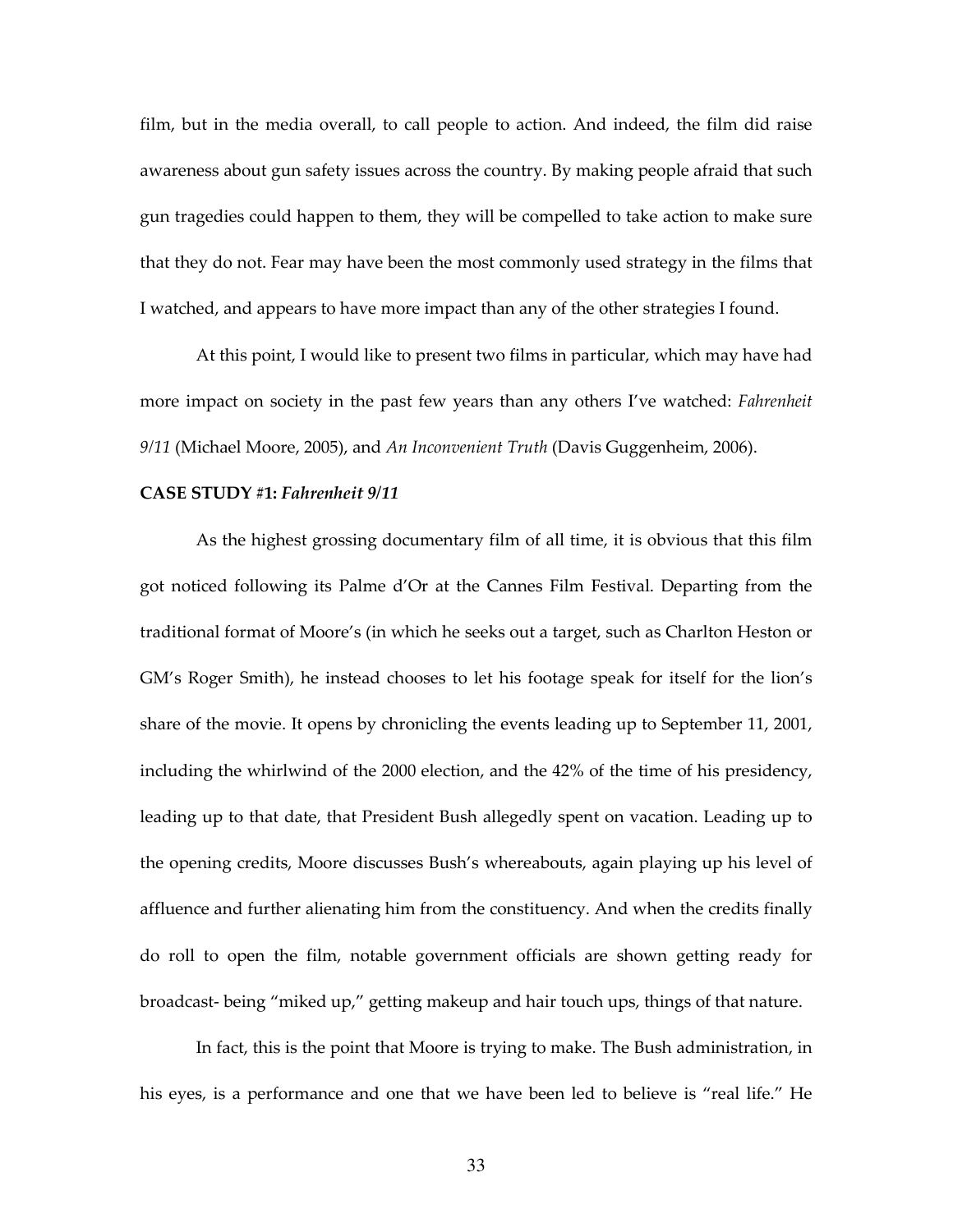underscores this disbelief by showing the celebration of former "president-elect" Al Gore, asking in seeming confusion and frustration, "Was it all a dream?" He bookends the film with this footage of the officials getting ready to go "on stage," ending it with them removing their mikes and walking away. This effect does not go unnoticed by the audience, as they are slowly made to realize that what they thought was truth should be called into question. This is the goal that Moore has with all of his films, and this time he got to reach more people than ever before. His tenacity to get the film released (which will be discussed momentarily) had everything to do with this, and resulted with the highest viewership of any documentary in recent history.

## Fahrenheit 9/11 and Whitehouse's Model

When measuring the impact of *Fahrenheit 9/11* against the Whitehouse model of impact, the first two criteria can be followed, while the third was not accomplished (much to the dismay of Moore). The process of production for Fahrenheit was much like it was for Moore's other films- his trademark techniques were used, resulting in low production costs. However, the distribution of the film was paramount, and Moore treated it as such. Moore has said that he made the film with the intention of trying to unseat Bush, and accordingly decided to "get his film out by hook or by crook. His hook, it appeared, was censorship" ("Paranoia for Profit, 2005). Moore had gone to Michael Eisner and Disney in 2003 with hopes of getting them to distribute the film, but Eisner refused, not wanting to seem as though he was anti-American, or against the administration. The Weinstein brothers of Miramax were willing, but needed backing from their parent company, Disney. After Fahrenheit received critical acclaim from the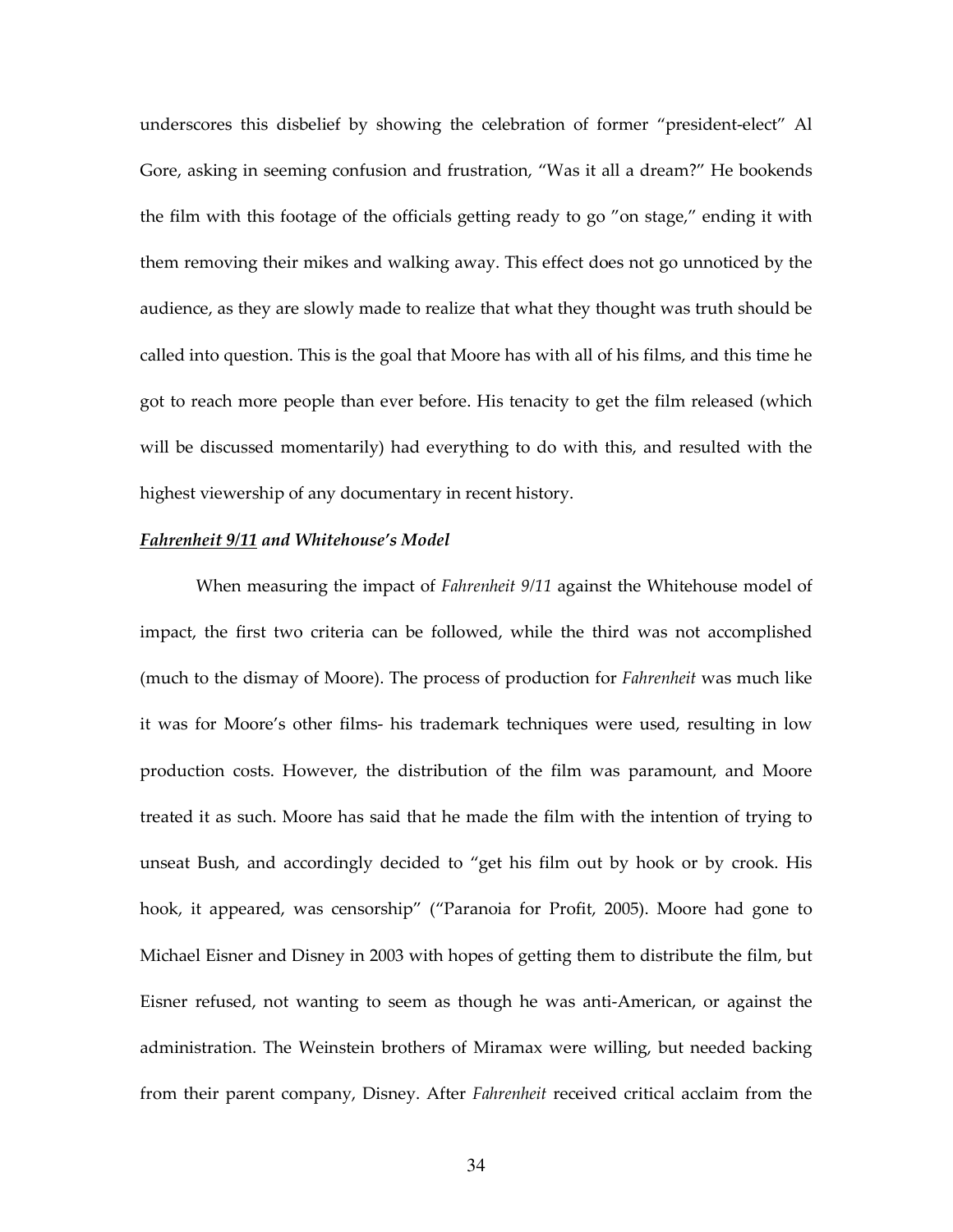Cannes Film Festival, they reconsidered, and agreed to fund production and distribution costs. By this point, controversy was beginning to swirl around the film, and even its distribution strategy. By placing a full page article in the *New York Times* claiming that Disney didn't want to endanger tax breaks from the president's brother, governor of Florida, Eisner was coerced to deflect that criticism. So to allow them to profit from the film without looking as though they were affiliated, they had the Weinstein brothers set up an "independent" company that would outsource the distribution, but was actually owned by Disney. By the time this occurred, so much controversy and buzz had generated about the film's content that it had become an event. The result? This event pulled in 228 million dollars in theaters, and sold another 3 million DVDs. ("Paranoia for Profit, 2005). With so many people seeing it, clearly the distribution strategy reached American society.

 The other criteria that the film fulfills are the impact on subjects as well as decision makers. The former, as it so often does, involved lawsuits. As I alluded to earlier, double amputee and Army Sgt. Peter Damon sued over his portrayal in the film. Moore's technique of using archive footage in favor of paying to do interviews backfired, as Damon sued over the context in which his interview with NBC News was placed by the filmmaker. He says that he was shown to be on the same side of the war as Michael Moore, which is incorrect. However, the case was thrown out of court, by virtue of the fact that filmmakers are allowed to use such footage under the First Amendment. Judge Douglas Woodlock added that he didn't feel as though the placement of the clip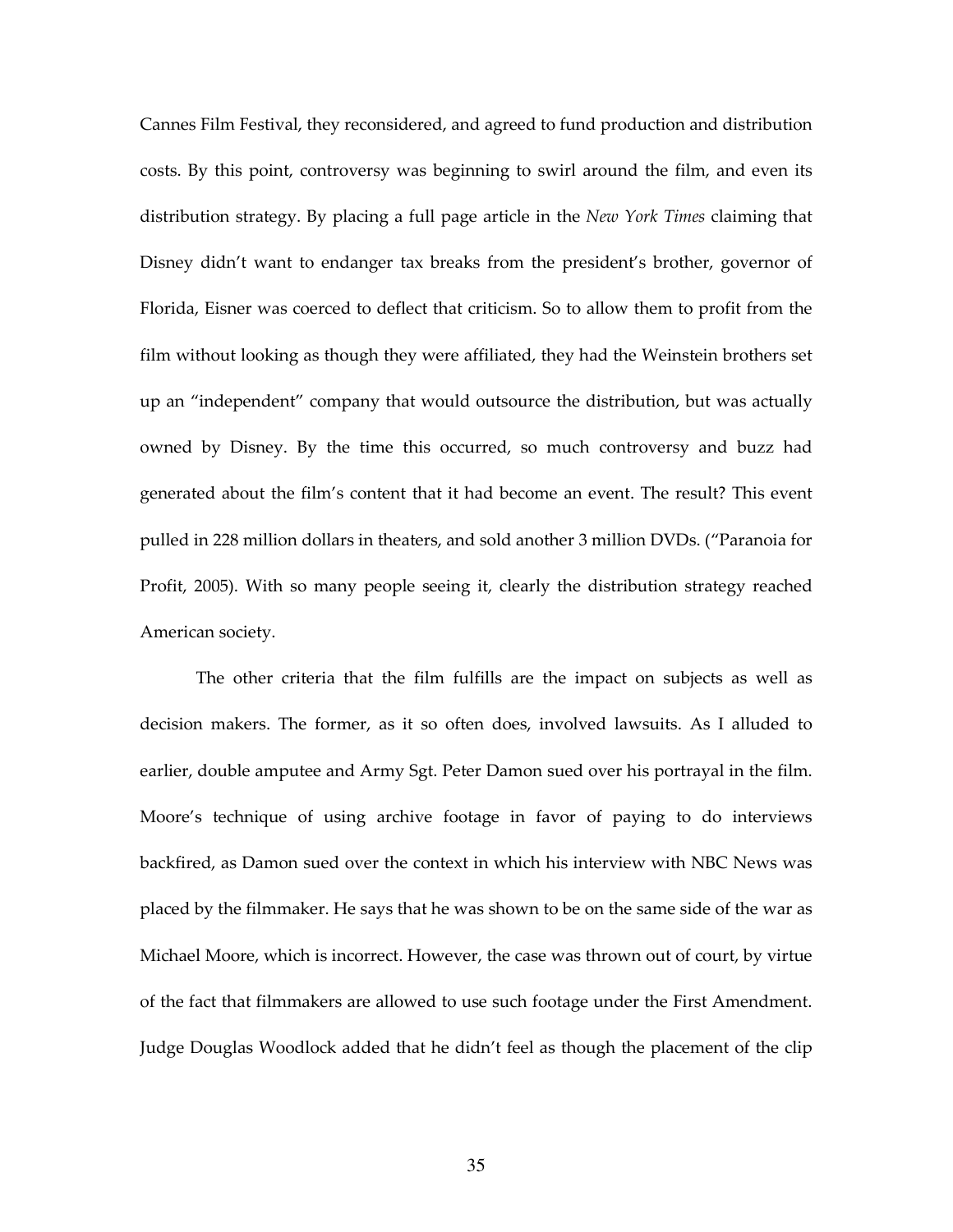"seemed to be an endorsement of the thrust of what the movie was about" ("Michael Moore's Case Dismissed", 2006).

 Another aspect of the film that may have had something to do with favorable change concerns the Transportation Security Authority. One harsh criticism that Moore has in the film is the ability to carry matches or lighters on planes, implying that it was pandering to the tobacco industry. (By implying, I mean to say that he says that "someone" must be putting pressure on the airlines, while showing a cigarette packer on the screen, labeling her as "someone."). Soon after the release of this film, combined with other incidents of "near-terrorism," led to the abolishment of lighters on planes, a decision that flew in the face of the tobacco industry that the TSA was supposedly catering to. In that regard, an impact was made.

 Interestingly enough, the impact that Moore strived for did not occur in terms of the third criteria, creating and sustaining alternative discourse. Here, we run into the unique case of a documentary that, while it is widely seen, does not achieve its *intended* effect. Part of the reason for this may have to do with the fact that many thought that Moore had overstepped the line of exposé into propaganda. Liz Manne of the production company Duopoly, though she doesn't fault Moore for it, is of that school of thought:

Documentaries are an increasingly fluid form, blending fact, observation, archival material, re-creations, new technologies, and POV. Don't let anyone tell you that traditional, 'voice of God' docs don't have POV, or that they somehow have a monopoly on 'truth' or 'reality' (both highly subjective concepts!), or that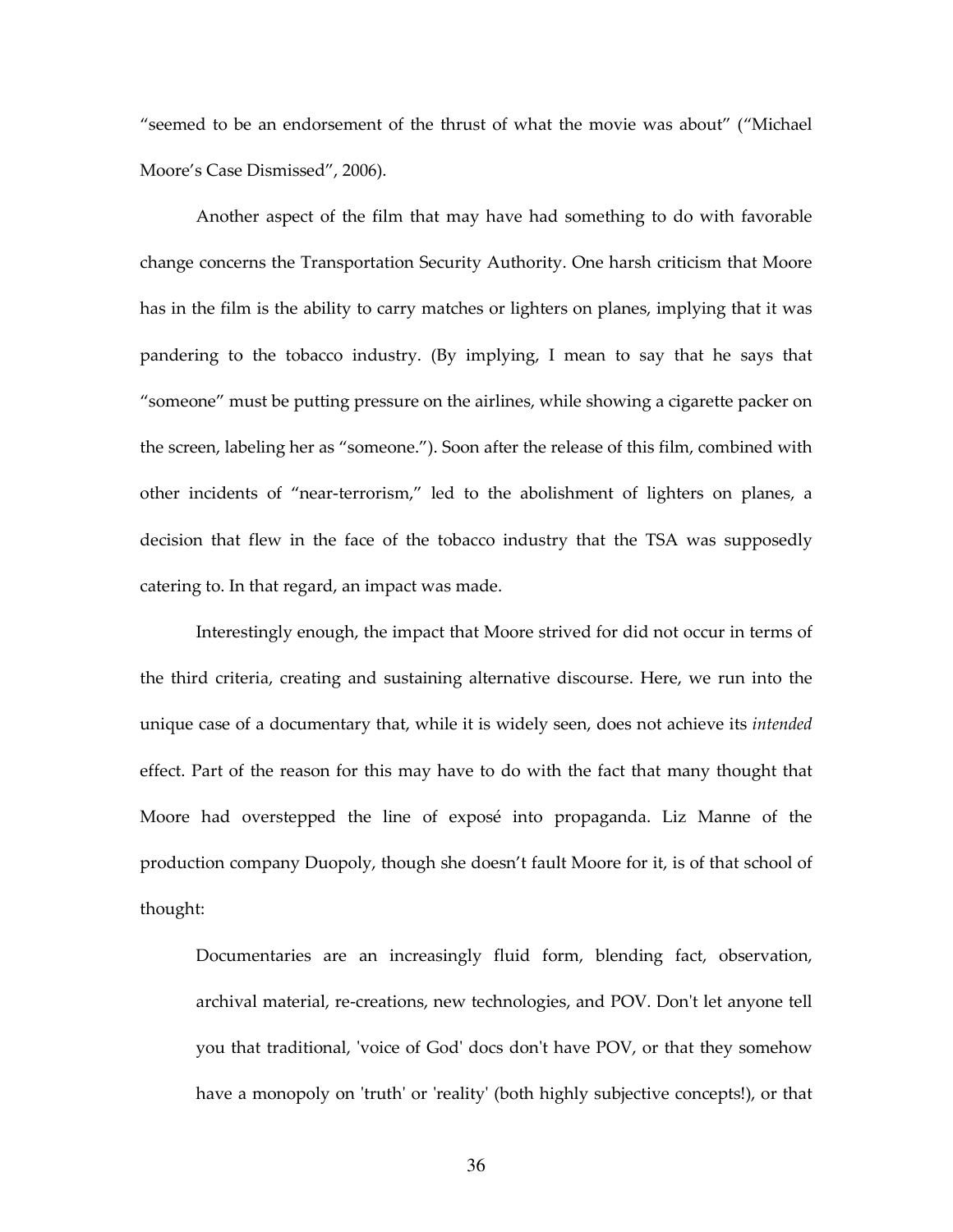they aren't propaganda in their own right. ("Is Fahrenheit 9/11 is a Documentary Film, or What Is a Documentary?", 2005)

The viewpoint from which Moore came from was an extreme one, and ultimately prompted no change at the polls when it came time for Bush to be elected again. His extreme efforts to get people to vote in conjunction with the film (i.e. pushing to have the film put on Pay-per-View on Election Night, rewarding college-age voters with free underwear and ramen noodles) also proved to be of no avail. Despite high viewership, the film did not have its intended effect, and didn't raise discussion on the issues that it hoped to address.

# Fahrenheit 9/11 and Techniques of Impact

## Emotional Appeal

After the opening credits, the first scene of the film addresses 9/11. However, the event is addressed in sound only. The video is left out, with the goal of recalling the images in the minds of the viewer, rather than bringing up the painful visuals once again. When the video does return, there is a woman crying, demanding "Save their souls, Lord, save their souls, Lord." In the subsequent images, traumatized New York citizens are seen looking up in horror, sadness, and fear. Yet Moore never actually shows the towers on fire, never recalls those images that kept us transfixed for days to our televisions. The sadness of citizens that can see it is enough to bring up those memories of the sadness that we felt upon hearing about the tragedy.

 A similar form of emotional appeal is aroused when Lila Lipscomb, a citizen of Flint, Michigan, arrives in front of the White House to mourn her son John that died in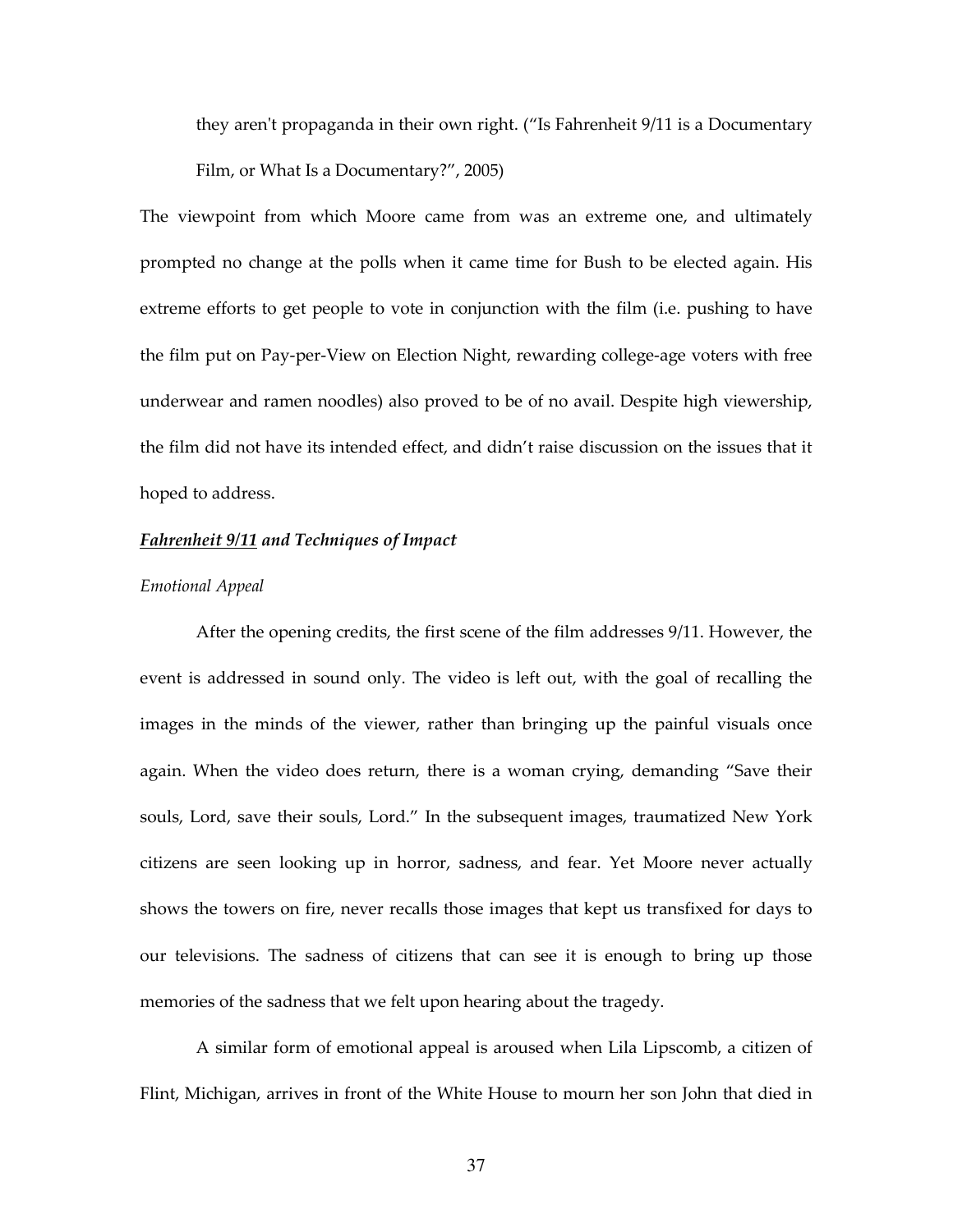Iraq. She comes upon a woman also mourning the loss of young souls in the war. When another woman intrudes on the scene, insisting that the scene is staged, we feel Lila's flash of anger as she retorts against the woman, insisting that her son's death has not been staged. By showing the emotions of other people in the face of tragedy, Moore hopes to capture the sympathies of the audience; even if the film does not have its suggested or intended effect, we feel for the families and people in pain.

#### Exclusivity

As I mentioned earlier, the feeling of being "in" on something exclusive is extremely effective in getting them to believe in a cause. And Moore has a lot of exclusive information that goes far to make the viewer feel as though they are a part of something special. One example of this is the records of George W. Bush's military career, which were edited by the administration when they were released in 2004 (interestingly enough, after Moore made a speech accusing him of being a deserter). However, Moore had obtained an uncensored copy of the records four years before. These undistorted records are shown to the public for the first time in Fahrenheit 9/11, revealing information that was previously unavailable. In doing this, Moore hoped to present facts, while also proving his point that the Bush administration was guilty of lying.

 Another example of this comes in the Zytech Engineering promotional video for the "safe room." previously unseen by a large percentage of the population. Moore uses it as an example of how fear is marketed to the American people as an opportunity for consumerism. It offers another view of the situation, not shown even by the press, and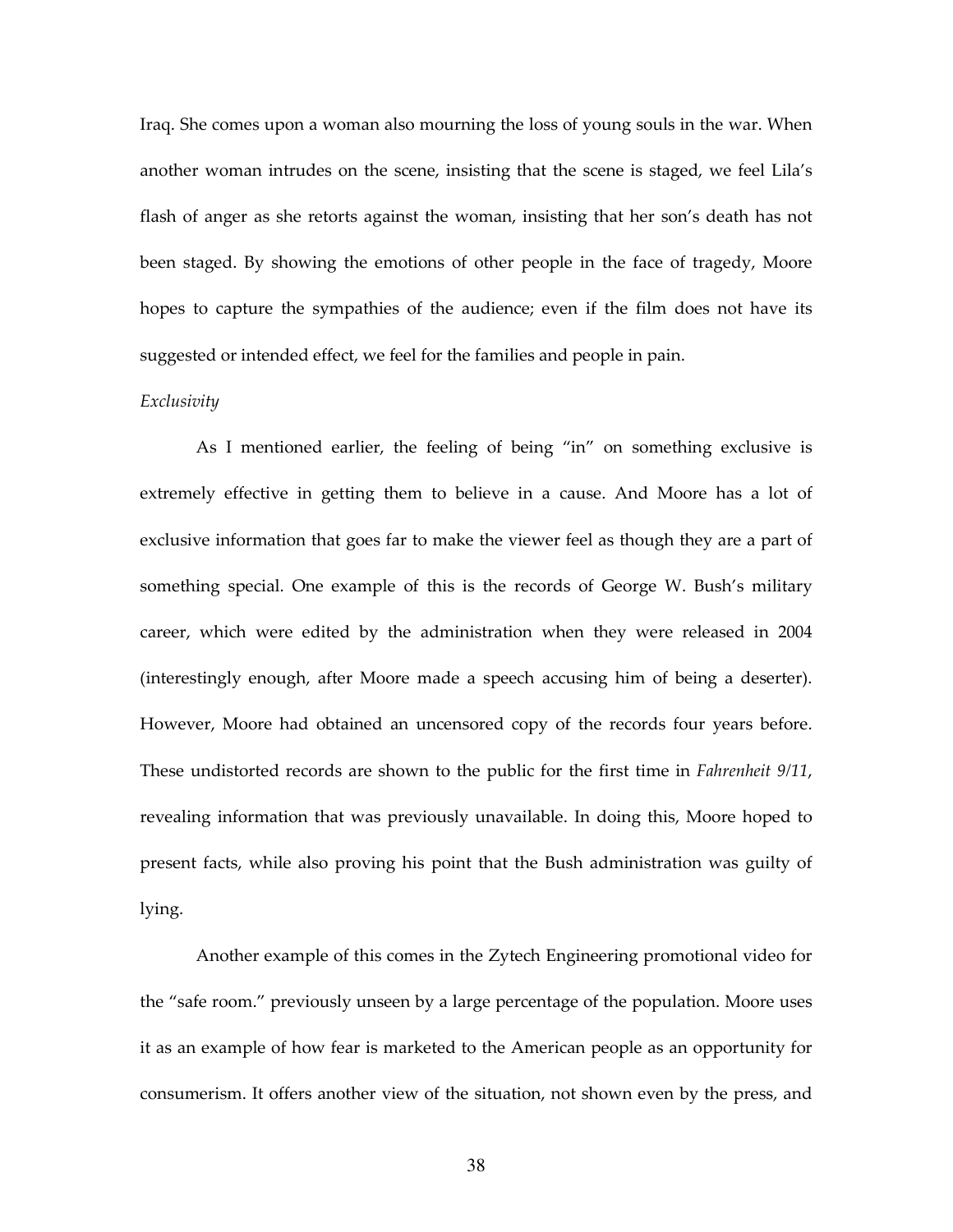gives people more information about how their threat levels are being manipulated. A third example of this is shown in discussion of the PATRIOT Act. Porter Goss of Florida is shown defending the Act ardently, insisting that he can be reached at a 1-800 number, where he will talk about any issues that citizens have. At the bottom of the screen, Moore reveals that the 1-800 number does not reach Goss, and then gives his actual office number to encourage concerned citizens to reach him. In all of these cases, the hope is that exclusive information will help to form the whole story. And as Liz Manne said about this new breed of documentary, "They have moved positively in the direction of full disclosure, i.e., the point of view is increasingly visible or personalized, making the films richer […]" ("Is Fahrenheit 9/11 is a Documentary Film, or What Is a Documentary?", 2005). This full disclosure Manne speaks of is designed to help the audience make a more informed decision, and Moore hopes, one in favor of the side that he has chosen.

## Familiarity

On the opposite side of exclusivity is familiarity. All references to 9/11 in this film fall under the category of familiarity, hence the effectiveness of the technique that Moore used to portray the event. He makes it more personal, and brings himself into the grief, in his narration: "On September 11, 2001, nearly 3000 people, including a colleague of mine, Bill Weems, were killed in the largest foreign attack ever on American soil […]" By including the tidbit that his friend was involved in the attacks, it is hoped that viewers will realize that Moore was also affected by the tragedies.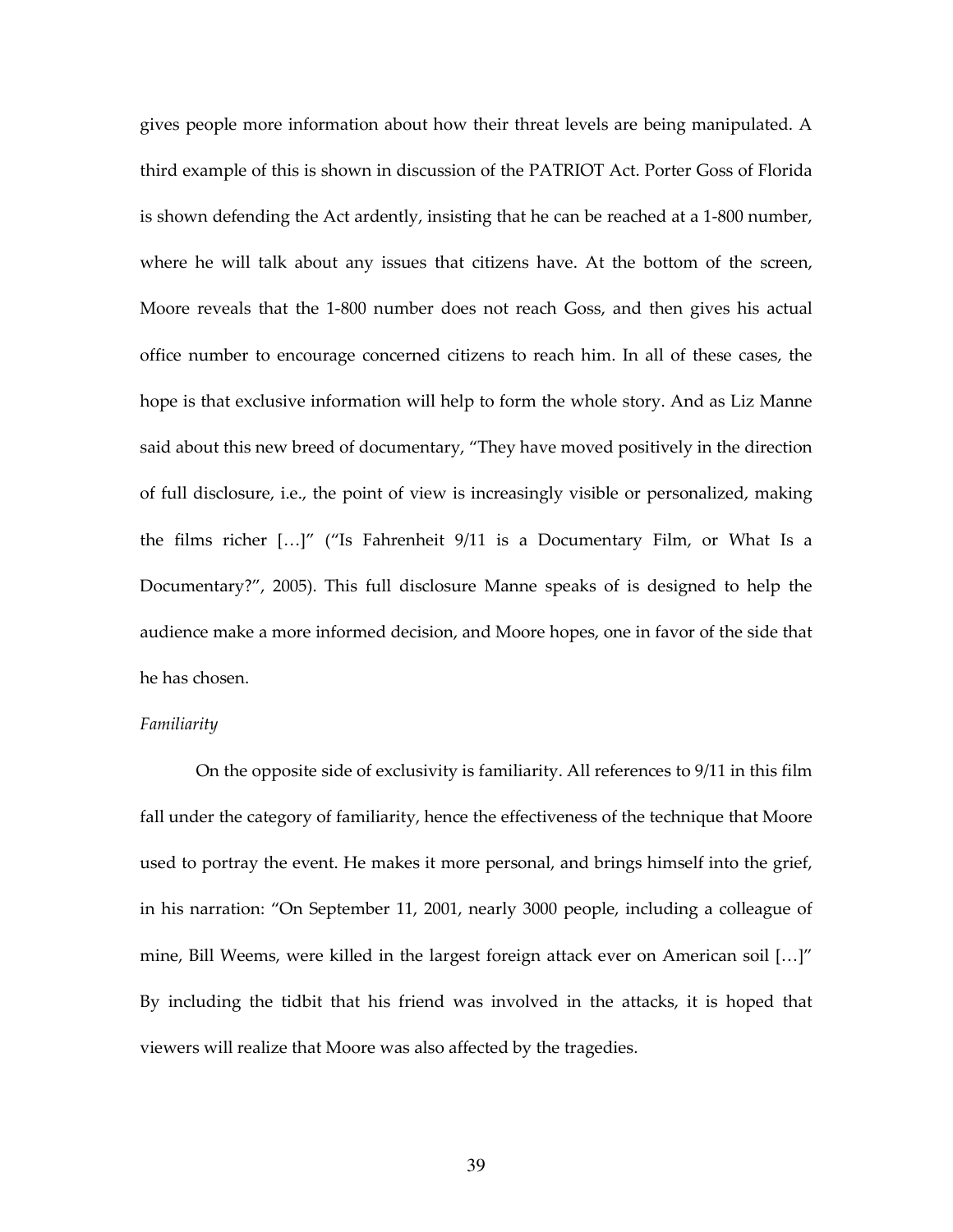Another way that Moore makes himself familiar to the audience is by showing his hometown- like in his other films, part of Fahrenheit 9/11 takes place in Flint, Michigan. In this case, he shows how so many people who cannot afford to not work join the Army to be able to pay for education. While this type of background is likely foreign to anyone who would be watching Moore's films, it shows that he is a normal person, from a humble background and modest beginnings. This familiarity makes him more credible, and shows that he is not far removed from the situation as a filmmaker; rather, he understands the issues that are associated with not being able to afford to live well.

Going along with the references to Flint is the use of a resident of the city, Lila Lipscomb. Fahrenheit 9/11 shows Lila's transformation from a patriotic and ardent supporter of the armed forces, to a mourning mother who feels deceived by the government after the death of her son in Iraq. A similar situation is portrayed in Eugene Jarecki's 2005 documentary Why We Fight, in which a patriotic father and veteran realizes that the government is not the all-knowing powerhouse he's believed for so many years. Many viewers, feeling the same way, will likely be moved to take action against the government that has lied to them. Or at least, that was the hope of Moore when making the film.

Fear

 Another recurring theme in Moore's films is the emphasis on the culture of fear that exists in America. Fahrenheit 9/11 is no exception to this rule; there is an entire montage showing the effects that the terror alerts and terrorism threats that Americans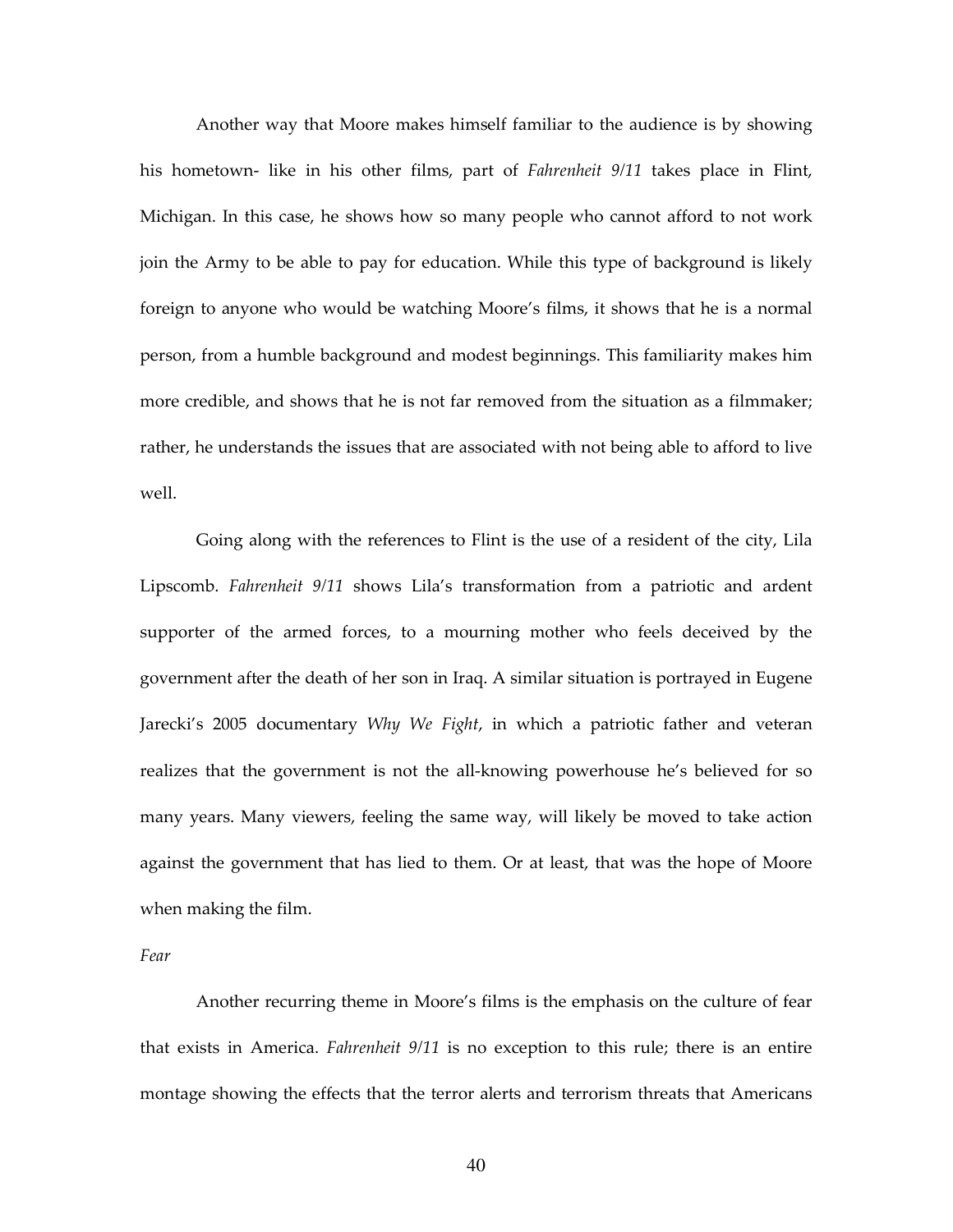have been subject to in the wake of 9/11. It is even said in the film that "Fear does work [...] you can make people do anything if they're afraid." And indeed, Moore hopes to use that same fear to get people to agree with his method. How does he accomplish this? A strategic move on his part was to show tragedies in Iraq that the news media would not show. A major controversy has been that journalists are reluctant to show the coffins of dead soldiers. Moore combats this omission of images by showing both dead and dying soldiers, and Iraqi civilians that were killed as a result of collateral damage. These images are unnerving in that it shows what the government is hiding behind their talk of "deadly accuracy." By showing scary images that are not otherwise shown by the government, Moore hopes to plant the seed of doubt inside the viewers head. And in deciding to uncover the whole story, the film has made an impact on that viewer.

# What, No Empowerment?

 One somewhat unique characteristic of Michael Moore's films is that they don't generally end with empowerment. Fahrenheit 9/11, despite its goal of unseating Bush, is no exception to this rule. The conclusion of the film cites a quote from George Orwell, talking about how our society is at war with itself, including the disappointing phrase, "The war is waged by the ruling group against its subjects." And yet, Moore doesn't seem to think that his film will help to change that order very much. It is interesting to point out that the empowerment regarding the goal of this documentary didn't come until after the film was released, in the form of Moore's unique initiatives to get the film seen by as many Americans as possible. So although Moore made a valiant effort in expressing his opinions, he failed to get the point across that viewers could change the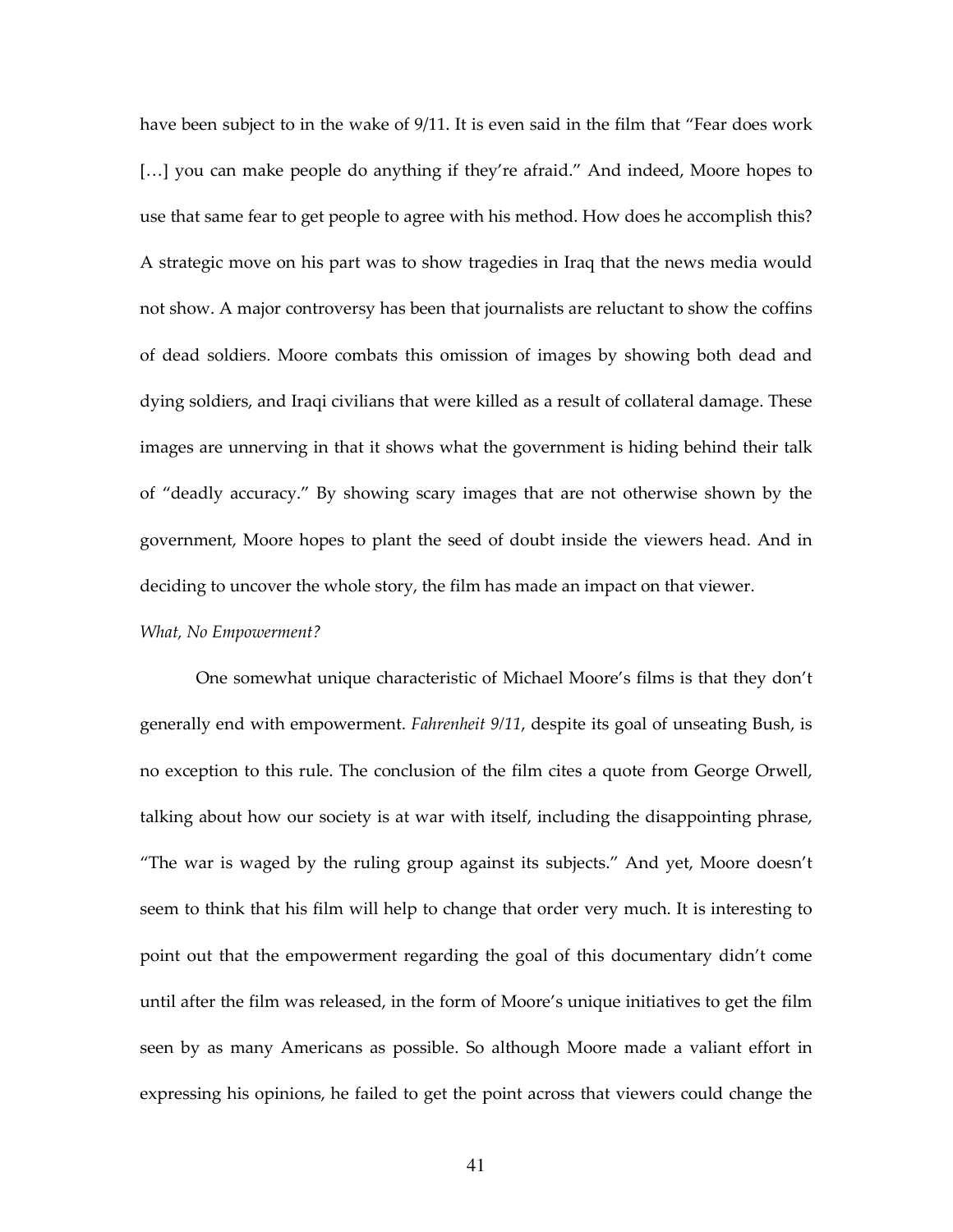world. In failing to acknowledge the power of individual citizens, it may have simply come across that Moore didn't believe that they could change anything. Disillusioned and frustrated with the full story that had been showed to them, viewers and followers of Moore stayed home, apparently under the impression that their cote would make no difference. Without encouragement that they could effect change, the film fell flat in inspiring the kind of change that Moore clearly wanted so badly. The following documentary, in comparison, has a far greater capability to inspire change in its audience.

#### CASE STUDY #2: An Inconvenient Truth

This documentary begins with former vice-president Al Gore, dressed in a jacket but no tie, bounding up to a stage where he will give this presentation, the center point of the film. Following applause, he introduces himself: "My name is Al Gore. I used to be the next president of the United States." The statement is greeted with laughter from the small audience, to which he responds: "I don't find that especially funny." This introduction sets the tone for the entire film; despite Gore's reputation for being wooden and formal, here he is relaxed and fun-loving, revealing his favorite explanation of global warming to be a short film taken from Futurama. Andrew O'Hehir credits the film for its portrayal of Gore, saying that it "brings this notoriously awkward politician into focus as a human being" ("Hurricane Al", 2006). Yet at the same time, it explains serious science, using a compelling combination of still photographs taken from around the world, and charts based on compiled information from government sources. It is a pop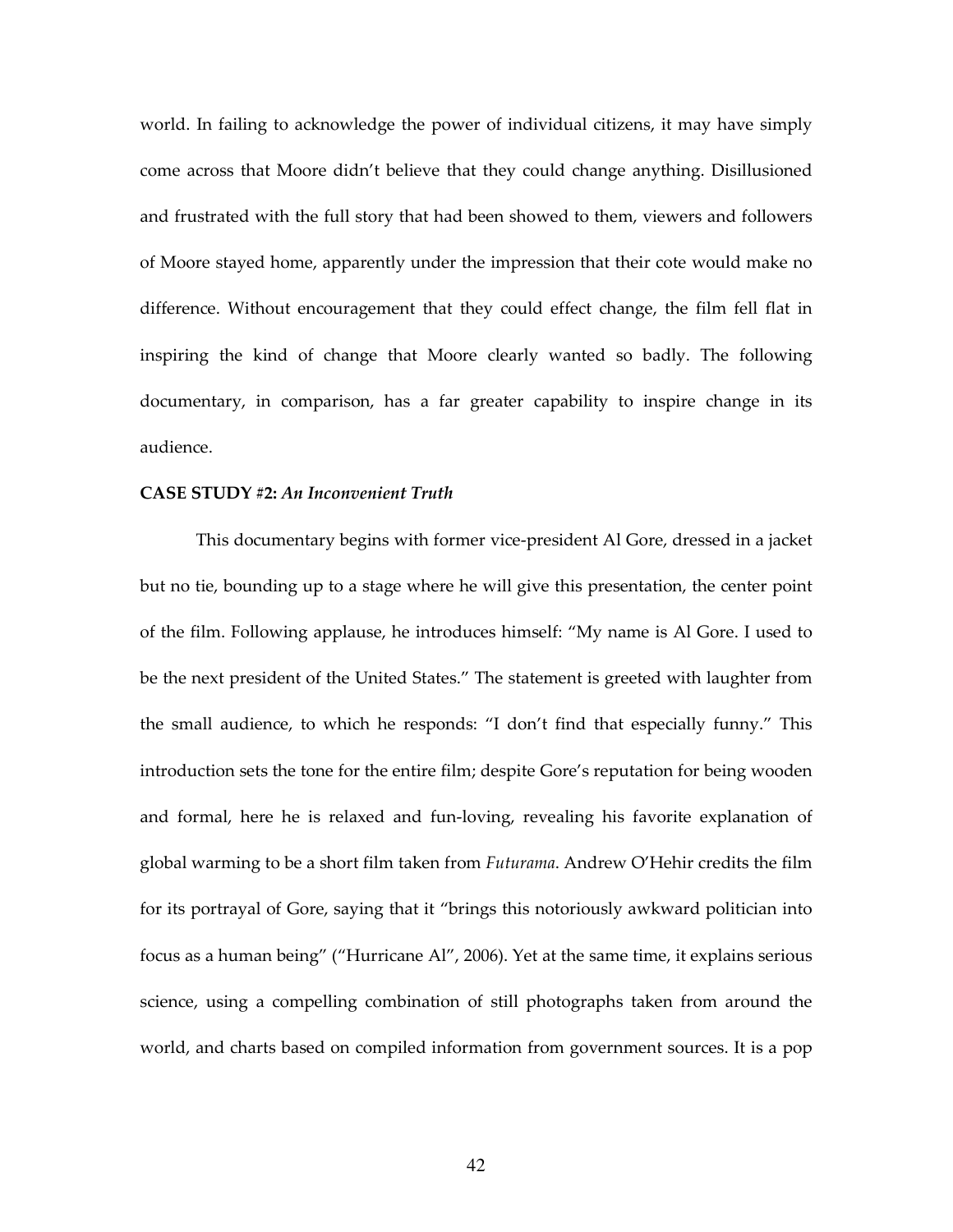culture version of a lesson regarding some very serious science. Lonnie Thompson, a professor at Ohio University, sees that as a good thing:

As scientists, we publish our papers in Science and Nature, but very few people read those. Here's another way to get this message out. To me, it's an excellent overview for an introductory class at a university. What are the issues and what are the possible consequences of not doing anything about those changes? To me, it has tremendous value. It will reach people that scientists will never reach. ("Did Al Get the Science Right?", 2006)

For the most part, the film was well received in terms of its science. Rather than trying to threaten viewers with the threat of these consequences occurring immediately, "the movie plays it relatively safe by saying, 'These are the things that have happened so far. These are the things that are likely to happen should we continue on the trajectory we're on, and these are the moral consequences of it'" ("Did Al Get the Science Right?", 2006). And audiences around the country are grabbing hold of this message, as did the Academy of Motion Picture Arts and Sciences; they honored the film with their Best Documentary Award.

# An Inconvenient Truth and Whitehouse's Model

 In examining this film against Whitehouse's model to assess its impact, it can be evaluated on the first and third criteria. One way to assign impact is to look at the effect of the production and distribution on the overall impact of the film. David Guggenheim, the director, followed Gore over the course of several months on his tour to deliver this speech around the world. What resulted from that travel, rather than periodic filming of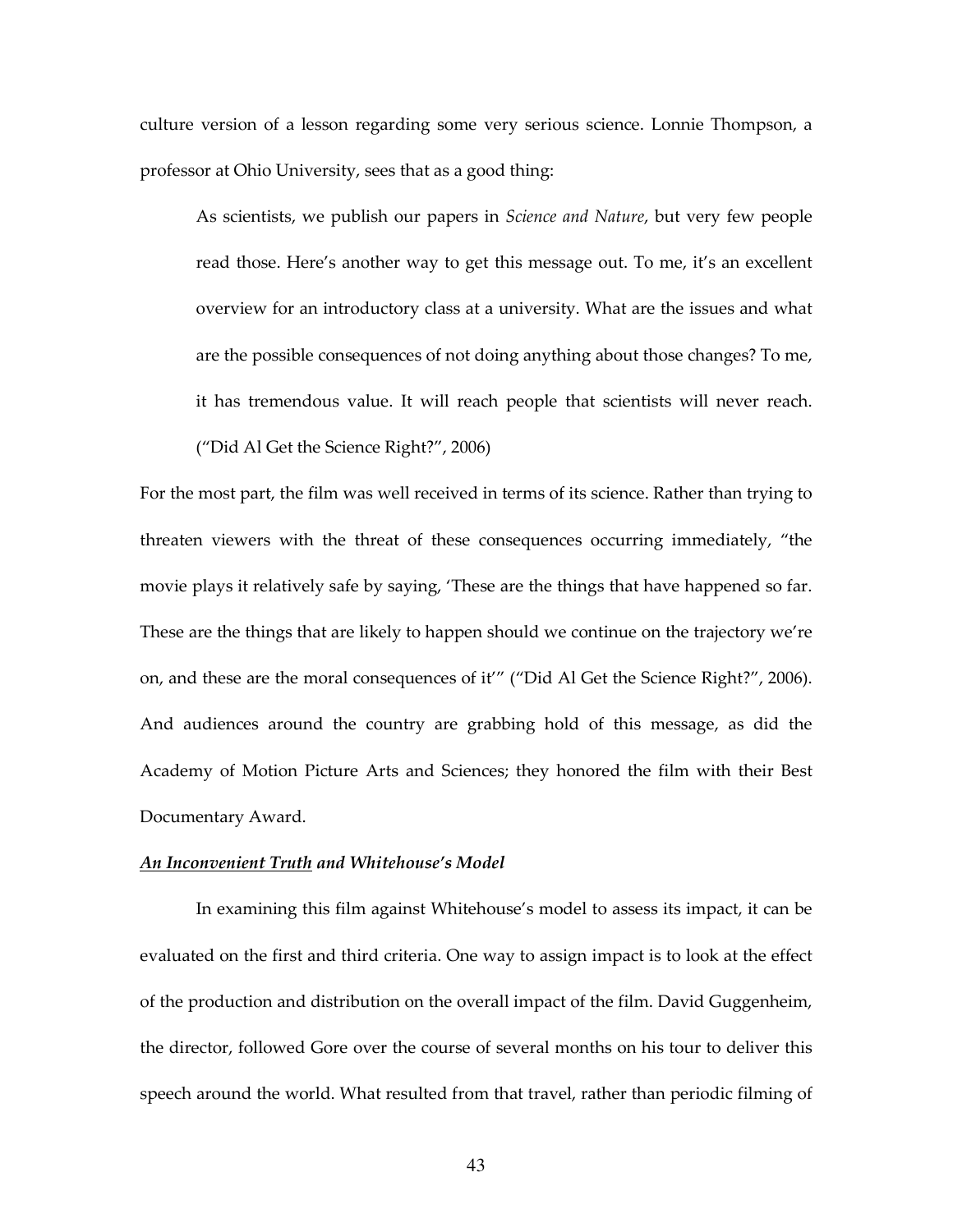his presentation alone, was a greater understanding of Al Gore the man, rather than Al Gore the politician. Guggenheim moves beyond Gore's professional image as Clinton's vice-president and then, somehow more famously, as a presidential candidate; instead, he shows a "journey […] from an idealistic college student who first saw a massive environmental crisis looming; to a young senator facing a harrowing family tragedy that altered his perspective, to the man who also became President but instead returned to the most impassioned cause of his life- convinced that there is still time to make a difference." This personalization of Gore is helping people to understand and accept his message, to see him as someone who has truly "re-set the course of his life to focus on an all-out effort to save the planet from irrevocably changes" (Participant Productions, 2006). The process of production is what kept this film from being the dry sort of documentary that was previously associated with the genre. And its accessibility, from an intellectual standpoint, has everything to do with its impact.

 The other criterion that the film fulfills is that which allows creation of alternative discourse. While the discussion has been going on regarding global warming for quite some time, it was made a more popular discussion by people who saw this film, and shared its lessons and suggestions with their friends. Admittedly, "the film is not likely to play widely or well among the Fox News demographic" ("Hurricane Al", 2006). But it is enlightening the minds of the undecided and uninformed, resulting in a greater awareness of the issue. The end credits of the film are the best example of thiswhile crediting those who worked on the movie, they offer suggestions on how to save energy and reduce your individual "environmental footprints." They begin,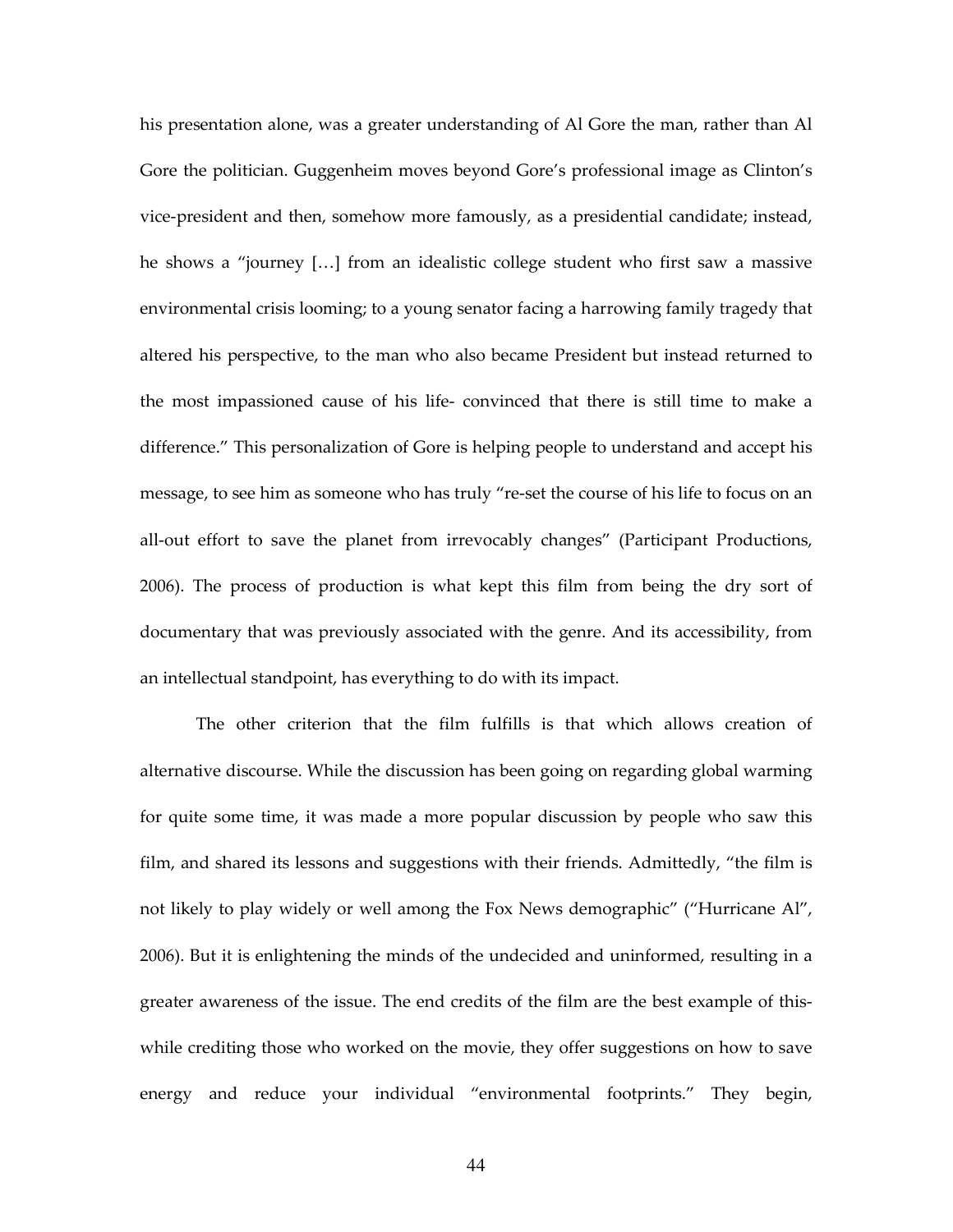appropriately, with the phrase "Are you ready to change the way you live?" By the end of the film, the goal is to persuade the audience to answer that question with a "Yes." And while the actual distribution of the film was somewhat small, the impact was definitely made.

## An Inconvenient Truth and Techniques of Impact

## Emotional Appeal

 At one point in the film, there is an animation of a polar bear, struggling to stay on a piece of ice that is rapidly melting, tugging at the heartstrings of viewers who are sensitive to the plight of animals. Gradual disintegration of their habitat is disheartening to the audience, and can lead to them wishing to do something to change their plight. It is this kind of image that leads to people joining the culture associated with the film, the culture of environmental awareness. Another example of this technique is the ending of the film, when Gore discusses the seeming inevitabilities of American societyindependence from Britain, the moon landing, women's suffrage, desegregation, and even the hole in the ozone layer- a previous environmental issue, solved. Remembering the impact that these events had on America is an emotional concept, and gives viewers the inspiration to follow the directions of the film.

 Adding to the emotional impact is the personal life of Al Gore, portrayed through his discussion of the two darkest periods in his life- his sister's death from lung cancer, and the near-death of his son at age six from a car accident. The former event led him to aggressively campaign against Big Tobacco, while the latter forced him to focus on what he wanted his life's work to be. He decided that saving the environment, so that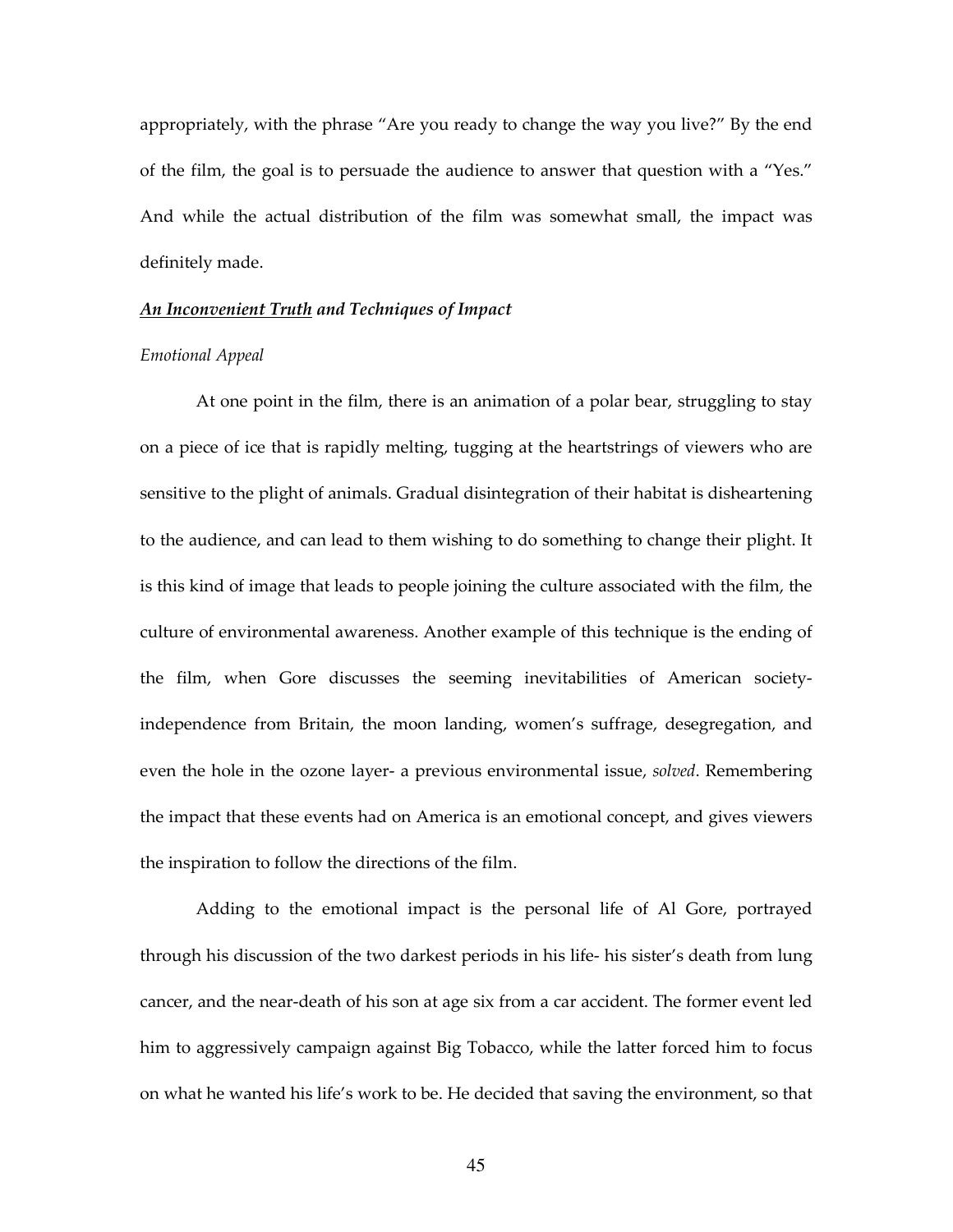others could live, was the most worthy cause. Viewers can sympathize with the lifeaffirming impulse that comes from death or a near-death experience. By relating to Gore, they find his cause more legitimate; because it comes from someone they now trust, they can accept his principles more freely. The result? The ability to impact society through its constituents.

## Empowerment

 Empowerment is a principle that, in this case, is closely tied to emotional appeal. As I mentioned previously, Guggenheim ends the film with credits that double as a suggestion manual for how to live a "green" lifestyle. By directly offering viewers ways to change their lifestyles, it makes the process of empowering them much simpler. The scene prior to this ending, in which Gore explains the ways in which we've changed society before, is another way of empowering the audience. Knowing that such monumental change, change that seemed impossible at the time, is in fact possible, makes it easier to conceive of making a difference in the world.

 A third way in which viewers can be empowered is by Gore's comparison between the dangers of smoking and the dangers of global warming. For a period, the evidence was hidden proving that smoking was in fact dangerous. But once that information was out, and initiatives were created to spread that information, the number of people that smoke decreased dramatically. The hope for some, in watching the film and hearing that, is that it will be possible to similarly reduce the effects of global warming. And after viewing the film, they may have been swayed enough that the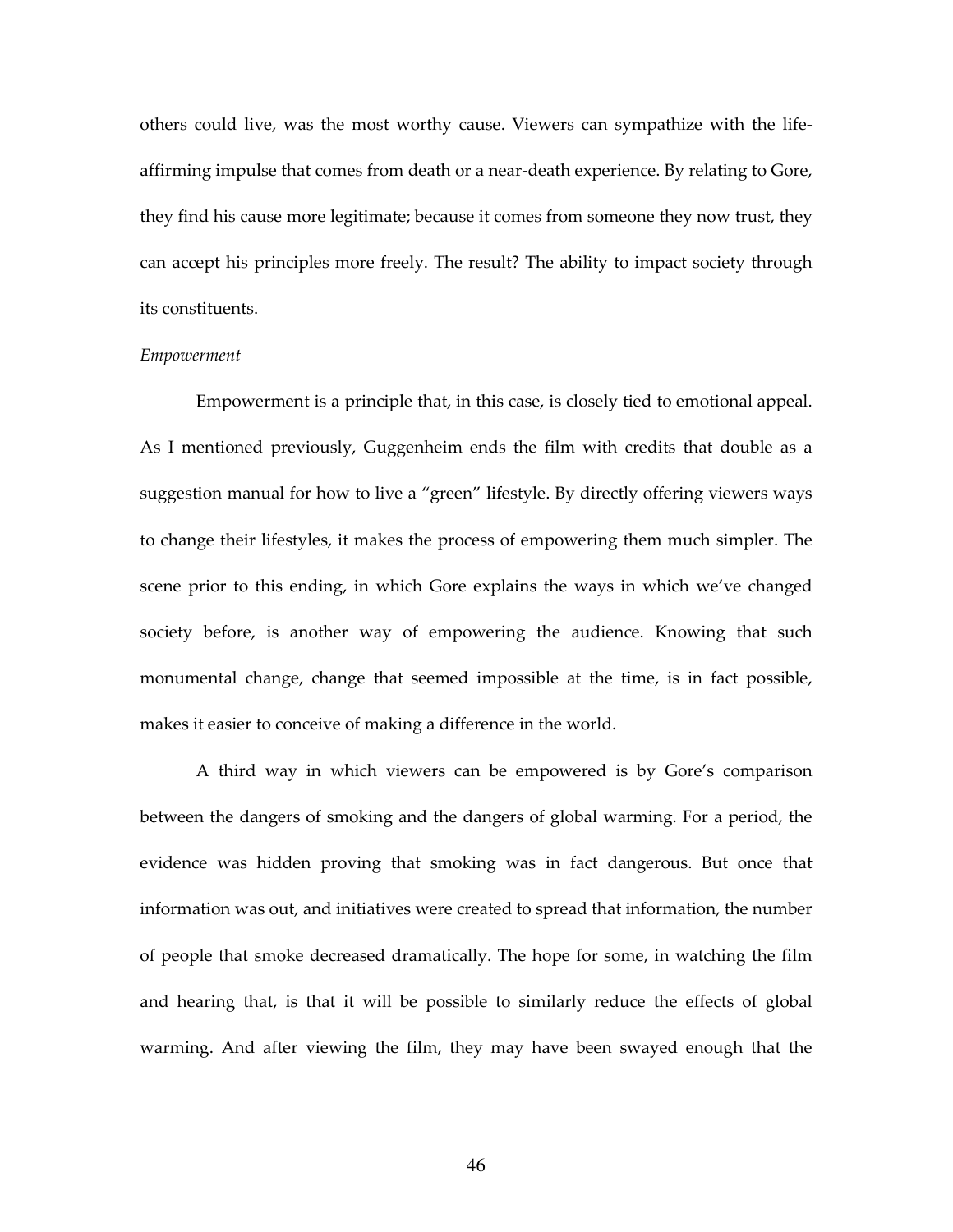possibility is enough to make them go out and try. As soon as they attempt the change in the real world, it is evident that impact has been made.

## Exclusivity

 For all the animations and cartoons that Gore uses in his presentation, the bulk of it is based on information in graphs and charts. The statistical data on which these graphs are based are from classified government documents, and it is made to seem as though we are the first ones seeing this information. One of the most severe examples of this is the chart of  $CO<sub>2</sub>$  levels in the atmosphere, in comparison to the average temperature. This chart tracks these numbers 650,000 years back, which is far more information than has been shared with the public up to now. Paired with the hydraulic lift that is used to show just how high these numbers will go, this particular segment is an important one in gaining the support of the audience.

 Another example of the exclusivity principle is the chart that he gives of the ten hottest years on record. By showing these numbers, which a large percentage of the population has not seen right now, it makes them feel privileged to have such information shared with them. When people feel as though they are trusted with important information, they may be compelled to use those facts responsibly. Their use of it results in impact being made, and hopefully a positive one.

#### Familiarity

 Some credibility and trustworthiness can be derived from familiarity with the subject area, with the concept, or even with the person who is delivering the facts.  $An$ Inconvenient Truth strives to create a level of comfort in all three of those areas. In terms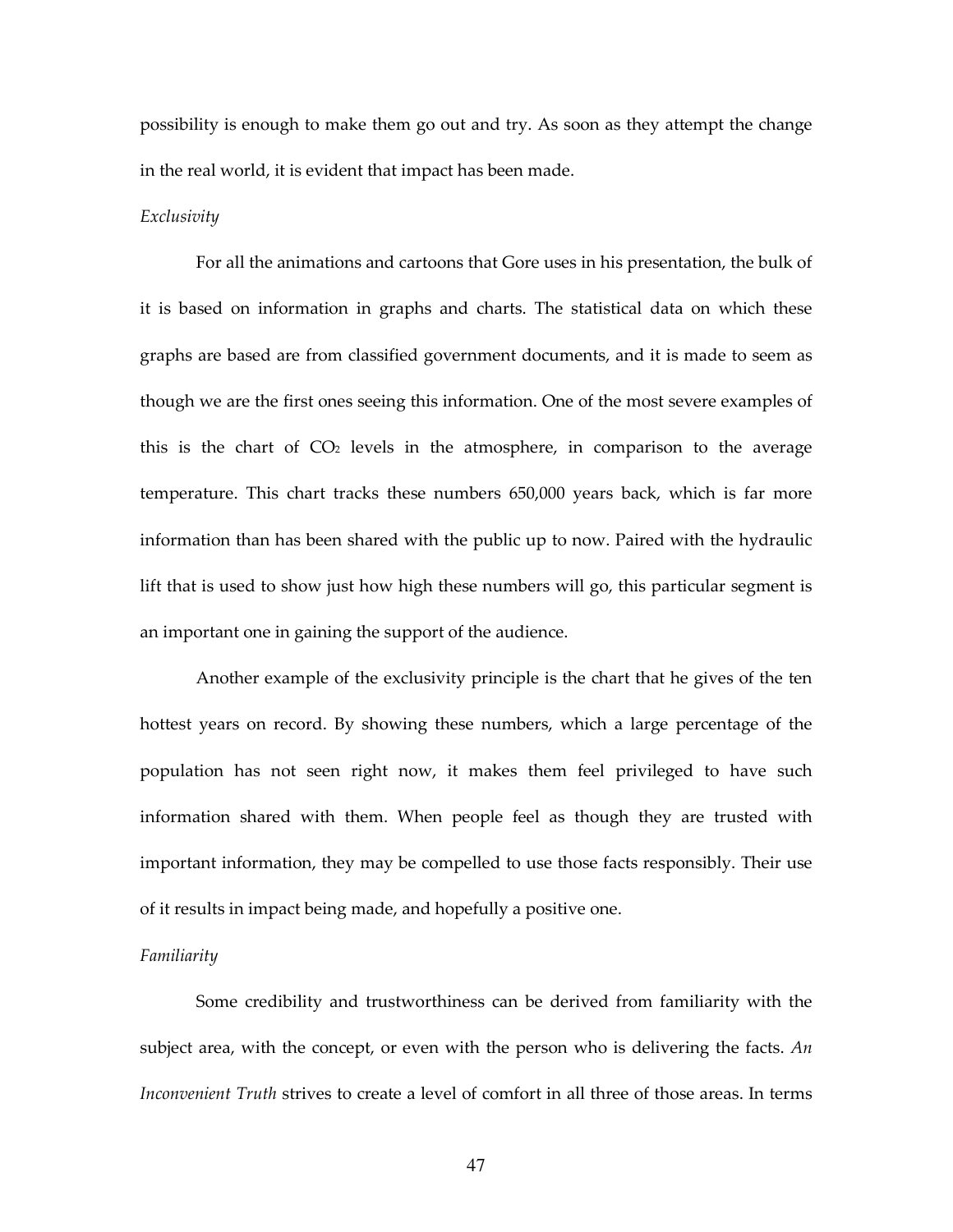of the subject area, the audience is put at ease with a simple explanation of the phenomenon, while having some fun. The "None Like It Hot!" cartoon from the global warming episode of *Futurama* (on which Gore was a guest star) serves as a way to orient the audience with the problem, and filling in those who aren't sure of the issue at all. And again, Guggenheim's frequent interviews with Gore illuminate the type of person that he is behind the media portrayals of him as unemotional and wooden. And when the viewer feels more comfortable with the messenger of the information, he is more likely to heed said message, resulting in impact.

#### Fear

 One of the most poignant and unnerving parts of the film comes when Gore shows time-lapsed animations of what would happen to major cities worldwide if the polar ice caps melted. Flooding is shown invading coastlines of Florida, Beijing, and Calcutta, among other places. But the scariest part, and the part likely designed to induce fear in the audience, is when the potential flooding of Manhattan is shown, covering the area where the World Trade Center once stood. This prospect is not only emotional, but also terrifying that the same site could be hit by disaster twice.

 Similar fear is induced when Gore discusses how warmer oceans lead to stronger storms. He first discusses tornadoes and typhoons, before reaching hurricanes. Here, images of Katrina wreckage are flashed across the screen. With images like that still fresh in the minds of many viewers, and with some parts of New Orleans and Mississippi still largely unresolved, it is scary to think that our actions as humans may have had something to do with the destruction that ripped through the Gulf Coast. If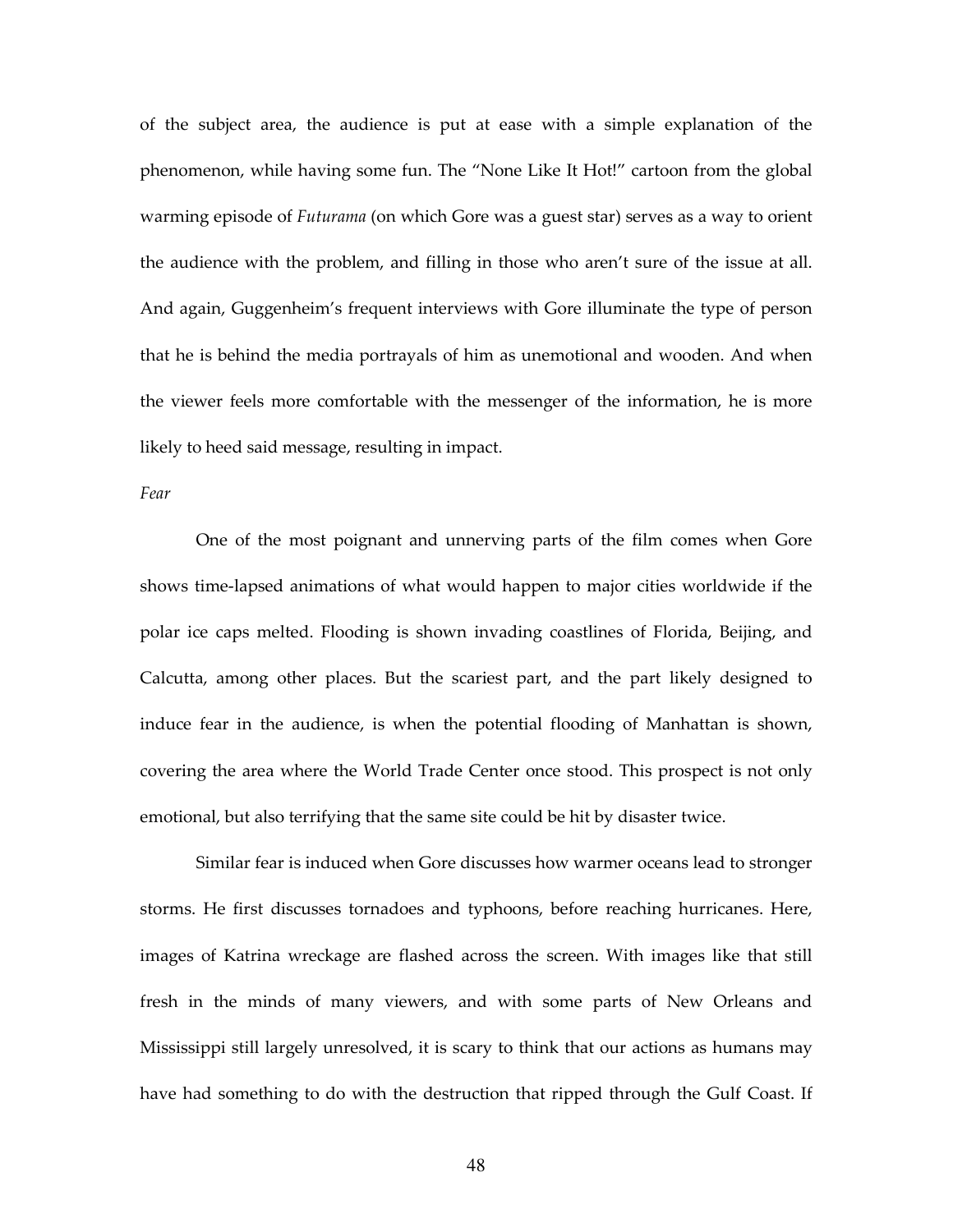such techniques work, the result will likely be a society that tries to prevent such tragedy- be it through fear or otherwise, this change in behavior could be attributed to An Inconvenient Truth.

 In both cases of these films, their connection to truth is what makes these films so significant. Regardless of whether or not the truth and reality is in dispute, they are based on true events. One side effect of the popularity of documentary film is the advent of a different type of film- similar in style, and yet opposite in fundamental concept. Yet despite their lack of factual information, they are making waves in the cinematic community and beyond.

## MOCKUMENTARY FILM

 Consider, for a moment, the movement associated with the release of The Blair Witch Project. All over the country, people were confused, thinking that three children really were caught in the forest, while wondering how the tape got back to civilization. In reality, the film's documentary feel was a hoax, and the three "missing" students were revealed to be actors. This elaborate deception is just one example of an emerging genre known as "mockumentary film." The genre, which also includes such films as Woody Allen's newsreel parody Zelig, Rob Reiner's wildly successful This is Spinal Tap, and the recent box office hit (and controversial anthropologic study) Borat: Cultural Learnings for Make Benefit Glorious Nation of Kazakhstan, takes the aesthetic and content aspects of documentary film and applies them to fictional filmmaking. What results are films that in some cases strongly resemble documentaries, but are actually spurious stories. The exact definition of a "mockumentary," according to the Century of Slang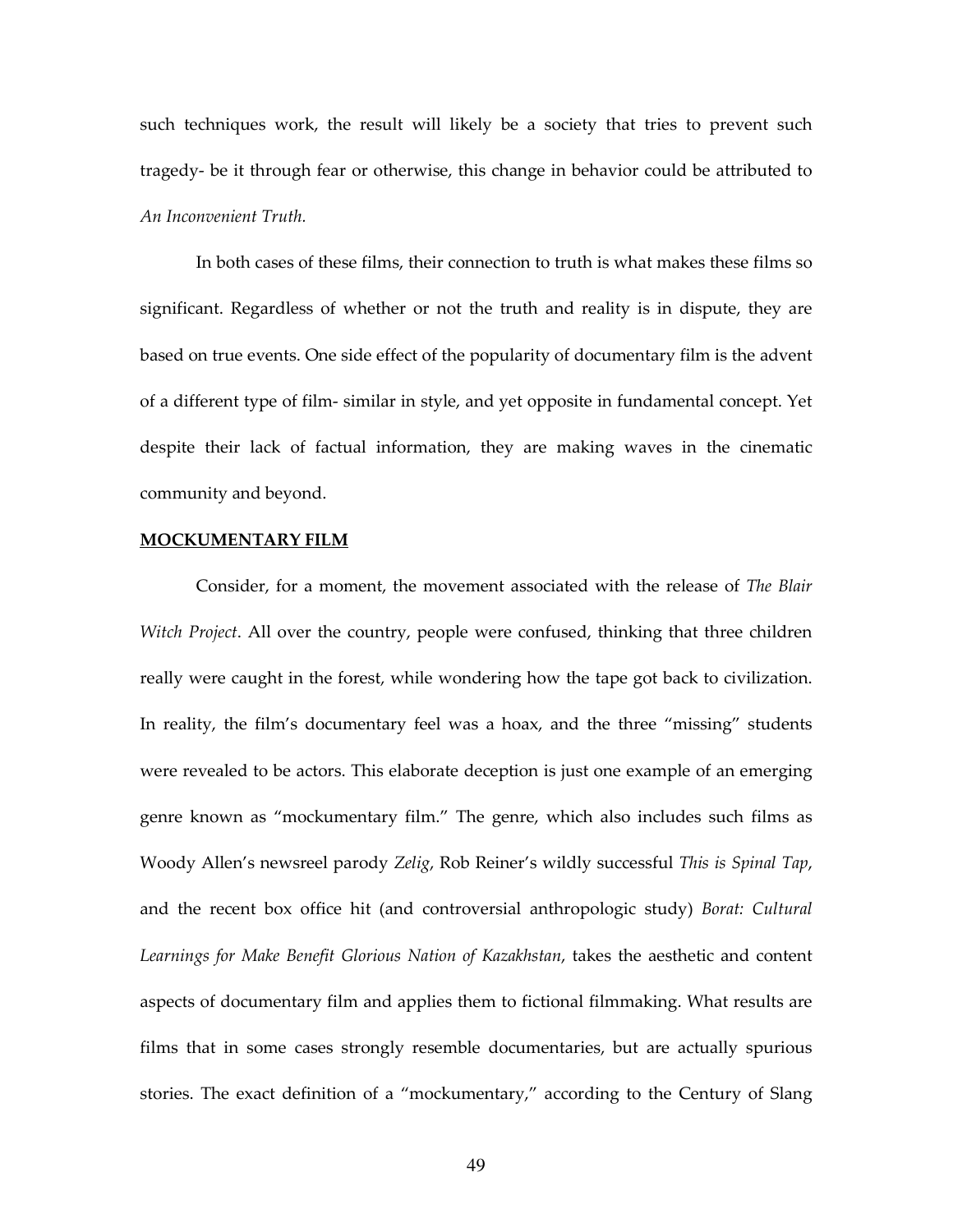website  $(2007)$ , is "[...] a comedic, usually parody, fiction film in the style of a documentary." To be more comprehensive, the book Faking It: Mock-Documentary and the Subversion of Factuality defines this genre as "[…] films and television programmes which 'look' and 'sound' like documentaries, but are not factual. In other words, they are fictional texts which appropriate the aesthetics of the documentary genre" (Roscoe and Hight, 2002). Like in the case of Blair Witch Project, these films can be mistaken to be real (if they're well made), because they look and sound real. And like regular documentaries, there are techniques that are used to make these sorts of films more believable. These techniques are what make these films convincing, while also strengthening the trends in the genre that allow the concept of a "mockumentary" to perpetuate.

# Characteristic Documentary Techniques that Establish Credibility

#### Archival Photographs

In preparation for Zelig, Woody Allen had film students from New York University stomp all over his film, damaging it slightly, but still keeping it playable. What results is film that looks old, like the newsreel footage from the 1940s. It is this attention that Allen paid to detail that makes his Zelig look so close to the old footage he was trying to recreate. With footage that seems old, it gives the impression that the filmmakers had to do research in order to find information on their topic.

A Mighty Wind's Christopher Guest uses this same technique to give the impression of research, but in a different fashion. By filming old performances of folk bands with lenses and props that seem like they're from a different time, the viewer is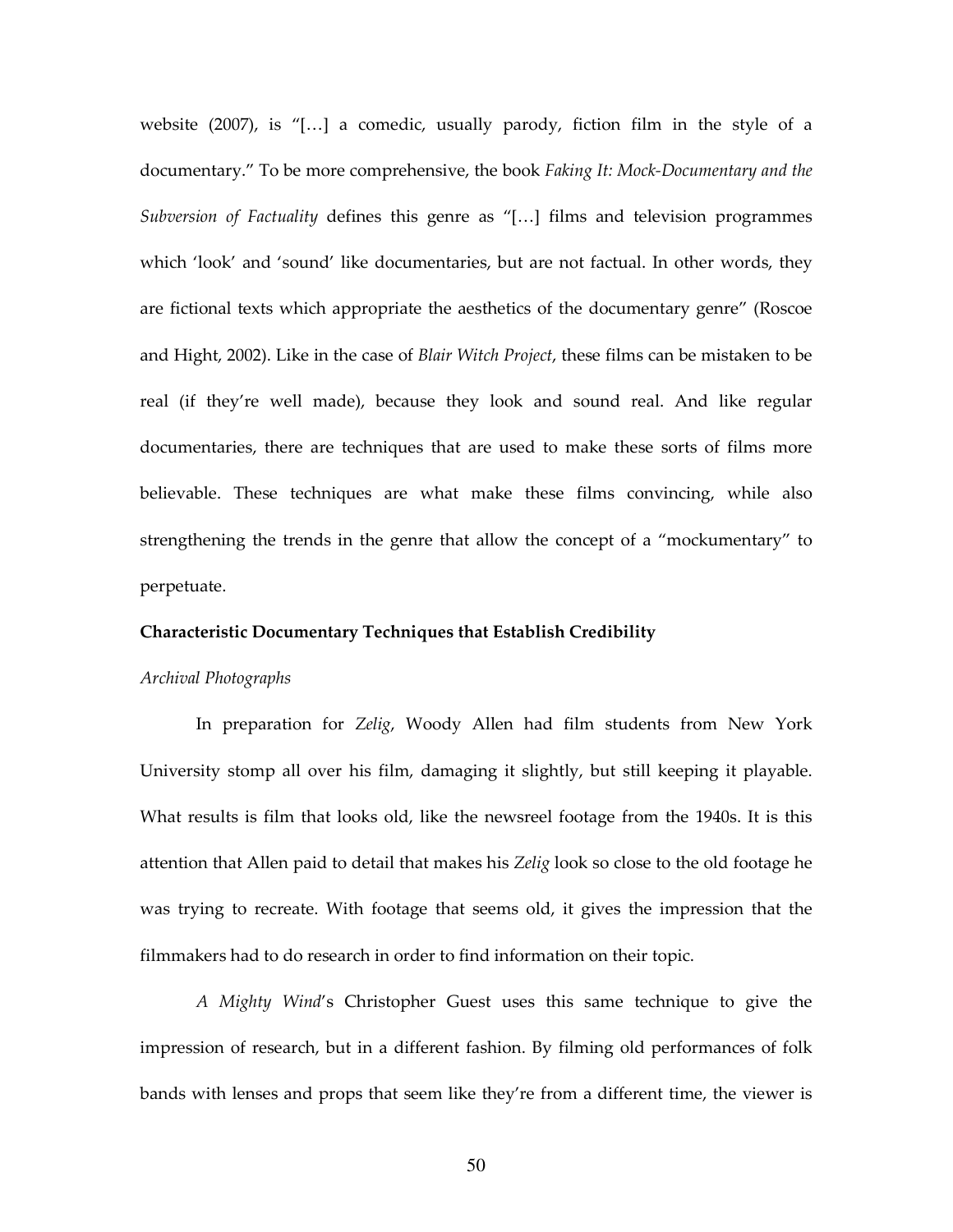led to believe that he had to search for archival footage of the many groups. Adding monoaural sound completes the illusion of an older clip, furthering the ruse that these films are actually a compilation of footage. In the case of Guest's film, and the other mockumentaries in his repertoire (Best in Show, For Your Consideration), he frequently follows the parody formula set forth by Roscoe and Hight (2002), where the goal is "to parody, and implicitly reinforce, an aspect of popular culture". He has used several of the aforementioned strategies to infiltrate specific subcultures (just as Altman did with Nashville [1975]) such as dog shows, folk singing, and even the film industry (like Altman's The Player [1992]), but this time giving the feel of a documentary. And the most effective of these strategies, both for Guest and for Allen, is the use of seemingly archived footage.

# Authoritative Narrator

What separates many fictional films from their nonfiction counterparts is the use of voice-overs and narration. And while it is not characteristic of all documentaries (Jesus Camp, for instance, has no narration to help tell its story). Included with this narration are title cards that give information about the film's "subjects". One example of this, in which the film even makes fun of the narrator concept, as a true parody does, is in Farce of the Penguins. Periodically, the film will reference the disembodied voice that seems to know all about what the penguins are doing, giving a kind of critique to the genre by questioning the origin or necessity of this principle.

 Closely related to the authoritative narrator idea is that of having titles explain the action on the screen. A technique that has been used since Robert Flaherty's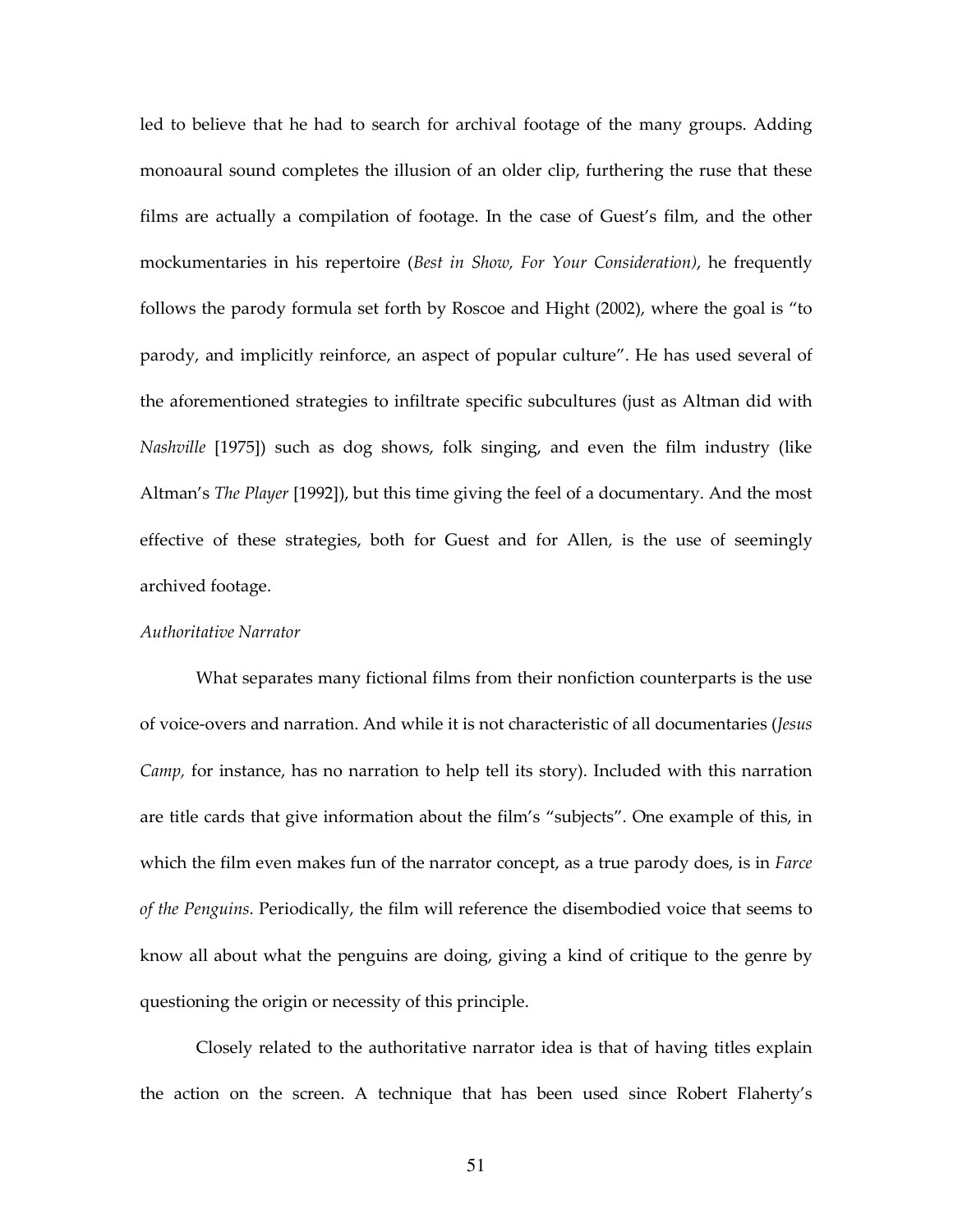explanation of his motivation in Nanook of the North, mockumentaries often use this strategy as a point of legitimacy, in order to strengthen their case and thus be viewed like a documentary. *Drop Dead Gorgeous*, the chronicle of a teen beauty pageant in Mount Rose, Minnesota, uses titles to guide the story, introducing us to the pageant contestants and counting down to the actual pageant night. That tactic, along with having the cameraman audibly ask questions to the participants (just as Errol Morris does for Robert McNamara in *The Fog of War*, an actual documentary), gives the film a feeling of truthfulness, and leads us to believe that this could actually be a true story of girls competing to be Miss Teen USA. But the words and pictures are not enough to make the audience believe that what's going on on the screen is real. The participants in the film must act as though they are qualified to speak on behalf of the film's subjects. What results is the illusion of expertise.

## Interviews with Apparent 'Experts' and 'Eyewitnesses'

In *This is Spinal Tap*, the film's record release story is made stronger through interviews with the band members, as they speak about their relationships with each other, their musical inspirations, and other aspects of the album recording process. That footage, combined with the visual chronicles of their comeback North American tour, adds to the illusion that they are real people, being spoken to and asked for their opinions. Roscoe and Hight claim that this is one of the reasons why mockumentaries work, "because of the assumptions and expectations that we have of documentary. When we see a text that looks and sounds real, we tend to naturally believe it." And in fact, Spinal Tap is one instance in which the ruse is carried outside the film. This coming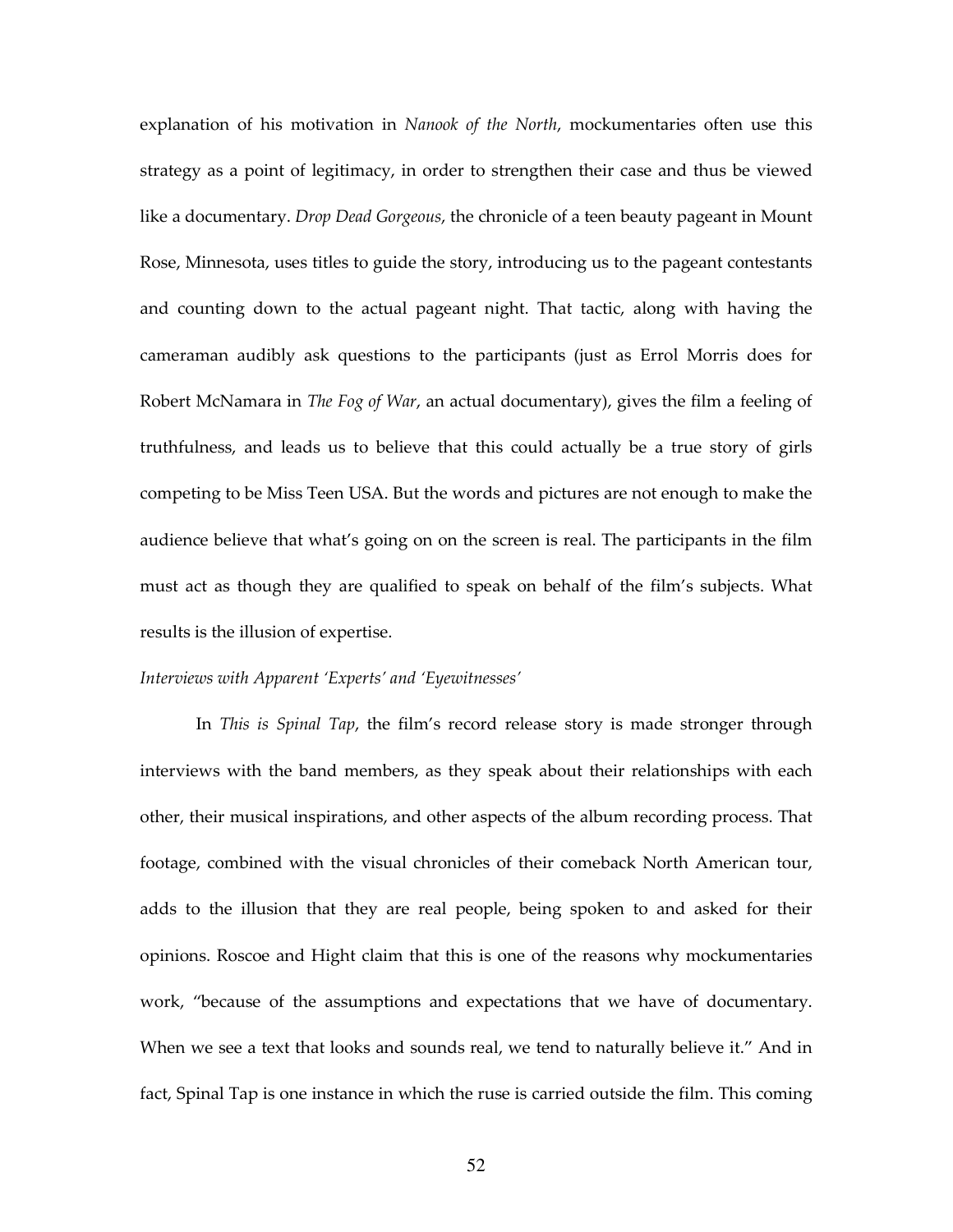summer, the members of Spinal Tap will reunite for a series of concerts to raise money and awareness to fight global warming ("Gore, Spinal Tap Open 'Green' Tribeca Film Festival", 2007). This blur between reality and fiction is the goal of a good mockumentary- to make the viewer question how real the story actually is.

Drop Dead Gorgeous also makes good use of this principle, by further elaboration on the tradition of the Miss American Teen Princess pageant, from former participants and community figures, to show what level of importance this pageant plays in Mount Rose. The use of this technique serves two purposes: while introducing the scene and setting for the viewer, it also serves to "make an absurd subject funnier by taking an apparently rational and sober perspective" (Roscoe and Hight, 2002). What results from this technique is a more believable (and to some extent, more sustainable) documentary feel. One of the more controversial mockumentaries I'm going to discuss, Death of a President, uses interview with "experts" and "officials" to sustain the belief that people in the Bush administration are actually speaking on his behalf after his death. And as a direct result, a film was made that was so potentially distressing that three major film chains banned its exhibition in the United States.

#### 'Real' Footage of Events

Another extremely controversial mockumentary, Borat, is a little bit different from many of the other mockumentaries that are being discussed in this paper. Rather than being a mockumentary based on the previous principles, it is labeled as such because real people are filmed in a scripted situation. This 'real' footage is extremely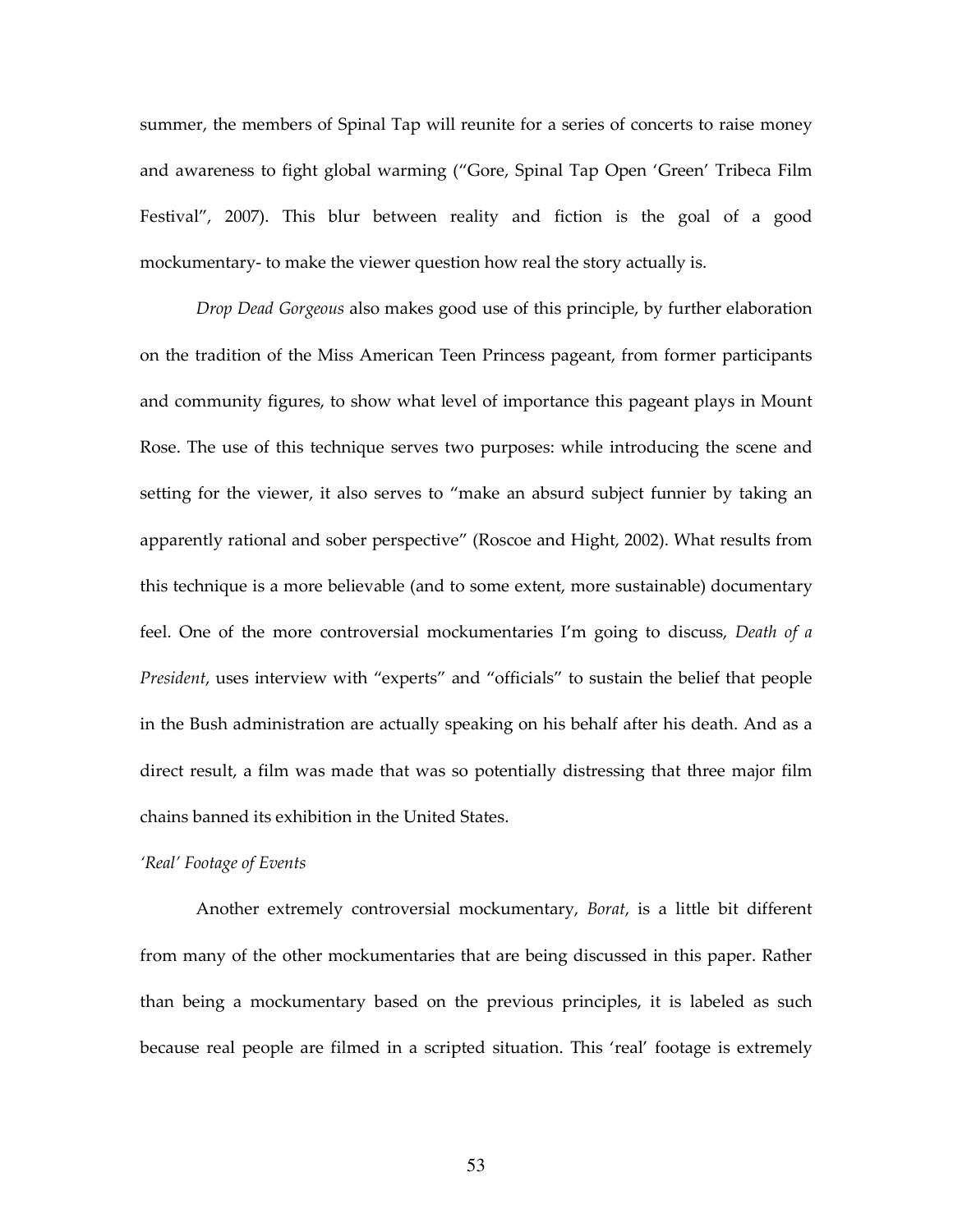convincing, especially where real people are concerned. The debate surrounding this film is the direct result of the involvement of non-actors, as I will discuss shortly.

The Christopher Guest films, such as Best in Show or Waiting for Guffman, commonly use this strategy as well. In the latter film, the creative process of a pageant is followed by a camera crew, and the footage of the full process makes it more credible. When you see the full pageant at the end of the film, it makes the rest of the story seem as though you had to see it to understand the play. Many of Guest's films follow this formula- the culminating event of the film requires knowledge of many of the events before, events that are available to us (and that make the events more credible) in watching the remainder of the film.

 All of these strategies, when combined, result in films that shed light on the nature of documentary film, and how we should question the truth that we allow them to shine on society. But in the case of these following two films, they shed light on society in a completely different way.

## Case Study #1: Death of a President

 In September of 2006, an interesting sight showed up on the front pages of British newspapers. Thousands in the United Kingdom woke up to find photographs of American president George W. Bush falling, as though struck by a bullet. In fact he had been struck, or had in a way. The photograph was actually the promotional picture for Film Four's documentary Death of a President, and the man struck was an actor playing our commander-in-chief. The film details a fictional scenario regarding the assassination of George W. Bush in Chicago in 2007, during a political rally. A combination of re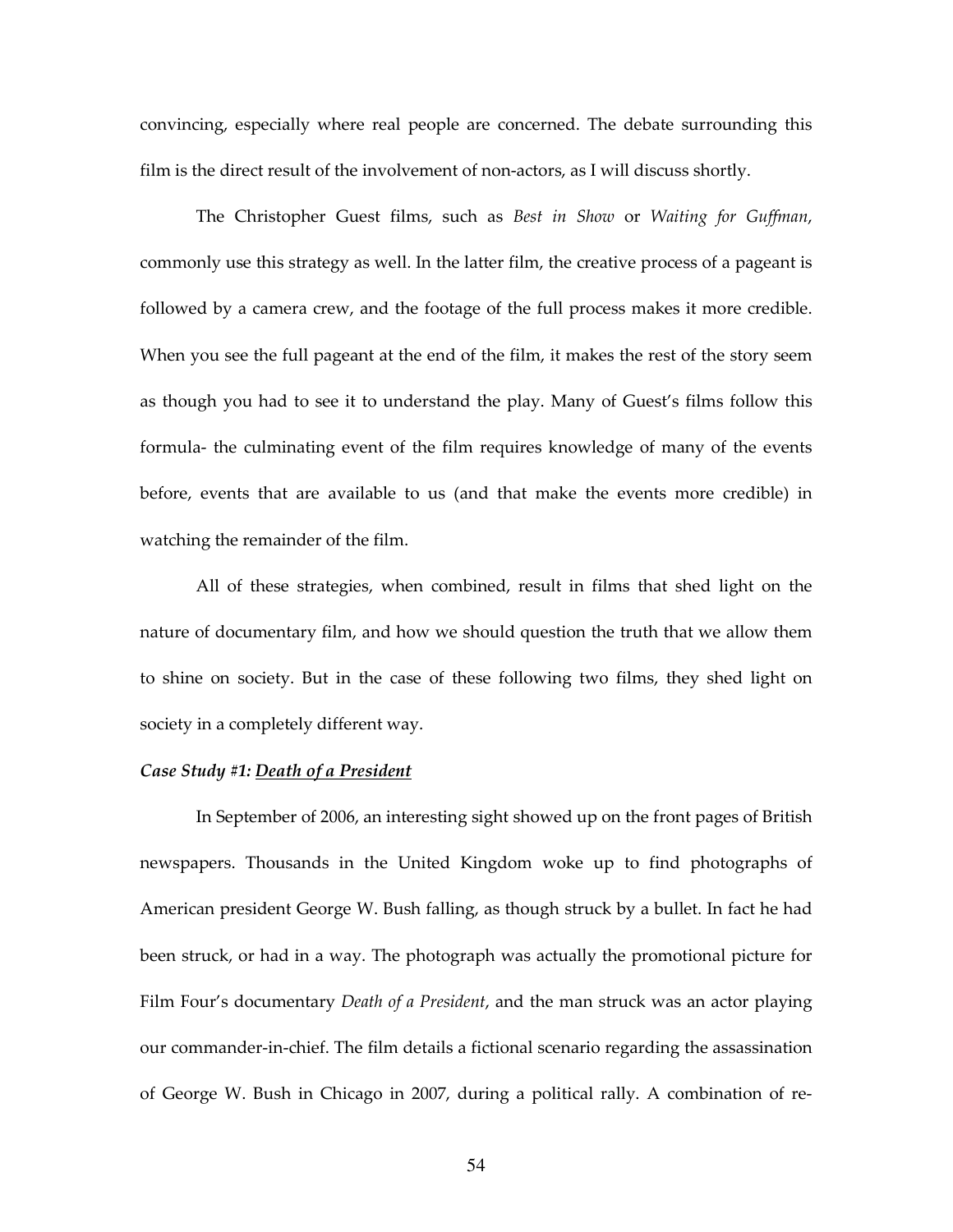enactments, archival footage, and near-unknown actors allowed this film to startle thousands with its realism and convincing nature, while allowing tens of thousands more to openly and fervently denounce it on principle alone. Wall Street Journal columnist Joe Morgenstern confesses to having done the same exact thing:

A distinction must be made between provoking controversy with obviously fictional, albeit incendiary, events, and provoking panic over a nonexistent fire. What's more, Mr. Range, an Englishman with an uncommon gift for simulating reality on screen, plays a clever game with his audience, inviting a rush to judgment on the merits of his film. I confess to having done just that—jumped to the conclusion, sight unseen, that nothing the film might contain would be likely to justify the implicit opportunism of its premise. ("Mockumentary Filmmaking", 2006)

The White House opted to stay silent on the matter, but the film had its effect in numerous other ways.

## Death of a President and the Whitehouse Model

The shock that the promotional photos from *Death of a President* evoked recalled the widespread fear during and following Orson Welles' famed 1939 radio broadcast of "War of the Worlds", in which mass hysteria erupted when Welles "transformed the famed H.G. Wells novel into a series of radio announcements, on-the-spot reporting, interviews with 'scientists,' even interruptions into regularly-scheduled broadcasts of dance music" (Rhodes, 2002). And indeed, the method of distribution had everything to do with the impact of that fateful broadcast. At the time, the prevalent channel of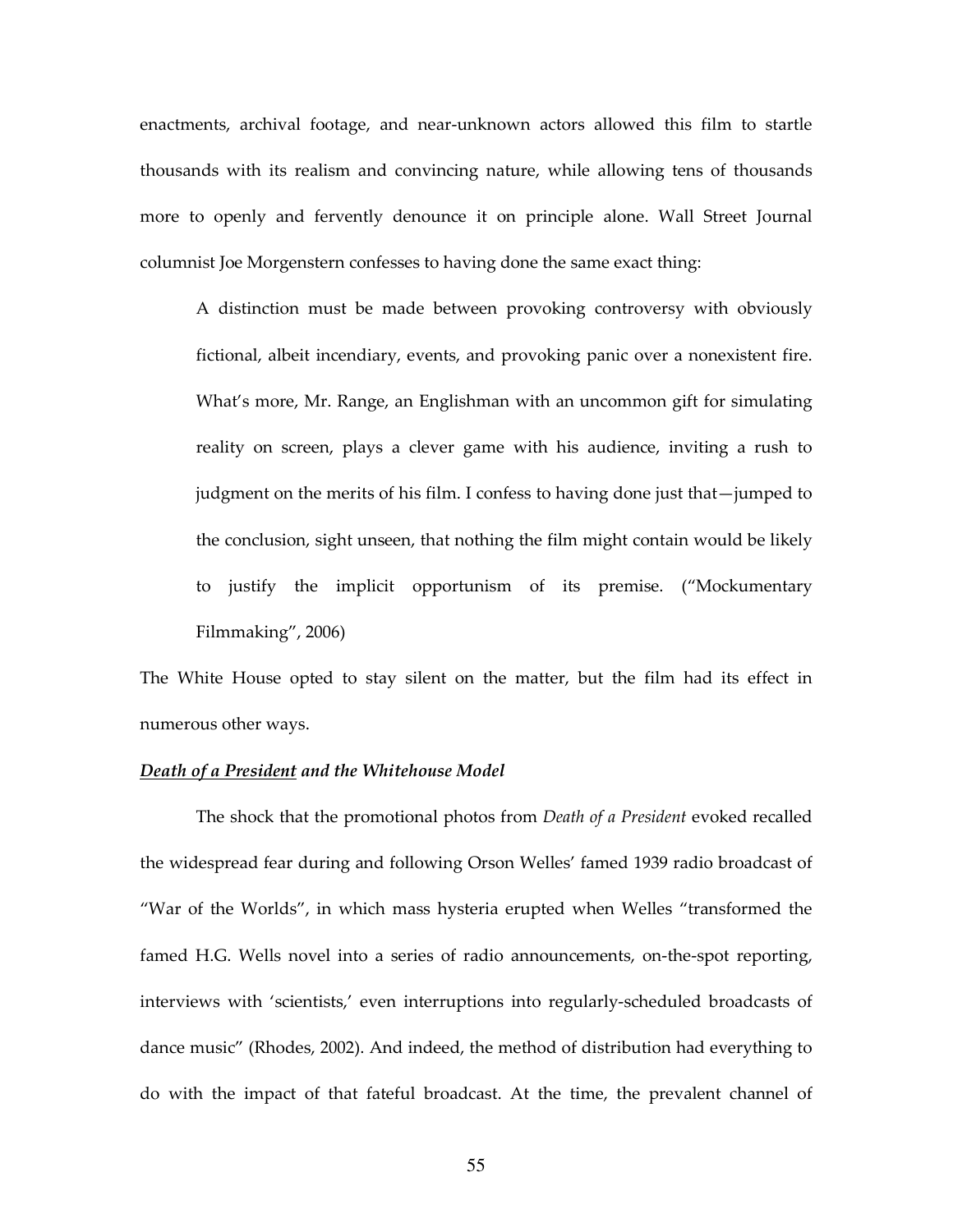distribution was radio; now, its television. And Death of a President's original presentation was on Film Four, a television station of British origin. Once filmmakers realized they could move the film outside the confines of a television screen and into movie theaters, a great deal of the impact came about. The first awareness that any Americans (myself included) had of the film likely came when the film premiered at the Toronto Film Festival in October, just before the film's screening on Channel Four. It instantly evoked both intrigue and outrage as it was viewed as both a "tasteless publicity grab" and "a plausible event that could have dramatic ramifications for the world" (Sullivan, 2006). The controversy hit a fever pitch when the film was packaged for American distribution, and major chains Regal and Cinemark rejected the opportunity to show it outright. Regal Spokesperson Dick Westerling said that Regal "did not feel it was appropriate to portray the future assassination of a president" ("US Cinemas Reject President Film", 2006), Cinemark followed suit, informing the Hollywood Reporter that they would not screen the film either. Moreover, major media outlets CNN and National Public Radio declined to show or broadcast ads for the Gabriel Range film. Newmarket Films, the production company that helped to make the film, responded by saying, "To refuse to accept ads for a movie is tantamount to saying it shouldn't be seen, and this runs counter to everything we are supposed to believe in a free society" ("CNN, NPR turn down ads for *Death of a President"*, 2006). Just as it has happened so many times before, the controversy surrounding the distribution (or in this case, nondistribution) of the film incited criticism from those it impacted the most: the Republican party. The White House never officially commented, saying only that "we are not going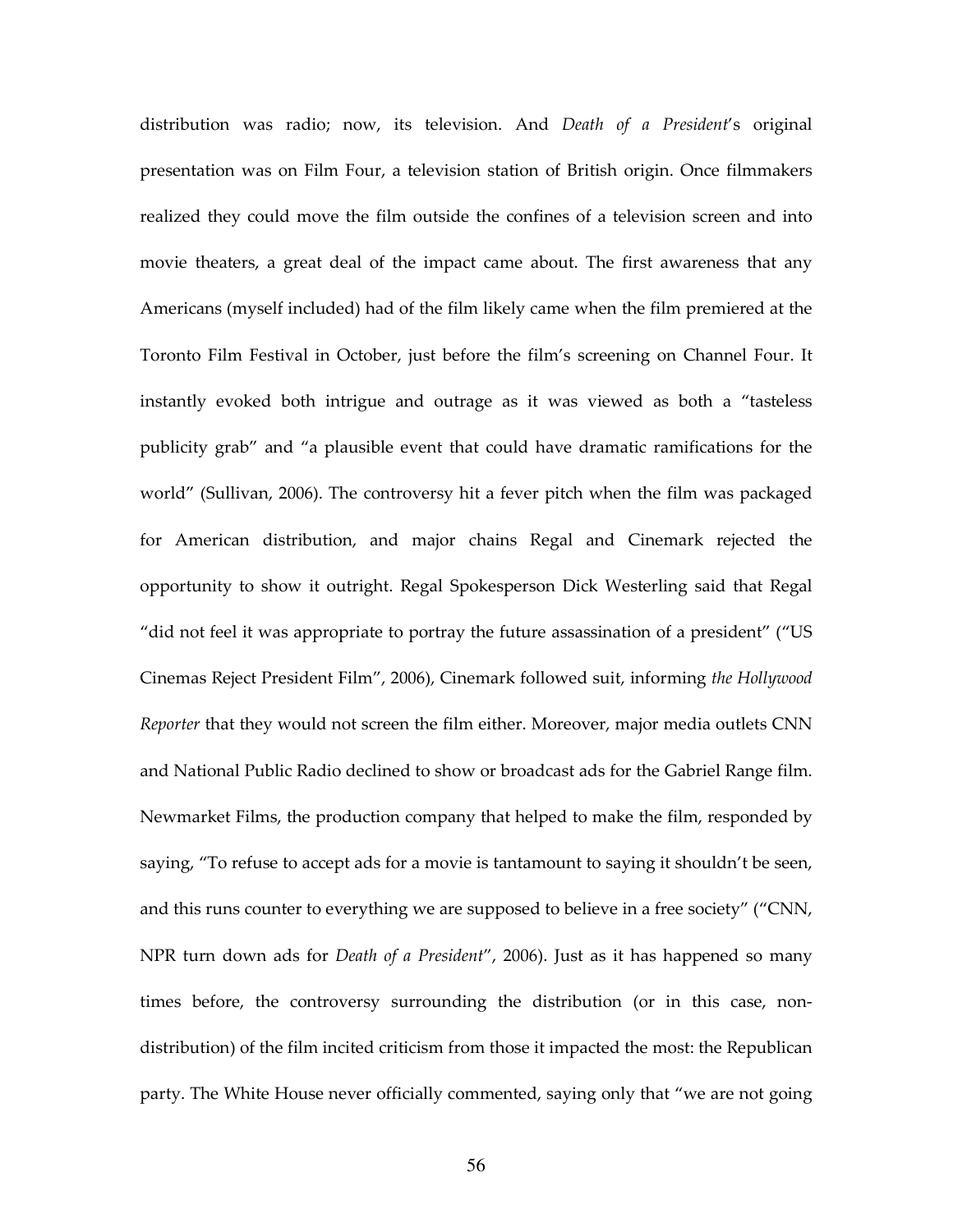to comment because it does not dignify a response." Gretchen Essell, while seeming contradictory to public opinion, actually managed to encapsulate the emotions of much of the nation in speaking out against the film:

I cannot support a video that would dramatize the assassination of our president, real or imagined. The greater reality is that terrorism still exists in out world. It is obvious that the war on terror is not over. I find this shocking, I find this disturbing. I don't that there are many people in America who would want to watch something like that. ("Row Over Bush TV 'Assassination'", 2006)

Once again, the question can be raised as to whether a film can have impact if nobody sees it. In fact, this is just the sort of film that has its impact on subject matter alone. It fulfilled Whitehouse's third criteria as it created an alternative discourse about what films should be allowed to portray, even from staunch opposition who had not yet viewed the film. Numerous politicians spoke out about the film, even while admitting they hadn't seen it. In addition to the statement from the White House and from the Republican Party, Senator Hillary Clinton (D-NY) has said that she finds it "despicable. I think it's absolutely outrageous. That anyone would even attempt to profit on such a horrible scenario makes me sick" (Worley, 2006). The Washington Post, in one of the less critical discussions of the film, cited previous examples of director Gabriel Range's filmmaking, including a TV movie entitled "The Day Britain Stopped." The 2003 work detailed, with similar technological and documentarian techniques, what would happen if a massive breakdown of British public transit were to occur (Sullivan, 2006). Moreover, American cable channel FX, a division of News Corporation, took a similar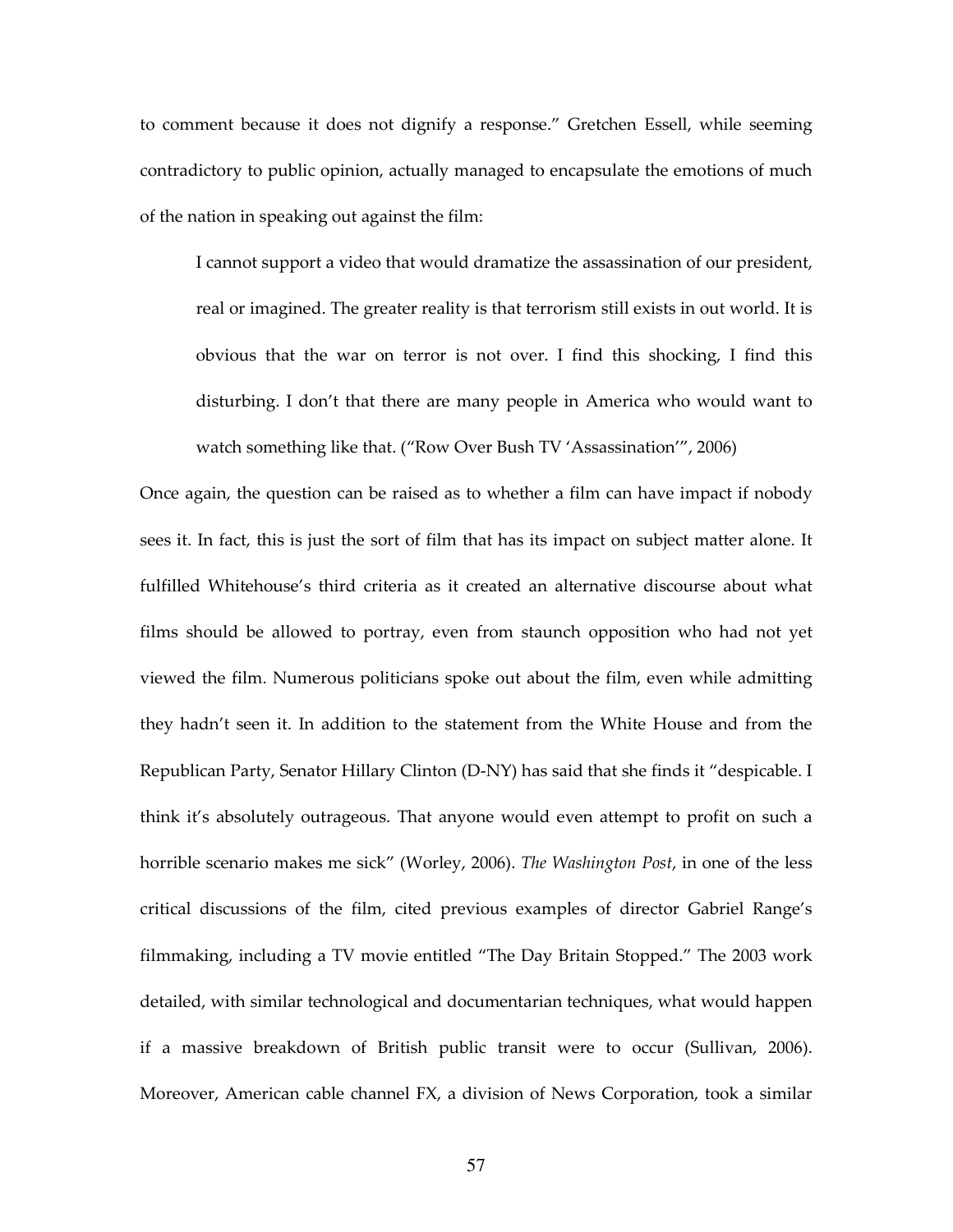route when they broadcast a pair of "what if" mockumentaries in 2005- Smallpox, about the potential effects of a smallpox outbreak on society, and Oilstorm, a tale of skyrocketing oil prices in the wake of a devastating hurricane in New Orleans (oddly enough, it aired just months before Hurricane Katrina did devastate New Orleans), hitting a major oil pipeline ("FX's Smallpox Offers Terrifying Scenario", 2005; "Oil Storm", 2005). The reasons that Death of a President in particular had such an impact are two-fold: first, because of the prevalence of the subject matter. Morgenstern acknowledges the conflict by remarking that "works of art can and sometimes should evoke fear and dread in the beholder. The next questions are whether Death of a President is a work of art, and whether it puts us through what it puts us through in order to illuminate something else beyond the anger and potential violence of contemporary life" (Morgenstern, 2006). I would argue that the answer to both of these questions is "yes," an assertion I intend to make in my discussion of credibility techniques. But in the case of evoking fear, true-to-life stories have a tendency to do that for people. While recent films have dealt with both timely issues and with presidencies, no film prior to this had attempted to deal with both so openly (even Oilstorm and Smallpox were based on nonspecific hypotheticals), and on such a large scale. If there was assassination in a film, it dealt with previous presidencies (i.e. Oliver Stone's JFK), or involved a fictional president (as on television's 24). The second likely reason for the scale of the uproar regarding *Death of a President* was the shift in the overall definition of a mockumentary. Previous definitions have taken great pains to include the terms "comedic" or "parody." With such a grave event depicted on film, and subsequently publicized as much as this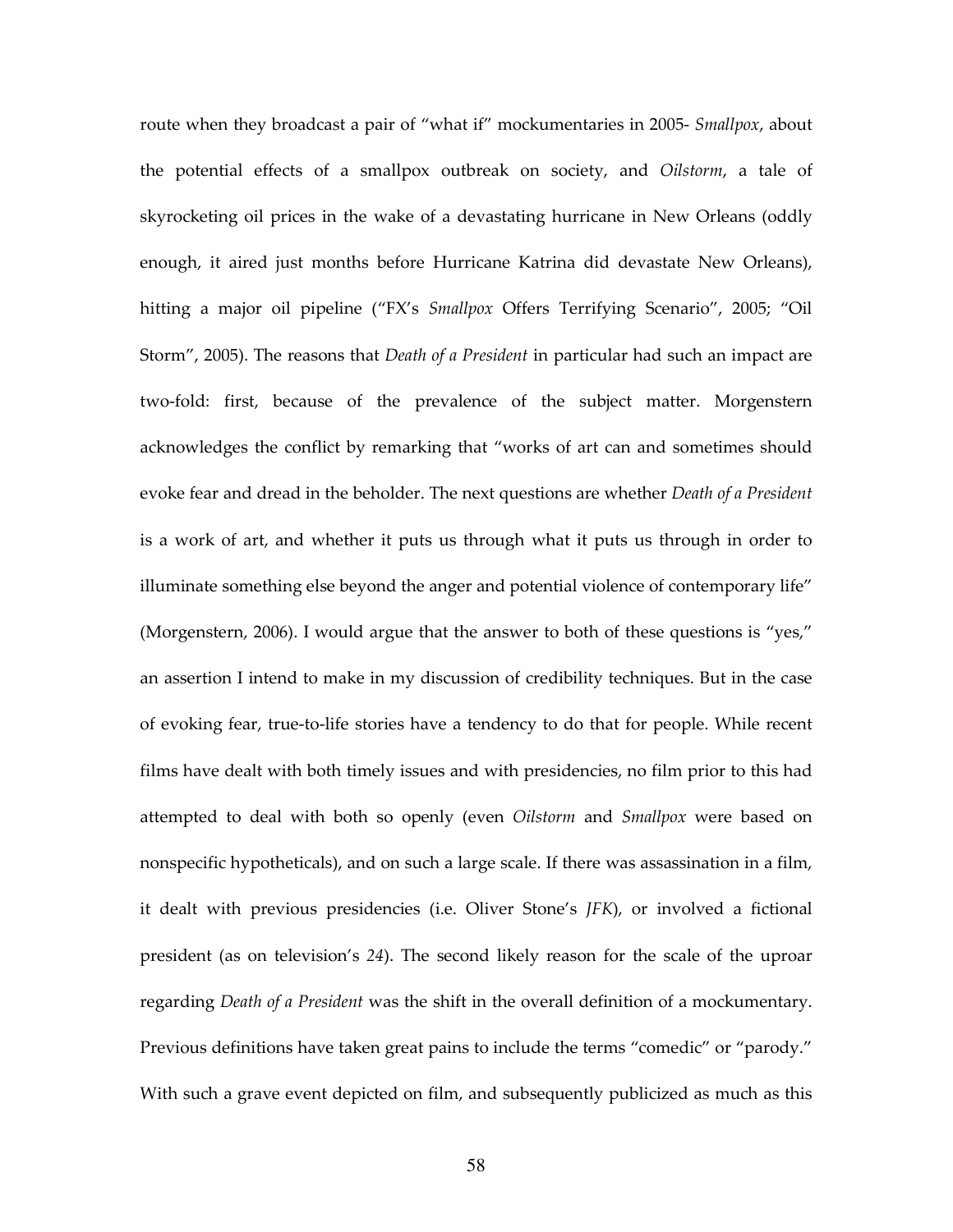film was, the genre as a whole showed that it would tackle serious subjects as well. Peter Dale, head of More 4 which broadcasted the film, said it best:

Its an extraordinarily gripping and powerful piece of work, a drama constructed like a documentary that looks back at the assassination of George Bush as the starting point for a very gripping detective story. It's a pointed political examination of what the War on Terror did to the American body politic. ("Row Over Bush TV 'Assassination', 2006)

Prior to Range's 2006 film, a mockumentary would never have been thought to play such a role in society. But with the techniques of credibility listed above, it achieved this seemingly unattainable goal.

## Death of a President and Techniques for Credibility

# Archival Footage/Photography, 'Real' Footage of Events

The pivotal point of *Death of a President* is, understandably, when the president is gunned down by an unknown sniper. Prior to that shooting, footage of the president is masterfully juxtaposed with actors to create the illusion of Bush being shot. In t he aftermath of the shooting, a series of still photographs depicting major surgery is used to explain the long hours that doctors spent trying to save Bush from the damage that the sniper bullet . This combination of actual footage, re-enactment, and still photography mimics the strategies used to show profiles of people in actual documentary film. It goes without saying that Death of a President stands in a unique position in that it can use actual footage to create credibility- most other films have to create that 'real' looking footage. Death of a President does not, and that undoubtedly makes a world of difference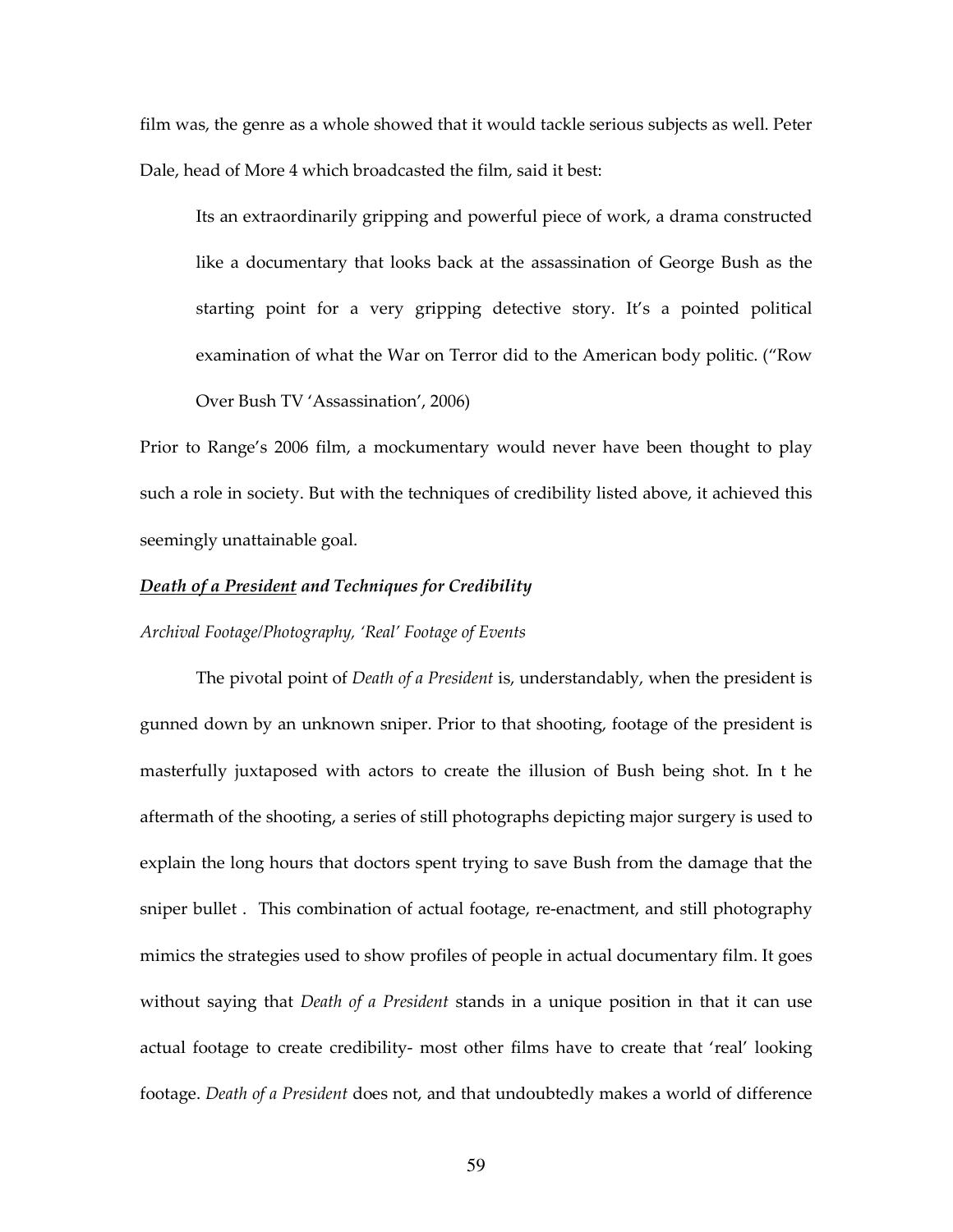when watching the movie. The technology associated with making this movie involved a high level of usage of this archival footage and photography, interspersed with reenactments with British actors. What results is one of the more realistic mockumentaries I viewed, if not the most realistic. A later example in the film of this principle involves pictures and video of the Syrian suspect of the shooting, gradually building the case against him visually. Here, the use of 'real' footage is made more complicated in that it doesn't involve real people. Thus, the footage is modeled from other training videos of militant groups or photographs of the 'suspect' in the case in incriminating situations (i.e with a gun he said he never fired, in training camp with other militants). It tells the story of how he came to be suspected, and it does it better than voiceover form an authoritative narrator ever could. And again, the technology associated with putting together this footage contributes to the credibility and seeming reality of the film.

# Interviews with 'Experts'

The archival footage and photography, as well as the real footage from Bush campaign stops and Cheney speeches, was punctuated by interviews and testimonials with high-ranking "Bush officials" in chronicling the events leading up to the shooting. Again, the pivotal scene of Bush's shooting is bookended by testimonials from his head of security. When his teary and nostalgic recollections are played in conjunction with the increasingly tense footage of Bush walking toward his motorcade shaking hands, we feel the same urgency as we do when we see JFK's motorcade turning the corner, moving toward the book depository. With full knowledge that the former event is fake, we feel that urgency because the structure of the film is designed to make us feel that way. A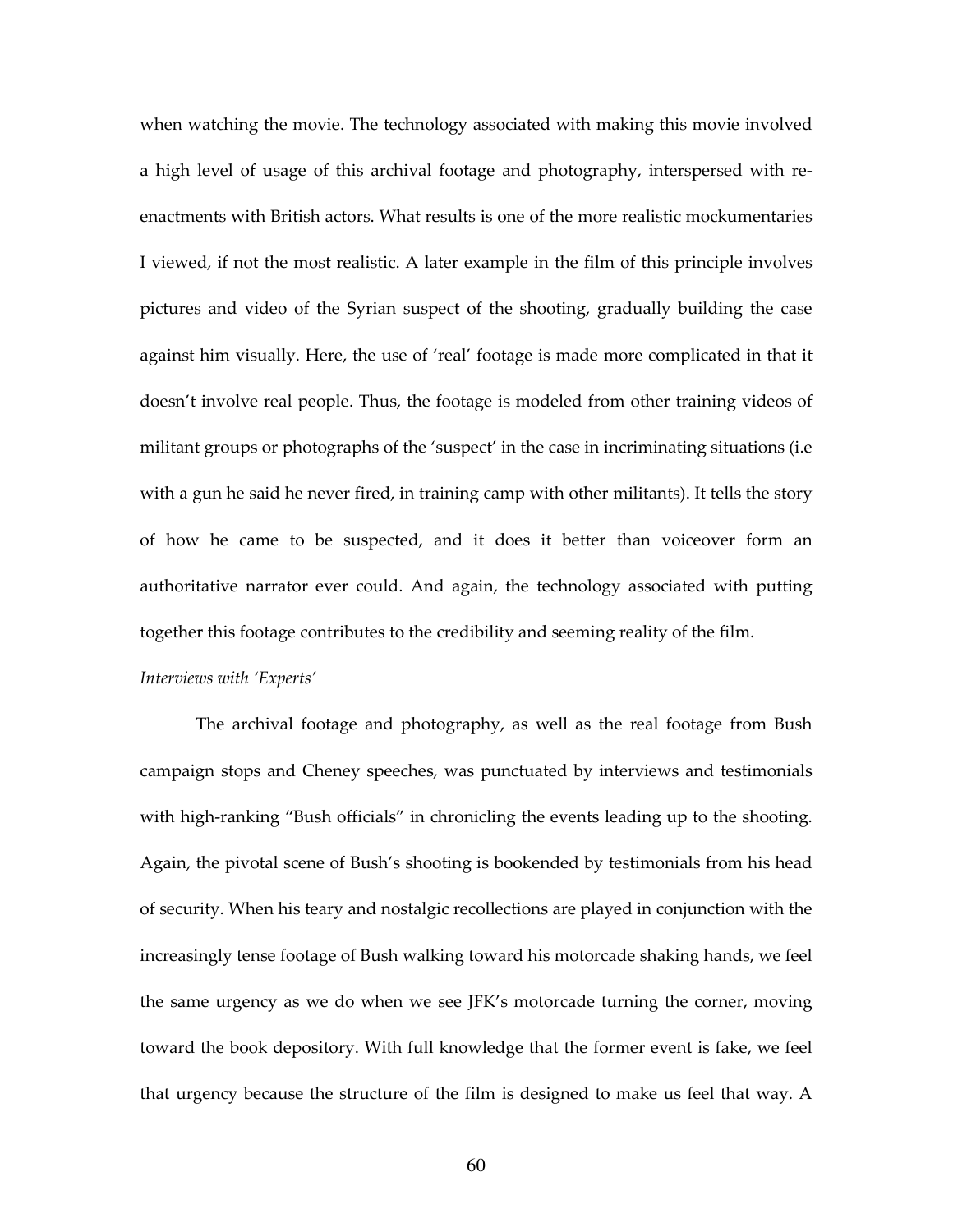similar rush of emotion occurs at the conclusion of the film, as we start to realize who committed the crime. Interviews with the family members of the culprit take center stage here, intermixed with archive footage leading up to the attack, incite frustration and near anger (at least in my case) about how the "government" chose to deal with it. In both cases it was the word of 'experts' or other people central to the story that helped to create the illusion of reality, and thus, the reality of emotion. Whether they are real experts or not means very little. Once they've affected our desire for credibility, their words can muster our support, resulting in impact, even if only from an emotional standpoint. But, as a film that has been described as one that "raises questions about the effects of American foreign policy and particularly the war on terror", as well as the less complimentary view of it as "completely tasteless," or a story that "crossed the line" ("Bush 'Assassination' Film Makes Waves Across the Pond", 2006).And yet, for all the impact that *Death of a President* had, in England, as well as overseas, the next film I will examine played an even bigger role in the hearts of Americans and those overseas.

# Case Study #2: Borat: Cultural Learnings for Make Benefit Glorious Nation of Kazakhstan

 When Sacha Baron Cohen received his Golden Globe Award for his dedicated portrayal of Kazakh journalist Borat Sagdiyev, his first sentence was, "I'd first like to thank everyone in America who has NOT sued me." If nothing else, the film will likely be remembered for the level of litigation that surrounded this story about the misguided journalist from the republic of Kazakhstan. Its second most likely legacy will be educating Americans about the existence of the nation, which many were unaware of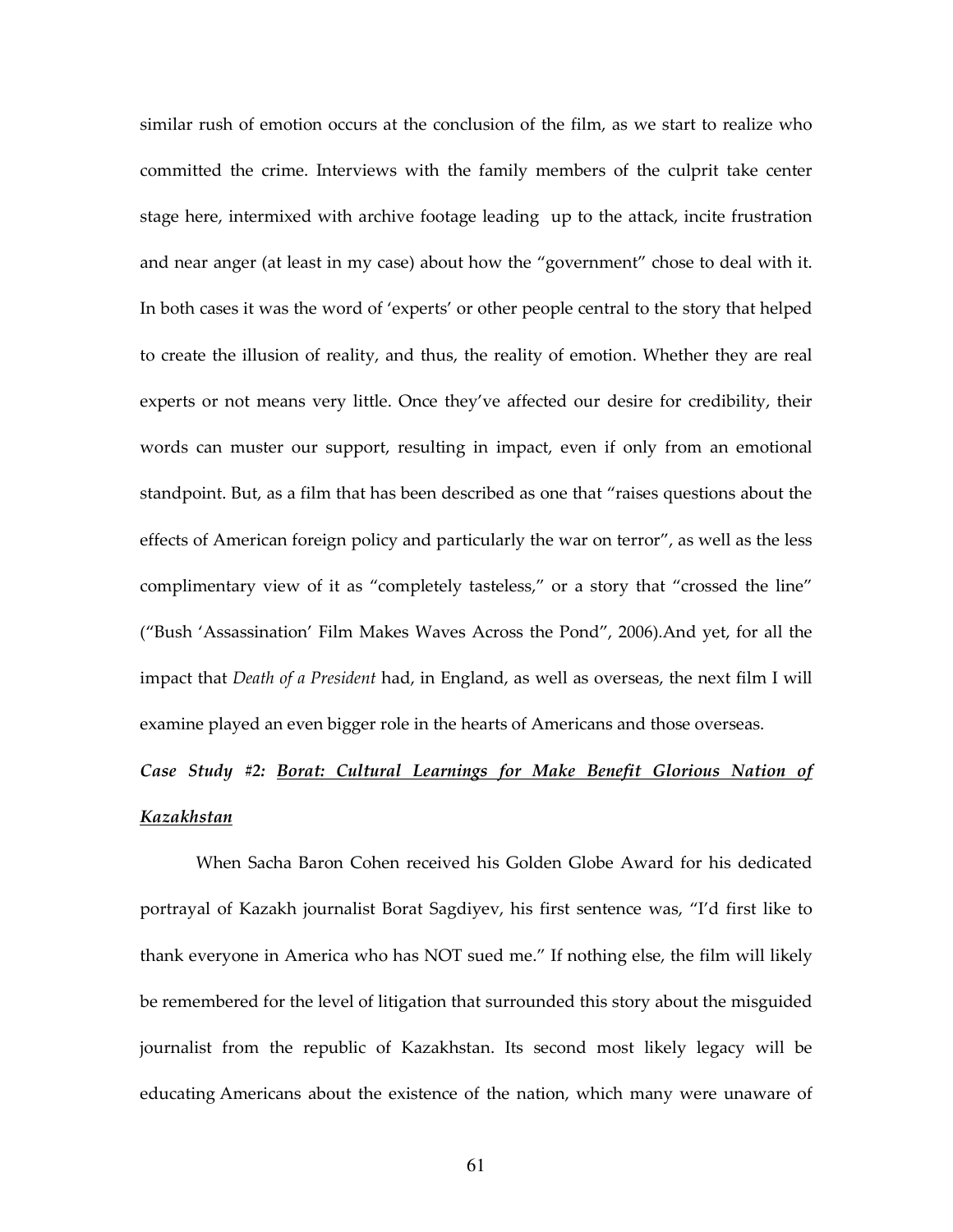until their Ambassador and Foreign Minister weighed in on the matter. The fact of the matter is, Borat has brought up more controversy about the social norms and prejudices of our society than any movie before it, and likely more than any that will follow it. Until, of course, Cohen's next movie starring Bruno, the Austrian fashionista, begins production.

## Borat and Whitehouse's Model

 Between production and distribution, the controversy and subsequent impact fall more as a result of the former process. The standard procedure for filming a segment of this film was seen by many as "fishy," but was consistent for all the segments that appear in the movie:

It always began the same way: with a phone call out of the blue from a producer representing a phony company called One America Productions. The producers claimed to be working with "a Belarus TV station" […] on a documentary about America. They used fake names, gave out inactive cell phone numbers and email addresses, and paid interview subjects between \$150 and \$400 an hour. (Gordon, 2006)

Under the impression that their opinions would only be seen in Eastern Europe, participants were apparently far more open than they would have been. The effects of this are another part of what this film will likely be best known for. Many of the participants of the film, most notably two University of South Carolina fraternity members, claim that their "performance" in the film was the result of their understanding that the movie would not be shown in America. They dealt with it as any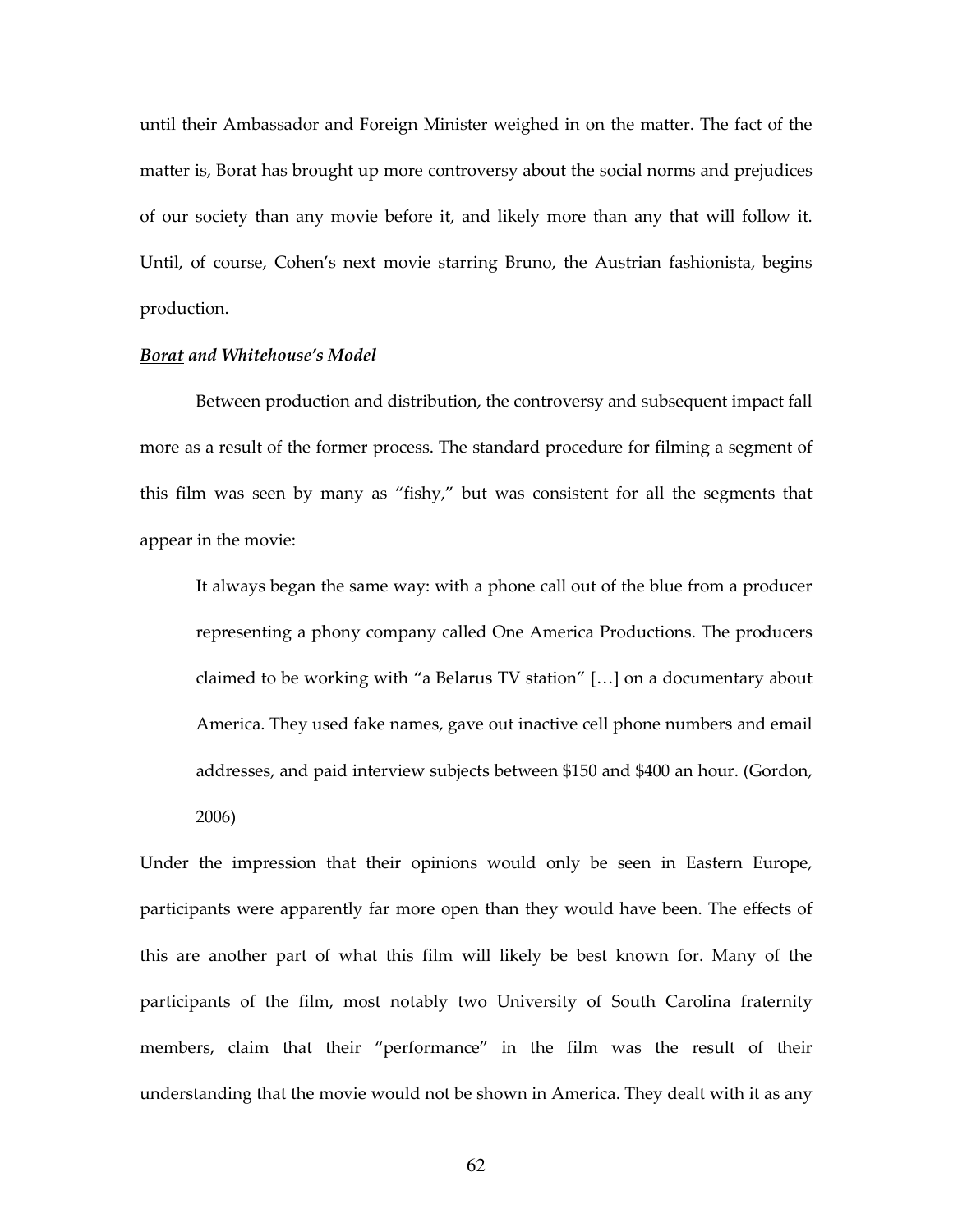Americans would- they filed lawsuits. But their case was dropped, because of the airtight waiver form they signed. After years of doing this style of comedy, Cohen has the process of getting these waivers signed down pat:

The producers usually pulled it out just before a moment of maximum bustle [...] Most of the folks contacted by NEWSWEEK admit they barely read the release. Even if they did, they might not have grasped the legalese about waiving claims for "breach[es] of alleged moral behavior" and "fraud (such as any alleged deception or surprise about the film)"- which is a nifty way of getting people to agree that it's okay to defraud them. (Gordon, 2006)

And indeed, the court did rule in favor of the production company, pointing out that the participants did not have to sign the contract if they didn't understand it. David Ansen of NEWSWEEK (2006) put it best when he said "a comedy like Borat couldn't have been made in another era, not just because of its raunchy content, but because we're living in a culture in which everyone seems more than willing to preen in front of a camera."

 But on the positive end, it turned around the cinematic career of one of its costars, Ken Davitian. As the stodgy and ubiquitous film financier Azamat, Davitian provides Borat with a voice of reason, as well as the comic relief that comprised the other part of Sacha Baron Cohen's Golden Globe speech- the naked hotel wrestling match which spanned the hallway, the elevator, and even through a presentation that was being held in the conference room. In that one scene, Davitian was forever transformed from the struggling actor and successful Los Angeles restaurateur to a memorable film image (Abcarian, 2007).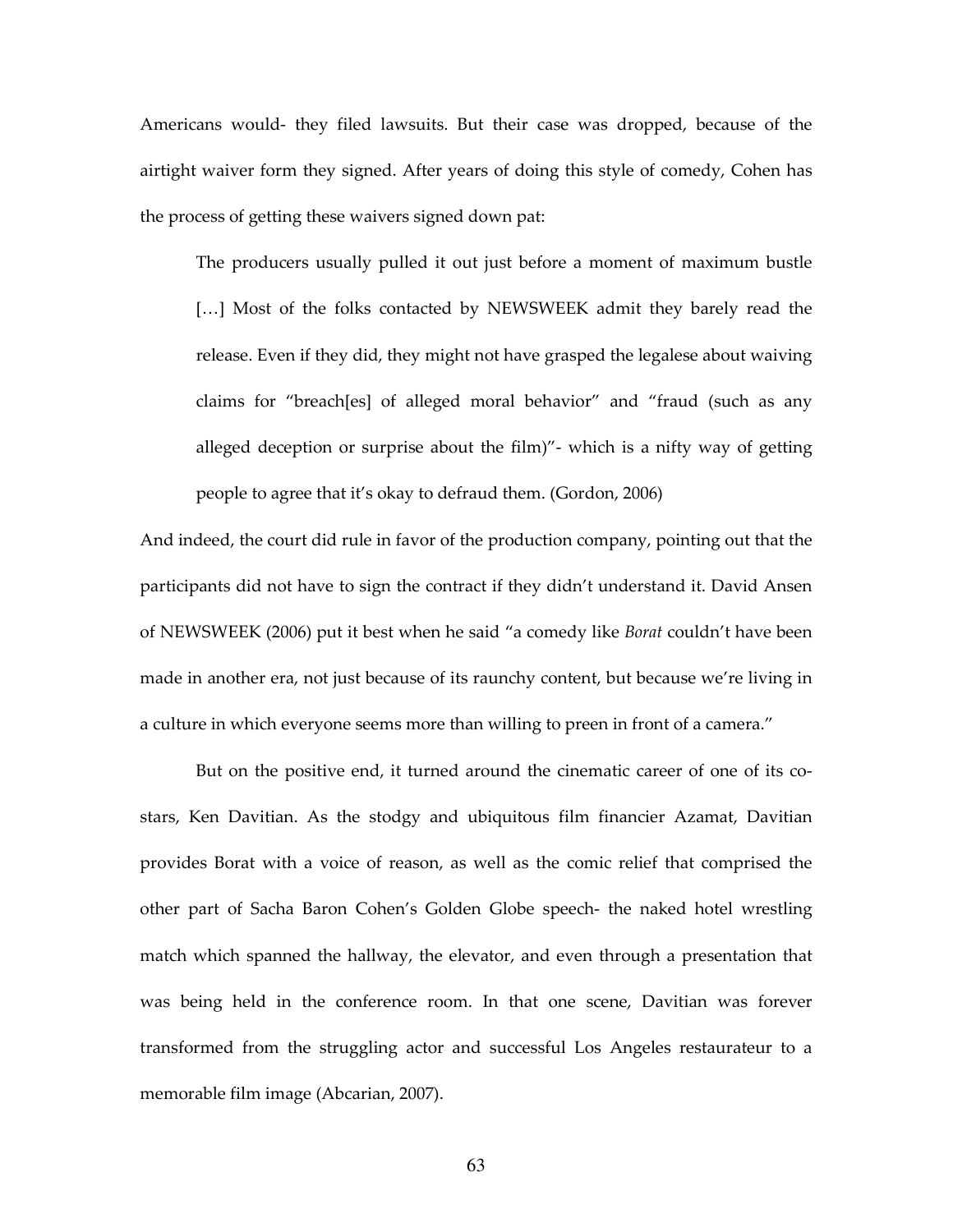I mentioned previously that the ambassador and foreign minister of Kazahstan spoke out against the film, expressing disdain for the style in which Cohen portrays Kazakhstan. However, their view gradually changed from one that derided him for his ridiculous portrayal of the nation; a month later, ambassador Erian Idrissov took back his initial criticism, noting that the Eastern European mation "owe[s] Sacha Baron Cohen, Borat's creator, a debt" (Idrissov, 2006). The United States likely owes Cohen a debt as well. In allowing him to interview us with his rumpled shirt and wavering cadence of speech, he has showed the prejudices in our society against the Jewish, Arabs, and homosexuals, while also revealing misogyny and racial tension as well (Ansen, 2006).

# Borat and Techniques to Establish Creativity

# Authoritative Narrator

Although *Borat* has no narrator, the film opens with Borat speaking to the camera about his country, clueing the audience in on just how life is (or allegedly is) in Kazakhstan. Because a large portion of the viewers have no point of reference regarding the accuracy of his claims, we choose to believe that this is how his country is. This method is used again at the end of the film, when he shows how his trip to America has affected his village.

 In between, the story is steered by titles displaying who Borat is meeting with. These titles are written in what we assume is Kazakh, with English translations, to further the illusion that this film was made for the Kazakh government. These labels give the story of how the naïve journalist's journey progresses, as does the map which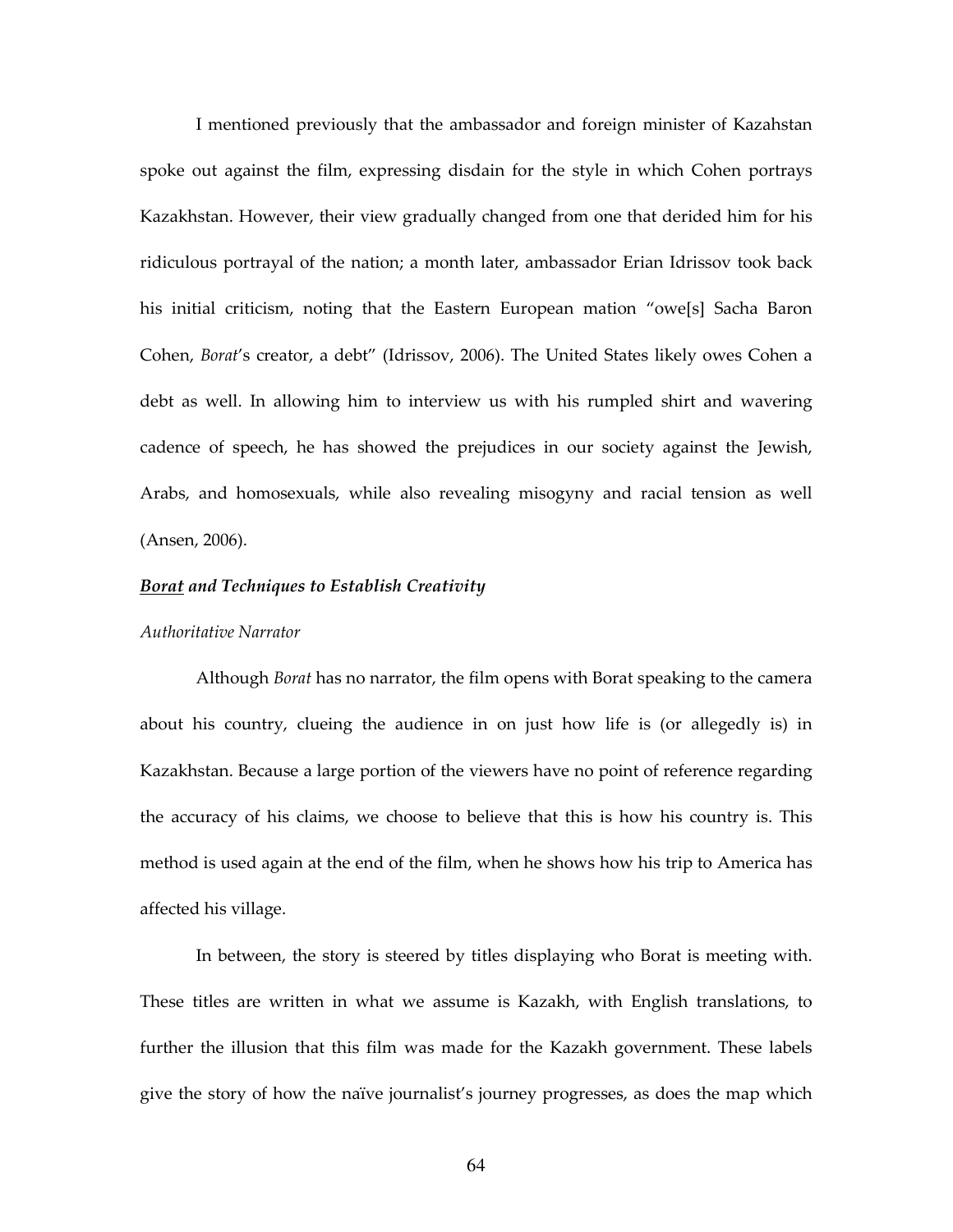charts his route from New York to California. And although these techniques are not quite the same as narration, they serve the same purpose- to lend authority to what we are seeing onscreen.

#### Interviews with 'Experts'

 Much of the interviewing that Borat does is with authorities in fields such as etiquette, women's rights, driving, and humor. Their information is regarded as correct because they will initially be identified as experts. Additionally, once Borat begins spouting his narrow and backward views (as least in relation to how we as Westerners are trained to think), they become even more knowledgeable and credible in comparison. They become more highly regarded as real, and the film is more highly regarded as real in turn. Even the experts themselves were likely to believe that the project they were participating in because their services were requested for the film.

## 'Real' Footage of Events

 In between the interviews with experts, other encounters between Borat and other Americans- at car dealerships, gun shops, and with other everyday citizens. These interludes serve to "round out" Borat's experience in America, making it a more full one, and to make the experience seem more real for the viewer.

Borat is an unusual case of a mockumentary, in the sense that while the central storyline is false, many of the participants are not actors, and the film was scripted very loosely. It is hybrid films like this that can blur the line between documentary film and mockumentary film. The 1998 thriller The Blair Witch Project faced a similar dilemma upon its release, in that it was made by relative unknowns and was distributed in such a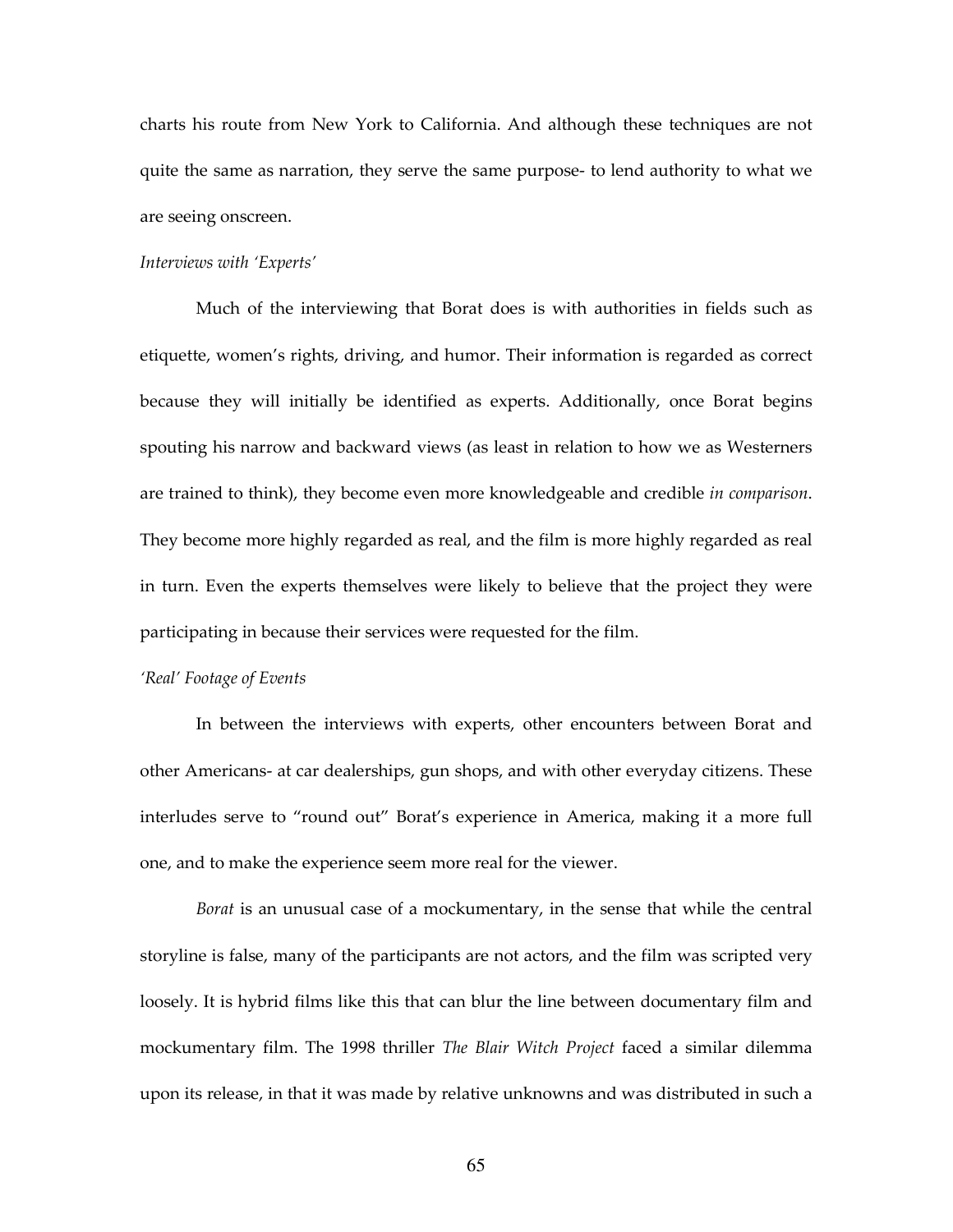way that many believed it was real. The rag-tag manner in which it was made, and the presence of non-actors in the story, made it harder to tell the difference between documentary and mockumentary. Given that the credibility of both films was constantly questioned, it invites the overall question, "Can we trust actual documentaries, or films that purport themselves as such?" Despite the unique case of Borat Sagdiyev's trek across America, as well as the deliberate ruse regarding three students lost in the woods, I think that we can.

What films like *Borat* and *Death of a President* should do, instead of causing us to doubt the claims of legitimate filmmakers, is to look beyond what is presented to us on screen. Rather than taking these films and the information that they present at face value, we should instead examine more fully the issues addressed in these films, be they real or fake. Engaging in that process, for mockumentary and documentary films alike, shows that the films we choose to investigate further have had an impact. Even if they don't lead to action on our part, if they drive us to think a little bit more about the issues being presented to us, then their role has been played, and the film has had an impact.

 As a whole, documentary film was considered dry and boring- John Corner of the University of Liverpool asserted in 2000 that up until recently, "the dominant model [...] both of anthologies and conferences, was of the contribution on documentary as something distinctly peripheral." Nowadays, it has become quite the contrary; it has become a genre that people trust, that people find entertaining, that people literally flock to, as in the case of my father. Mockumentaries, in turn, are becoming more and more popular, to complement the rise in documentary filmmaking.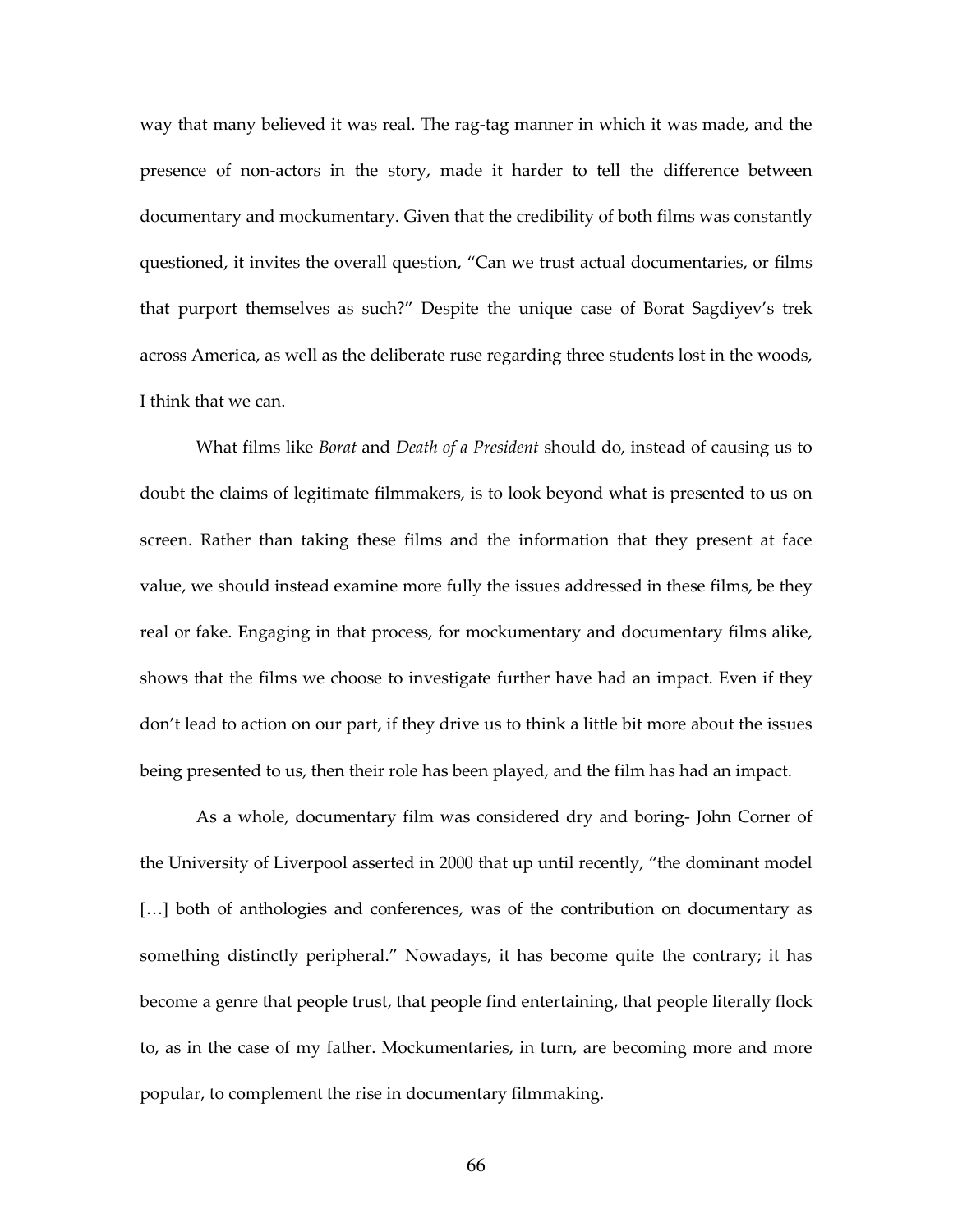The style of these films based in reality has been more important in recent years than ever before, and as a result these films are both more profilic and more significant. Based on the foundation of historical documentaries, both documentaries and mockumentaries today are using newer techniques to gain the hearts, minds, and actions of their viewers, resulting in impact on political, social and emotional levels.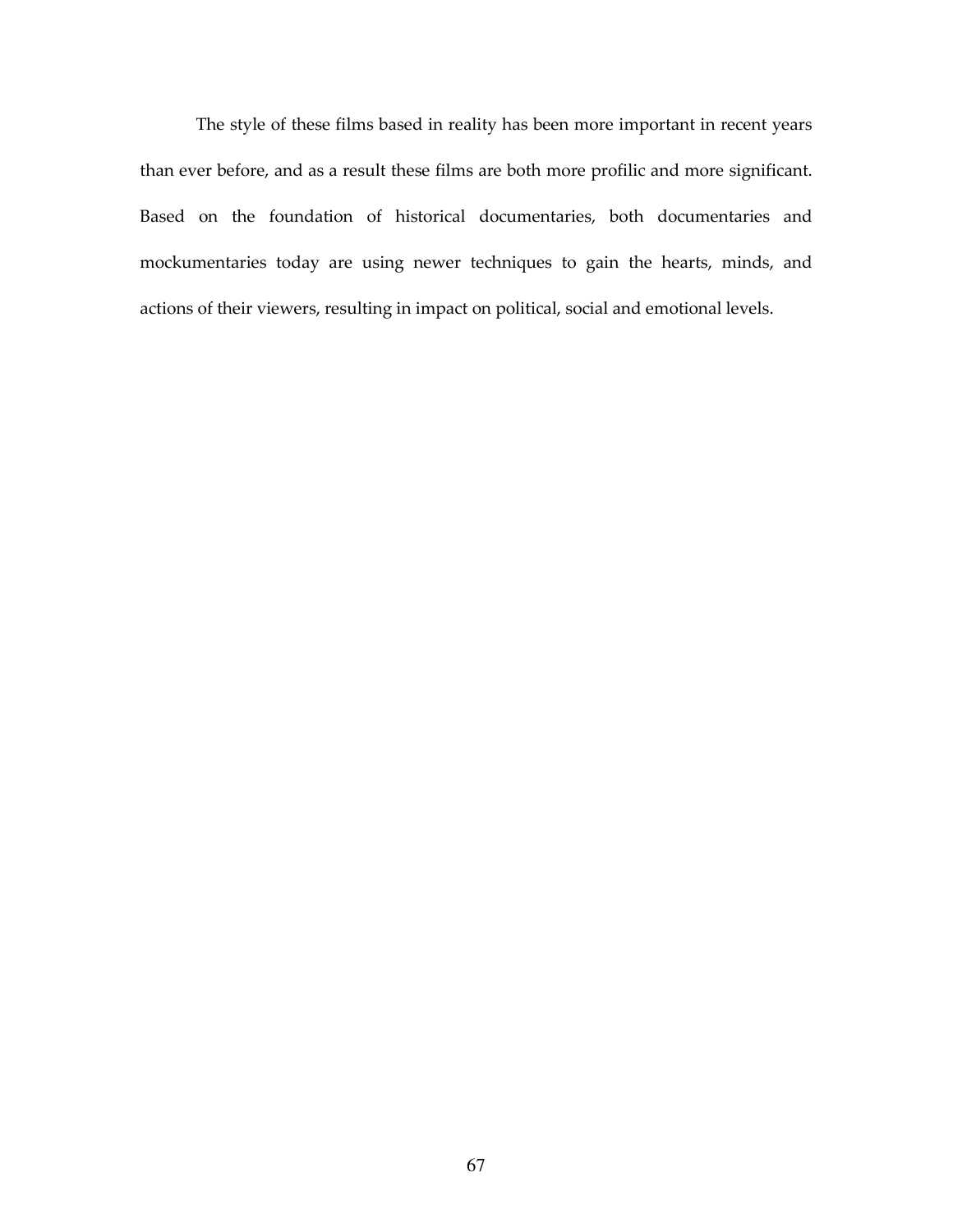#### References

Abcarian, Robin (2007). Ken Davitian is enjoying, very much, his Hollywood high five. Los Angeles Times. Retrieved 30 Apr 2007

<http://www.sfgate.com/cgibin/article.cgi?f=/c/a/2007/02/24/DDGFJOA4KV1.DT>

Adelman, Jacob (2006). Documentary films rattle business world. Associated Press.

Retrieved 16 Apr 2007 <http://www.commondreams.org/cgi-

bin/print.cgi?file=headlines>

"An Inconvenient Truth" (2006). Participant Productions. Retrieved 20 Apr 2007

<http://www.participantproductions.com/fims/Coming+Soon/191>

Boynton, Robert S. (2004). How to Make a Guerilla Documentary. New York Times Magazine. Retrieved 16 Apr 2007 <www.robertgreenwald.org/press\_nyt.php>

Carlson, Erin (2006). 'Borat' victims upset at being duped. Associated Press. Retrieved

13 November 2006

http://news.yahoo.com/s/ap/20061112/ap\_en\_ot/film\_borat\_victims

Cockburn, Alexander (2004). The fog of cop-out. The Nation. Retrieved 9 February 2007 www.thenation.com/doc/20040209/cockburn

"CNN, NPR turn down ads for Death of a President" (2006) CBC. Retrieved 22 Feb 2007

<http://www.cbc.ca/arts/film/story/2006/10/25/doap-ads.html>

Corner, John (2000). What can we say about documentary? Media, Culture and Society,

Vol 22. Retrieved 11 November 2006 http://mcs.sagepub.com/cgi/reprint/22/5/681

Coyle, Jake (2007). Mock metal group Spinal Tap to reunite. Associated Press. Retrieved 25 Apr 2007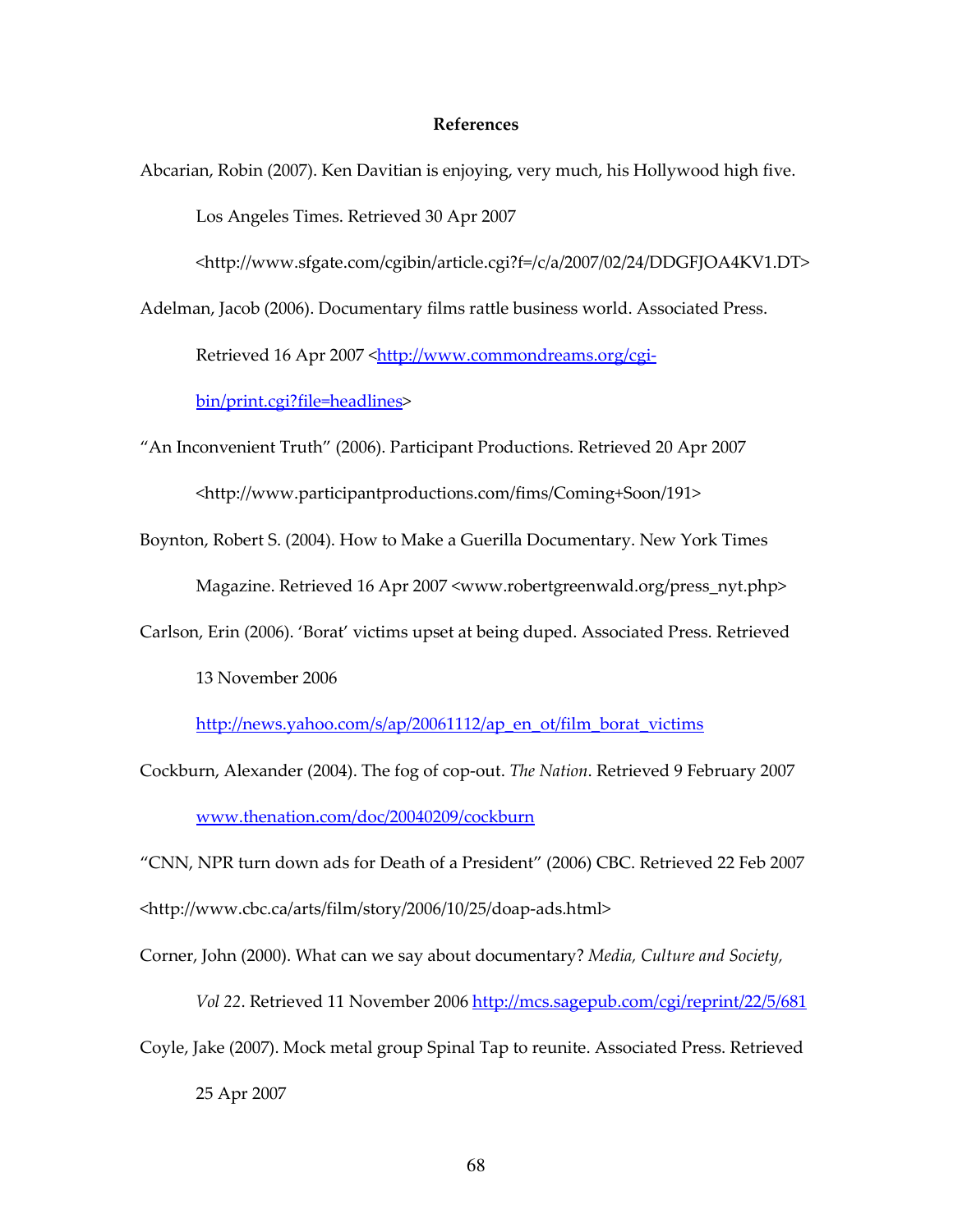<http://news.yahoo.com/s/ap/20070425/ap\_en\_mu/spinal\_tap\_reunion>

Epstein, Edward Jay (2005). Paranoia for Profit: How Disney and Michael Moore

Cleaned Up on Fahrenheit 9/11. Slate. Retrieved 11 November 2006

<http://www.slate.com/id/2117923>

"Evangelical summer camp shown in film to end." Reuters. Retrieved 11 November

2006 <http://news.yahoo.com/s/nm/20061109/film\_nm/camp\_dc>

Flaherty, Robert J. (1922). How I filmed Nanook of the North. October 1922, pp. 632-640.

Germain, David (2006). Sundance docs draw drama from actors. Associated Press.

Retrieved 20 Jan 2007

<http://news.yahoo.com/s/ap/20070119/ap\_en\_mo/film\_sundance\_dramas>

- Gordon, Devin (2006). Meet the real People in 'Borat'. Newsweek. Retrieved 30 Apr 2007 <http://www.msnbc.msn.com/id/15175836/site/newsweek>
- Gorman, Steve (2006). Sacha Baron Cohen Hides in Plain View. Reuters. Retrieved 11 November 2006 <http://uk.news.yahoo.com/10112006/325/sacha-baron-cohenhides-plain-sight-borat.html>

Grace, Sherrill (1996). Exploration as construction: Robert Flaherty and Nanook of the North. Essays on Canadian Writing, pp. 123-146.

Graham-Felsen, Sam (2005). Five questions for Robert Greenwald. The Nation. Retrieved 18 Apr 2007

<http://www.thenation.com/doc/20051121/robert\_greenwald\_interview>

Gray, Hugh. (1950). Robert Flaherty and the Naturalistic Documentary. Hollywood Quarterly, Vol. 5, No. 1, pp. 41-48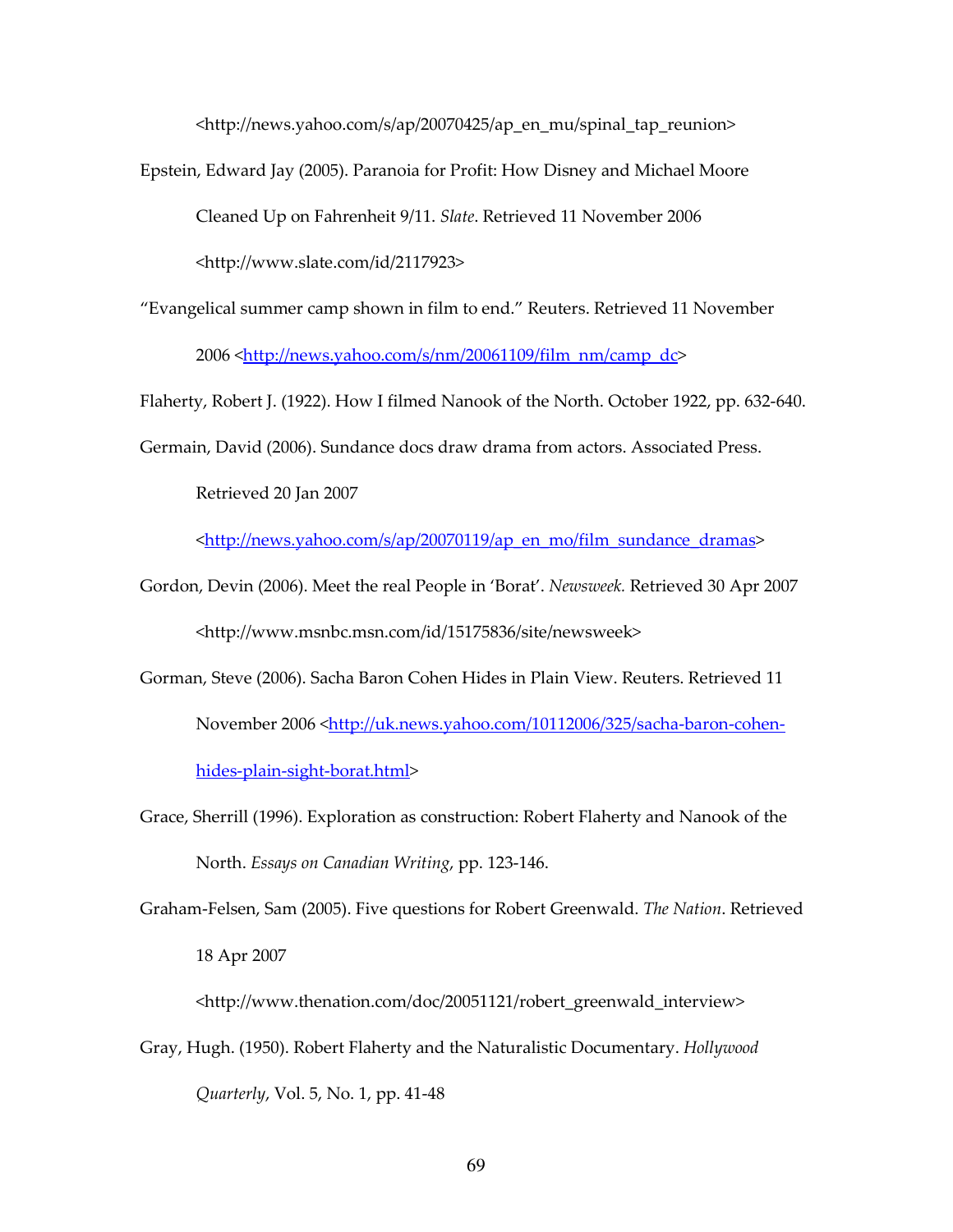Hardy, David T. (2003). Bowling for Columbine: Documentary or Fiction? Retrieved 15 February 2007 <http://www.hardylaw.net/Truth\_About\_Bowling.html>

Hernandez, Eugene (2005). Is Fahrenheit 9/11 a documentary, or what is a documentary film? Retrieved 16 Apr 2007

<www.indiewire.com/ots/onthescene\_040702docs.html>

Idrissov, Erian (2006). We survived Stalin and we can certainly overcome Borat's slurs. Times Online. Retrieved 30 Apr 2007

<http://www.timesonline.co.uk/tol/comment/columnists/guest\_contributors>

Lemire, Christy. "Film Questions Michael Moore's Tactics" Associated Press. Retrieved 16 Apr 2007

<http://www.apnews.myway.com/article/20070312/D8NQB9600.html>

Liebman, Stuart (2002). Triumph of the Will. Cineaste, Fall 2002, pp. 46-48.

- Mieszowski, Katharine (2006). Did Al get the science right? Salon. Retrieved 20 Apr 2007 <http://www.salon.com/news/feature/2006/06/10/truths/print.html>
- Morgenstern, Joe (2006). Mockumentary Filmmaking. Wall Street Journal. Retrieved 22 Feb 2007<http://opinionjourmal.com/forms/printThis.html?id=110008929>

O' Hehir, Andrew (2006). Hurricane Al. Salon. Retrieved 20 Apr 2007

<http://www.salon.com/ent/movies/review/2006/05/24/gore/print.html>

"Oil Storm" (2007). Answers.com. Retrieved 24 Apr 2007

<http://www.answers.com/topic/oil-storm?print=true>

Orvell, Miles (1995). Documentary film and the power of interrogation: "American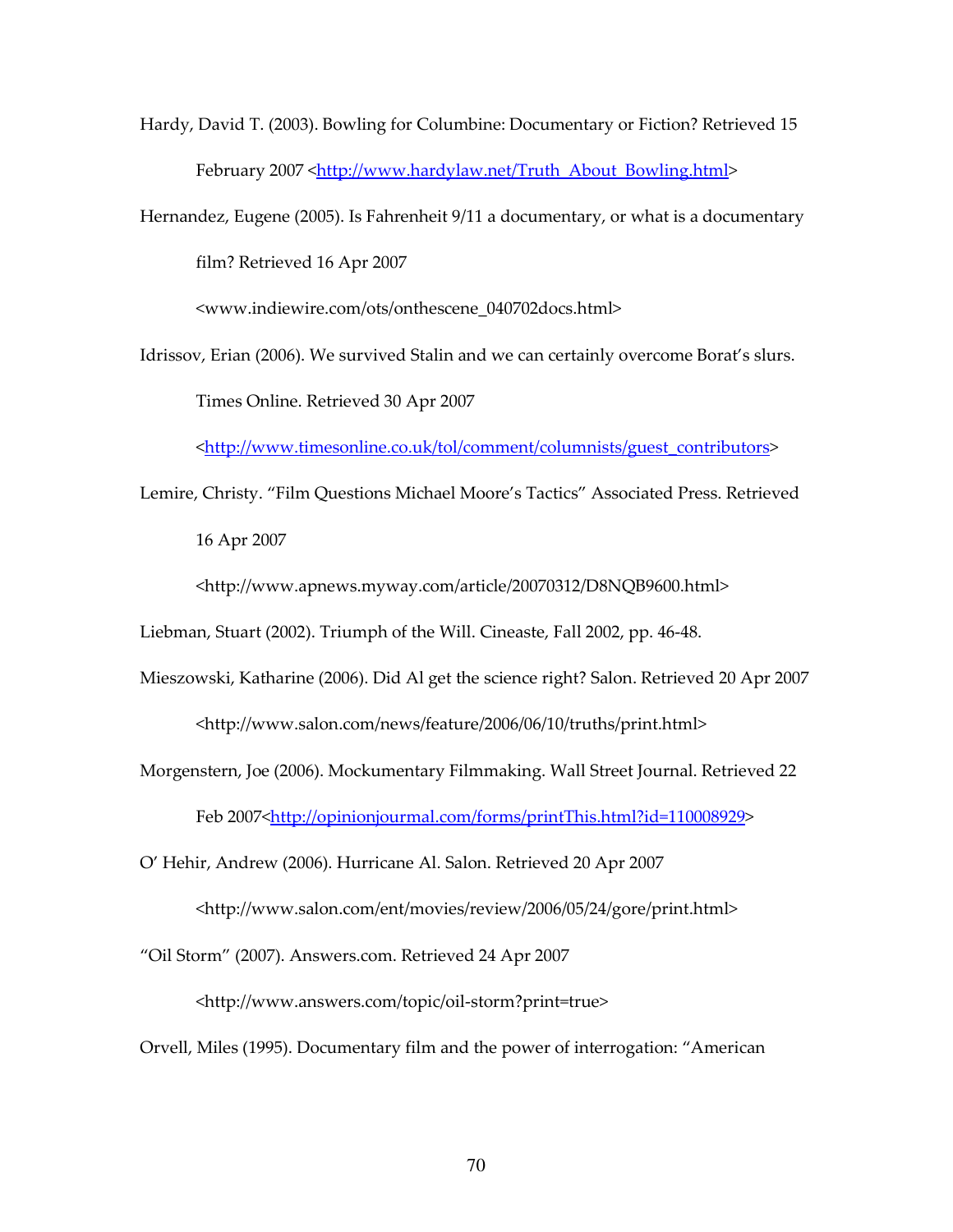Dream" and "Roger and Me." Film Quarterly, Vol 48. Retrieved 22 Jan 2007 <http://links.jstor.org/sici?sici=0015-

1386%28199424%2F199524%2948%3A2%3C10%3ADFATPO%3E2.0.CO%3B2-E>

Rabinowitz, Paula (1993). Wreckage Upon Wreckage: History, Documentary, and the Ruins of Memory. History and Theory, Vol 32 (No. 2). Retrieved 11 November 2006 <http://links.jstor.org/sici?sici=0018-

2656%28199305%2932%3A2%3C119%3AWUWHDA%3E2.0.CO%3B2-6>

Rhodes, Gary D. (2002). Mockumentaries and the production of realist horror. Post Script, Inc., Vol 21. Retrieved 9 February 2007 <http://

www.allbusiness.com/educational-services/372395-1.html>

Roscoe, Jane and Hight, Craig (2001). Faking it: Mock-documentary and the subversion of factuality. Manchester: Manchester University Press

Rosenstone, Robert A. (1988). History in Images/History in Words: Reflections on the Possibility of Really Putting History onto Film. The American Historical Review,

Vol. 93. Retrieved 22 Jan 2007

<http://links.jstor.org/sici?sici=00028762%28198812%2993%3A5%3C1173%3AHIII

WR%3E2.0.CO%3B2-P>

"Row over Bush TV 'assassination'" (2006). BBC News. Retrieved 22 Feb 2007

<http://news.bbc.co.uk/go/pr/fr/-/2/hi/entertainment/5302598.stm>

Sullivan, Kevin (2006). Bush 'assassination' film makes waves across the pond.

Washington Post. Retrieved 22 Feb 2007 <http://www.washingtonpost.com/wp-

dyn/content/article/2006/09/01/AR2006090100858\_pf.html>